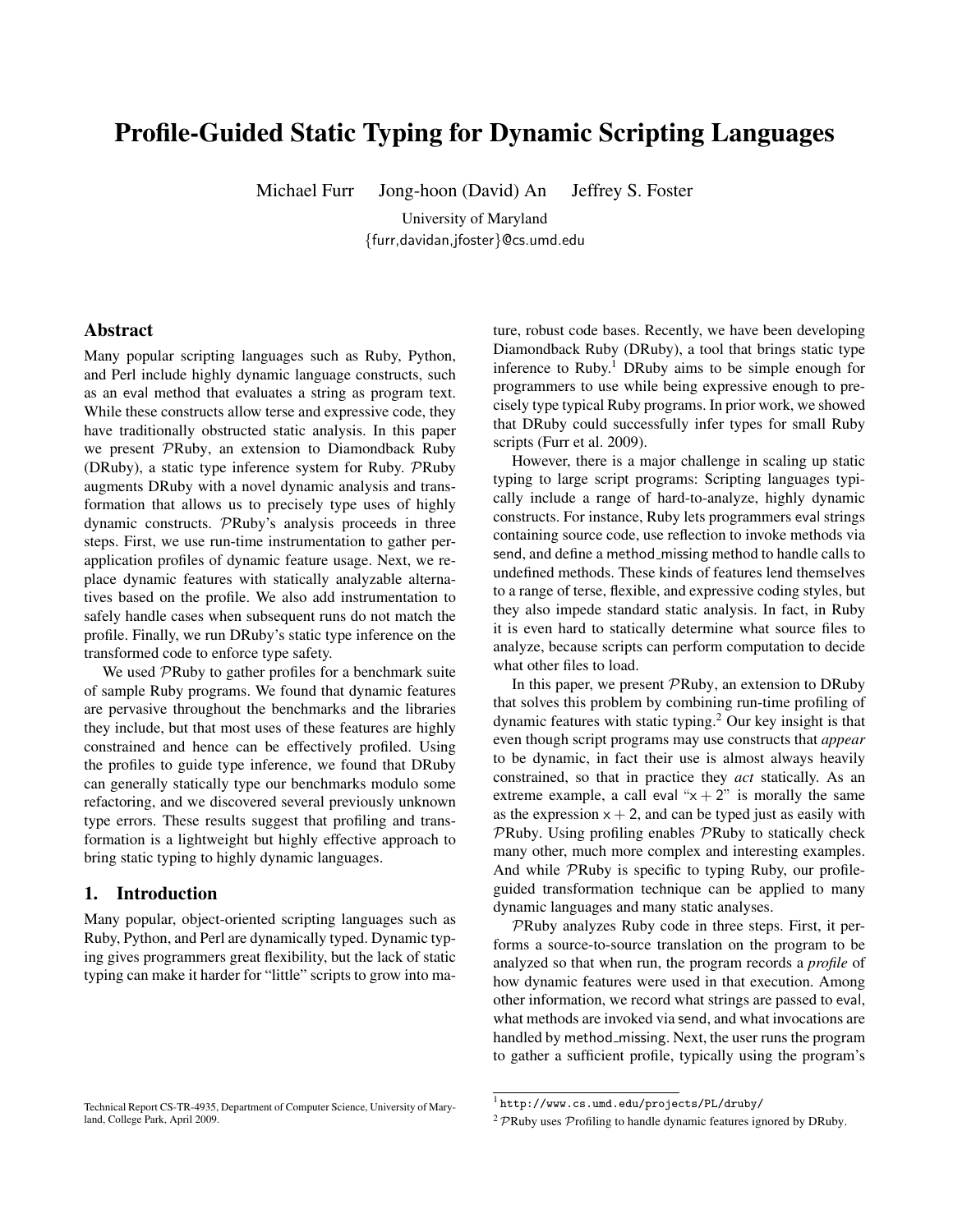test suite. Then PRuby uses the profile to guide a program transformation that removes highly dynamic constructs, e.g., by replacing eval calls with the source code seen in the profile. Lastly, PRuby applies type inference to the transformed program to detect any type errors. PRuby can also safely handle program runs that do not match the profile. In these cases, PRuby instruments newly seen code to include full dynamic checking and blame tracking, so that we can detect errors in the code and place the blame appropriately.

Notice that PRuby relies on the programmer to provide test cases to guide profiling. We think this is a reasonable approach because not only do most Ruby programs already come with test suites (testing is widely adopted in the Ruby community), but it gives the programmer an easy to understand trade-off: The more dynamic features covered in the profile, the more static checking is achieved. Moreover, run-time profiling gives PRuby very precise information for type inference. This is in contrast to using, e.g., purely static string analysis (Livshits et al. 2005; Christensen et al. 2003; Gould et al. 2004), which could easily over-approximate the set of strings seen at run time (Sawin and Rountev 2007). It also allows us to statically analyze effectful dynamic code. For example, in our experiments, we found many cases where eval'd strings define methods, and those methods are referred to in other parts of the program. As far as we are aware, techniques such as gradual typing (Siek and Taha 2006, 2007; Herman et al. 2007) would be unsound in the presence of such effects in dynamic code—static guarantees could be undermined if dynamically eval'd code overwrites a method used in statically typed code.

We formalized profiling, transformation, and type checking for TinyRuby, a small object-oriented language with eval, send, and method\_missing. We have proven that our transformation is *faithful*, meaning it does not change the behavior of a program under its profile, and that transformed programs that pass our type checker never go wrong at run time, except possibly from code that was instrumented with blame tracking.

We applied PRuby to a suite of benchmarks that use dynamic features, either directly, via the standard library, or via a third-party library. We found several interesting results. First, our experiments show that dynamic language features are used heavily in Ruby—across our benchmarks, profiled executions observed 664 unique strings passed to 66 syntactic occurrences of dynamic features, suggesting that handling such features is essential for any Ruby static analysis.

Second, we manually categorized all the dynamic feature usage in our sample runs, and we found that essentially all of them can be classified as "static." More precisely, approximately 2/3 of the time, dynamic features are used in a small, finite set of ways determined by the Ruby code that calls them. In the remaining cases, the calls to dynamic features depend on the local Ruby environment. We found

no cases of arbitrarily dynamic code, e.g., there were no examples that eval'd a string read from the command line, or used send to call a method whose name was read from the network.

Finally, we found that DRuby initially reported many type errors on the transformed program code. Upon closer inspection, we found eight real type errors in widely used libraries. The remaining errors were false positives, but much of the code appeared "nearly" statically typable, despite being developed without a static type system in mind. To measure how statically typable this code is, we applied a range of refactorings to our benchmarks until they were accepted by DRuby. We found that the majority of refactorings point to potential improvements to DRuby, and a few more suggest places where Ruby coding style could be changed to be more amenable to static typing. We only found a few cases of code that uses untypable low-level object manipulation or requires dynamic typing.

Together, our results suggest that profile-guided transformation is an effective approach to help bring static typing to dynamic languages.

# 2. Motivation

Ruby is a class-based, imperative, object-oriented scripting language with a rich set of features such a module mixins, higher-order methods ("code blocks"), and strong regular expression support (Thomas et al. 2004; Flanagan and Matsumoto 2008). In this section, we motivate the need for PRuby by giving examples showing uses of its dynamic features. All of the examples in this section were extracted from the benchmarks in Section 5. PRuby also handles several other dynamic features of Ruby, discussed in Section 4.

*Require* To load code stored in a file, a Ruby program invokes the require method, passing the file name as a string argument. Since this is an ordinary method call, a Ruby program can actually perform run-time computation to determine which file to load. Figure  $1(a)$  gives two examples of this. Lines 1–2, from the *sudokusolver* benchmark, call dirname to compute the directory containing the currently executing file, and then call File.join to create the path of the file to load. We have found similar calls to require (with computed strings) are common, occurring 11 times across 5 of our benchmarks. As another example, lines 4–7, from the *memoize* benchmark, first modify the load path on line 5 before loading the file memoize on line 7. This example shows that even when require is seemingly passed a constant string, its behavior may actually vary at run time.

For a much more complex use of require, consider the code in Figure 1(b). This example comes from *Rubygems*, a popular package management system for Ruby. In *Rubygems*, each package is installed in its own directory. *Rubygems* redefines the require method, as shown in the figure, so that require'ing a package loads it from the right directory. Line 1 makes an alias of the original require method. Then lines 3–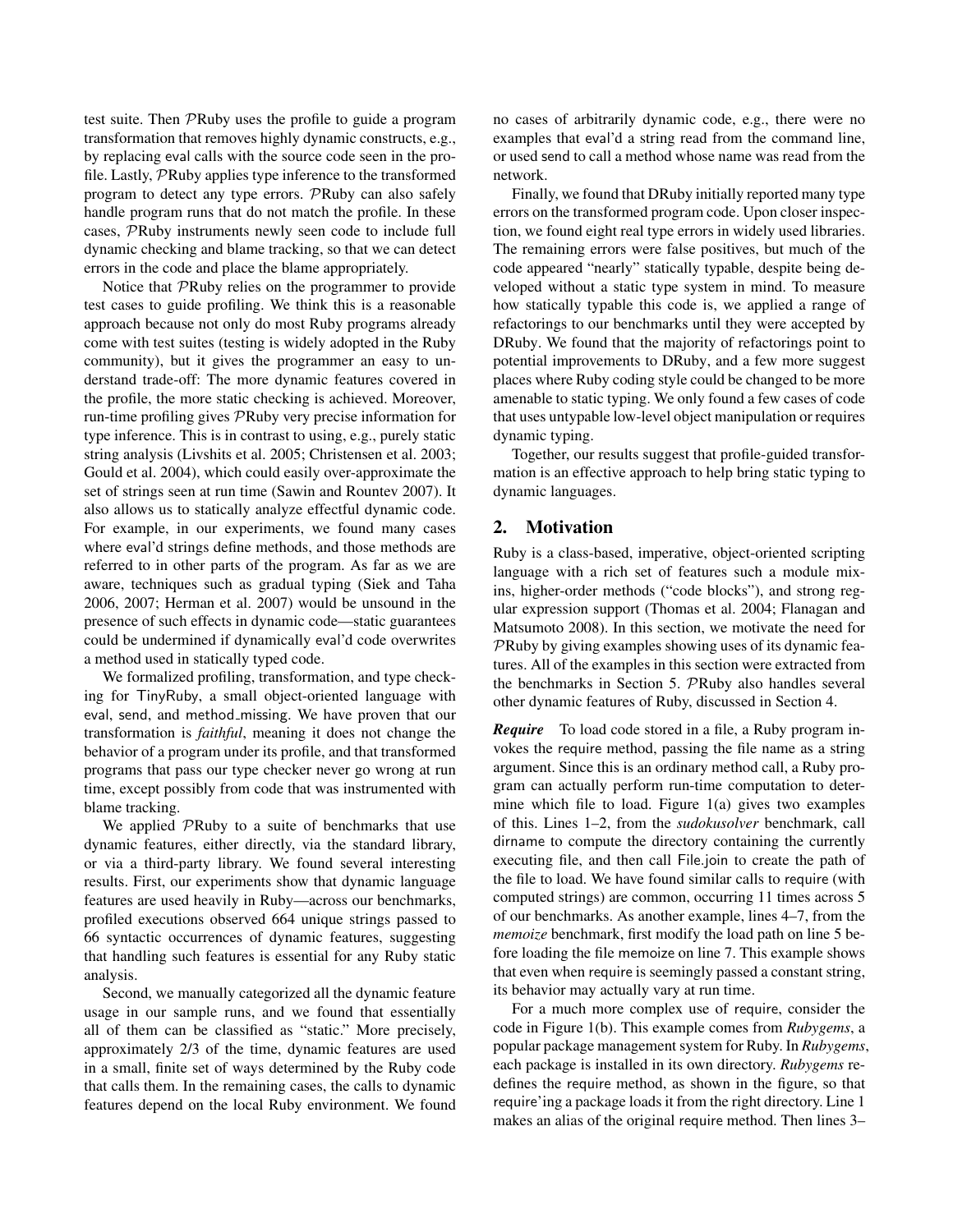```
1 \mid require File . join (File . dirname(-FILE_-,), '..',
2 \vert ' lib ', ' sudokusolver' )
3
4 | Dir. chdir (" .. ") if base == "test"
5 \exists $LOAD_PATH.unshift(Dir.pwd + "/lib")
6 ...
7 require "memoize"
```
(a) Using require with dynamically computed strings

|                | alias gem_original_require require               |  |  |  |  |  |  |  |  |
|----------------|--------------------------------------------------|--|--|--|--|--|--|--|--|
| $\overline{c}$ |                                                  |  |  |  |  |  |  |  |  |
| $\mathcal{E}$  | def require (path)                               |  |  |  |  |  |  |  |  |
| $\overline{4}$ | gem_original_require path                        |  |  |  |  |  |  |  |  |
| $\overline{5}$ | <b>rescue</b> LoadError $\equiv$ load error      |  |  |  |  |  |  |  |  |
| 6              | (if spec $=$ Gem.searcher.find(path) then        |  |  |  |  |  |  |  |  |
| 7              | Gem.activate(spec.name, $" = #$ {spec.version}") |  |  |  |  |  |  |  |  |
| 8              | gem_original_require path                        |  |  |  |  |  |  |  |  |
| 9              | else                                             |  |  |  |  |  |  |  |  |
| 10             | load error<br>raise                              |  |  |  |  |  |  |  |  |
| 11             | end)                                             |  |  |  |  |  |  |  |  |
| 12             | end end                                          |  |  |  |  |  |  |  |  |

(b) Example of require from *Rubygems* package manager

| $1$ def initialize (args)                                                         |
|-----------------------------------------------------------------------------------|
|                                                                                   |
| 2<br>args.keys.each <b>do</b>   attrib  <br>self.send("#{attrib}=", args[attrib]) |
| $4 \vert$ end end                                                                 |
|                                                                                   |

(c) Use of send to initialize fields

```
1 ATTRIBUTES = ["bold", "underscore", ... ]
2 | ATTRIBUTES.each do |attr|
\beta code = "def \#\{\text{attr}\}(\& \text{blk}) ... end"
4 eval code
5 end
```
(d) Defining methods with eval

```
1 def method_missing(mid, ∗args)
2 mname = mid.id2name
3 \mid if mname = \sim /=\frac{5}{4}4 ...
5 | Ctable[mname.chop!.intern] = args[0]
6 \mid elsif args length == 07 @table[mid]
8 else
9 raise NoMethodError, "undefined method..."
10 end
11 end
```
(e) Intercepting calls with method missing

Figure 1. Dynamic features in Ruby

11 give the new definition of require. First, line 4 attempts to load the file normally, using the old version of require. If that fails, the resulting LoadError exception is caught on line 5 and handled by lines 6–11. In this case, *Rubygems* searches the file system for a library of the same name (line 6). If found, the package is "activated" on line 7, which modifies the load path (as in Figure  $1(a)$ ), and then the file is loaded with the old require call on line 8.

This implementation is convenient for package management, but it makes pure static analysis quite difficult. Even if we could statically determine what string was passed to the new version of require, to find the corresponding file we would need to reimplement the logic of the Gem.searcher.find method. In PRuby, in contrast, we use dynamic profiling to discover which files are actually loaded, and thus no matter how complex the logic that finds them, we can determine the loaded files precisely.

**Send** When a Ruby program invokes  $e_0$  send ("meth",  $e_1, \ldots, e_n$ ), the Ruby interpreter dispatches the call reflectively as  $e_0$  meth $(e_1, \ldots, e_n)$ . Figure 1(c) shows a typical use of this feature, from the *StreetAddress* benchmark. This code defines a constructor initialize that accepts a hash args as an argument. For each key attrib in the hash, line 3 uses send to pass args[attrib], the value corresponding to the key, to the method named "#{attrib} =", where #{e} evaluates expression e and inserts the resulting value into the string. For example, if initialize is called with the argument  $\{$  "x"  $\Rightarrow$  1}, it will invoke the method self.x=(1), providing a lightweight way to configure a class through the constructor.

Another common use of send is in test drivers. For example, the Ruby community makes heavy use of Ruby's standard unit testing framework (not shown). To write a test case in this framework, the programmer creates a class with test methods whose names begin with test<sub>rie</sub>. Given an instance of a test class, the framework uses the methods method to get a string list containing the names of the object's methods, and then calls the appropriate ones with send.

*Eval* Ruby also provides an eval method that accepts a string containing arbitrary code that is then parsed and executed. Our experiments show that use of eval is surprisingly common in Ruby—in total, eval and its variants are used to evaluate 423 different strings across all our benchmark runs (Section 5). Figure 1(d) shows one example of metaprogramming with eval, taken from the *text-highlight* benchmark. This code iterates through the ATTRIBUTES array defined on line 1, creating a method named after each array element on lines 3–4. We found many other examples like this, in which Ruby programmers use eval to create methods via macro-style metaprogramming.

*Method Missing* Figure 1(e) gives an example use of method missing, which receives calls to undefined methods. This code (slightly simplified) is taken from the *ostruct*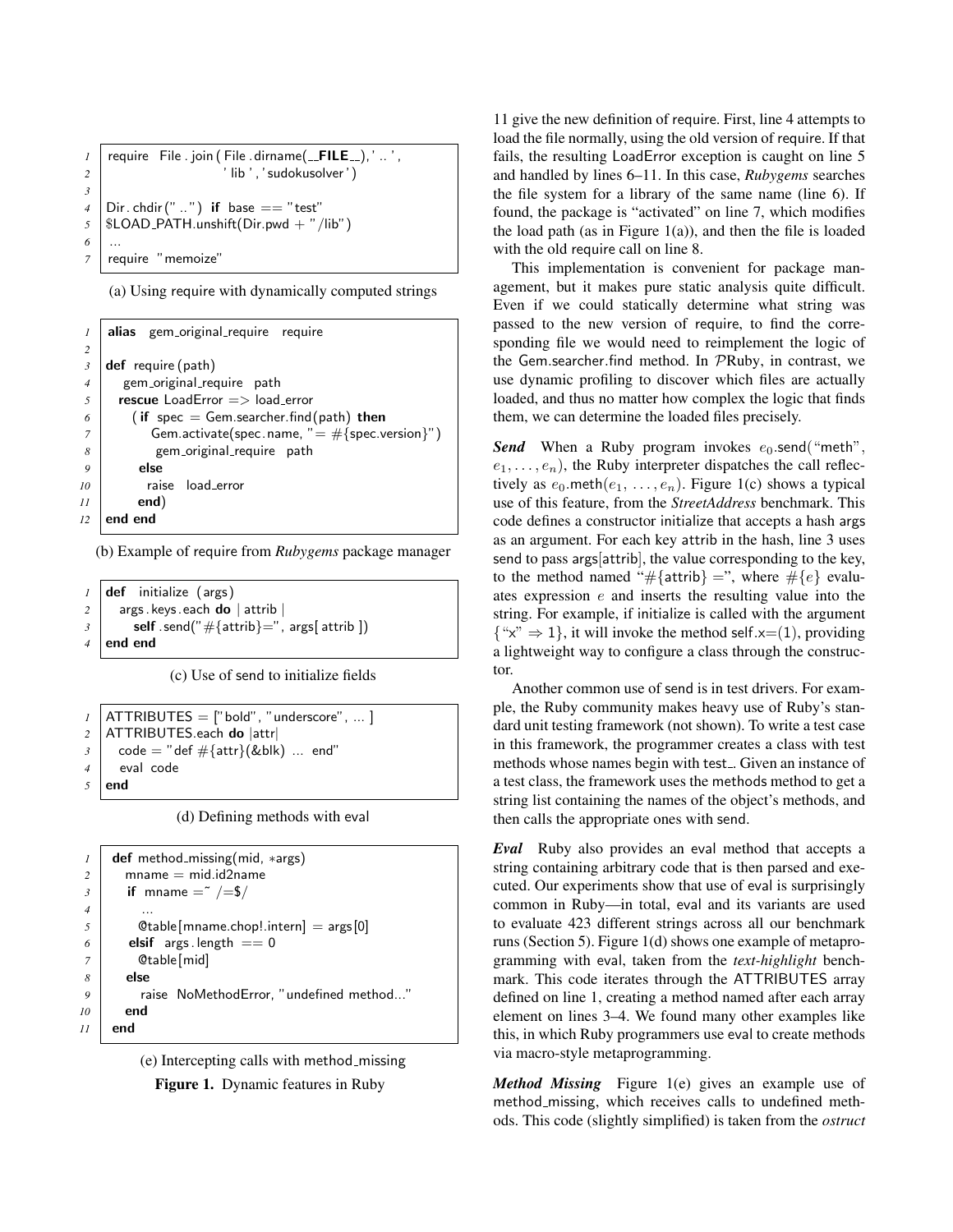```
e ::= x | v | d | e_1; e_2 | e_1 \equiv e_2 | \text{let } x = e_1 \text{ in } e_2if e_1 then e_2 else e_3 | e_0.m(e_1, \ldots, e_n)\{ \text{eval}_{\ell} \ e \mid e_0.\text{send}_{\ell}(e_1, \ldots, e_n) \}| safe_eval<sub>\ell</sub> e | [\![e]\!]_{\ell} | blame \ell<br>::= s | true | false | new A | [\![v]\!]v ::= s | true | false | new A \mid [v]<br>
d ::= def<sub>l</sub> A.m(x_1,...,x_n) = e\det_{\ell} A.m(x_1, \ldots, x_n) = ex ∈ local variable names A ∈ class names
m \in \text{method names} s \in \text{strings}\ell \in program locations
```
Figure 2. TinyRuby source language

library, which creates record-like objects. In this definition, line 2 converts the first argument, the name of the invoked method, from a symbol to a string mname. If mname ends with  $=$  (line 3), then on line 5 we update @table to map mname (with the  $=$  removed and interned back into a symbol) to the first argument. Otherwise there must be no arguments (line 6), and we read the value corresponding to the invoked method out of @table. For example, if o is an instance of the *ostruct* class, the user can call  $\circ$  foo = (3) to "write" 3 to foo in o, and o.foo() to "read" it back. Notice that we can use method invocation syntax even though method foo was never defined. This particular use of method\_missing from *ostruct* is one of two occurrences of method\_missing that are dynamically executed by our benchmark test suites.

One interesting property of method missing is that it cannot be directly modeled using other dynamic constructs. In contrast, the require and send methods are in a sense just special cases of eval. We could implement require by reading in a file and eval'ing it, and we could transform o.send(m, x, y) into eval("o.  $\#\{m\}(x, y)$ ").

# 3. Dynamic Features in TinyRuby

We model our approach to statically type checking dynamic language features with TinyRuby, shown in Figure 2. The core language includes local variables  $x$  (such as the distinguished local variable self) and *values* v. Values include strings s, booleans true and false, objects created with new A, and *wrapped* values  $\llbracket v \rrbracket_{\ell}$ , which indicate values with dynamic rather than static types. In TinyRuby, objects do not contain fields or per-object methods, and so we can represent an object simply by its class name. We could add richer objects to TinyRuby, but we keep the language simple to focus on its dynamic features.

In TinyRuby, method definitions  $d$  can appear in arbitrary expression positions, i.e., methods can be defined anywhere in a program. A definition def  $A.m(x_1, \ldots, x_n) = e$  adds or replaces class A's method m, where the  $x_i$  are the arguments and  $e$  is the method body. Note that  $T$ inyRuby does not include explicit class definitions. Instead, a program may create an instance of an arbitrary class  $A$  at any point, even

if no methods of A have been defined, and as we see occurrences of def<sub> $\ell$ </sub> A.m(...) = ..., we add the defined method to a *method table* used to look up methods at invocation time. For example, consider the following code:

$$
\text{let } x = \text{new } A \text{ in}(\text{def}_{\ell} A.m() = \ldots); x.m()
$$

The call to  $x.m()$  is valid because  $A.m()$  was defined before the call, even though the definition was not in effect at new A. This mimics the behavior of Ruby, in which changes to classes affect all instances, and allows eval to be used for powerful metaprogramming techniques, as shown in Figure 1(d). Our method definition syntax also allows defining the special method missing method for a class, which, as we saw in Section 2, receives calls to non-existent methods. We annotate method definitions with *program locations*  $\ell$  so that we may later refer to them.

Other language constructs in TinyRuby include sequencing  $e_1$ ;  $e_2$ , the equality operator  $e_1 \equiv e_2$ , let binding, conditionals with if, and method invocation  $e_0.m(e_1, \ldots, e_n)$ , which invokes method m of receiver  $e_0$  with arguments  $e_1$ through  $e_n$ .

TinyRuby also includes two additional dynamic constructs we saw in Section 2. The expression evaled  $e$  evaluates e to produce a string s, and then parses and evaluates s to produce the result of the expression. The expression  $e_0$  send $e(e_1, \ldots, e_n)$  evaluates  $e_1$  to a string and then invokes the corresponding method of  $e_0$  with arguments  $e_2$ through  $e_n$ . We annotate both constructs with a program location  $\ell$ .

The last three expressions in TinyRuby, safe\_eval<sub> $\ell$ </sub> e,  $\llbracket e \rrbracket_{\ell}$ , and blame  $\ell$ , are used to support dynamic typing and blame tracking, for uses of dynamic constructs we cannot fully resolve with profiling. Our approach is somewhat non-standard, but these constructs in our formalism closely match our implementation (Section 4), which performs blame tracking without modifying the Ruby interpreter.

The form safe\_eval<sub> $\ell$ </sub> e is a "safe" wrapper around eval. It evaluates e to a string s; performs a source-to-source transformation on s to add instrumentation; and then invokes eval on the result. Instrumentation works by replacing certain subexpressions  $e'$  of e by a *wrapped* expression  $\llbracket e' \rrbracket_{\ell}$ . The expression  $\llbracket e' \rrbracket_{\ell}$  behaves the same as e, except if it is used<br>type unsafely then our computies produces blame  $\ell$  meaning type-unsafely then our semantics produces blame  $\ell$ , meaning there was an error due to dynamic code from  $\ell$ . This is contrast to type-unsafe uses of unwrapped values, which cause the semantics to go wrong. In practice, we implement  $\llbracket e' \rrbracket$ the semantics to go wrong. In practice, we implement  $\lbrack e \rbrack \rbrack_\ell$  by a method that accepts an object and modifies it to have extra run-time checking (Section 4).

In our formalism, adding blame  $\ell$  allows us to formally state soundness: TinyRuby programs that are profiled, transformed, and type checked never get stuck at run time, and reduce either to values or to blame. In practice, by tracking blame we can also give the user better error messages.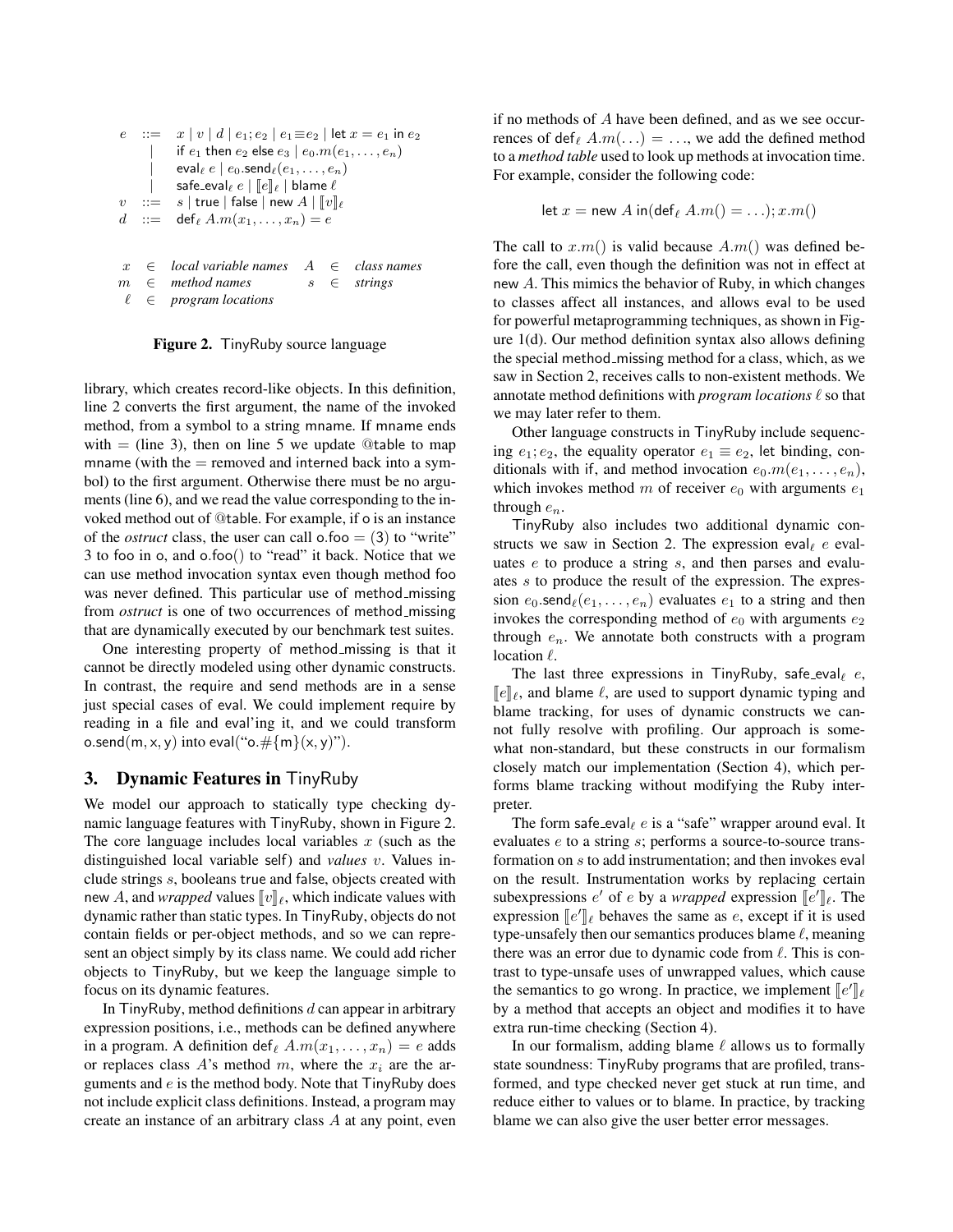| (VAR)                                                                    | (DEF)                                                                                                                                                            |
|--------------------------------------------------------------------------|------------------------------------------------------------------------------------------------------------------------------------------------------------------|
| $\langle M, V, x \rangle \rightarrow \langle M, \emptyset, V(x) \rangle$ | $\langle M, V, d \rangle \rightarrow \langle (d, M), \emptyset, \text{false} \rangle$                                                                            |
| (EVAL)                                                                   |                                                                                                                                                                  |
|                                                                          | $\langle M, V, e \rangle \rightarrow \langle M_1, \mathcal{P}_1, s \rangle$ $\langle M_1, V, parse(s) \rangle \rightarrow \langle M_2, \mathcal{P}_2, v \rangle$ |
|                                                                          | $\langle M, V, \text{eval}_{\ell} \rangle \rightarrow \langle M_2, (\mathcal{P}_1 \cup \mathcal{P}_2 \cup [\ell \mapsto s]), v \rangle$                          |
| (SEND)                                                                   |                                                                                                                                                                  |
|                                                                          | $\langle M, V, e_1 \rangle \rightarrow \langle M_1, \mathcal{P}_1, s \rangle$ $m = parse(s)$                                                                     |
|                                                                          | $\langle M_1, V, e_0.m(e_2, \ldots, e_n) \rangle \rightarrow \langle M_2, \mathcal{P}_2, v \rangle$                                                              |
|                                                                          | $\langle M, V, e_0.\text{send}_\ell(e_1, \ldots, e_n) \rangle \rightarrow \langle M_2, (\mathcal{P}_1 \cup \mathcal{P}_2 \cup [\ell \mapsto s]), v \rangle$      |
| $(CALL-M)$                                                               |                                                                                                                                                                  |
|                                                                          | $\langle M_i, V, e_i \rangle \rightarrow \langle M_{i+1}, \mathcal{P}_i, v_i \rangle$ $i \in 0n$ $v_0 =$ new A                                                   |
|                                                                          | $(\text{def}_{\ell} A.m(\ldots) = \ldots) \notin M_{n+1}$                                                                                                        |
|                                                                          | $(\text{def}_{\ell'} A.\text{method\_missing}(x_1,\ldots,x_{n+1})=e) \in M_{n+1}$                                                                                |
|                                                                          | $s = \text{unparse}(m)$ $m \neq \text{method}$ -missing                                                                                                          |
|                                                                          | $V' = [\text{self} \mapsto v_0, x_1 \mapsto s, x_2 \mapsto v_1, \dots, x_{n+1} \mapsto v_n]$                                                                     |
|                                                                          | $\langle M_{n+1}, V', e \rangle \rightarrow \langle M', \mathcal{P}', v \rangle$                                                                                 |

Figure 3. Instrumented operational semantics (partial)

i

 $\mathcal{P}_i) \cup \mathcal{P}' \cup [\ell' \mapsto s], v\rangle$ 

#### 3.1 An Instrumented Semantics

 $\langle M_0, V, e_0.m(e_1,\ldots,e_n)\rangle \rightarrow \langle M',(\mathcal{C})\rangle$ 

To track run-time uses of eval, send, and method\_missing, we use the instrumented big-step operational semantics shown in Figure 3. Since most of the rules are straightforward, we show only selected, interesting reduction rules, and similarly for the other formal systems we discuss below.<sup>3</sup> In our implementation, we add the instrumentation suggested by our semantics via a source-to-source translation (Section 4).

Reduction rules in our semantics have the form  $\langle M, V, e \rangle \rightarrow$  $\langle M', \mathcal{P}, v \rangle$ . Here *M* and *M'* are the initial and final *method tables*, containing a list of method definitions; *V* is a *local variable environment*, mapping variables to values; e is the expression being reduced;  $v$  is the resulting value; and  $\mathcal P$  is a *profile* that maps program locations (occurrences of eval, send, and method\_missing definitions) to sets of strings. In these rules, we use  $parse(s)$  to denote the expression produced by parsing string s, and we use *unparse*(e) to denote the string produced by unparsing  $e$ .

The first rule, (VAR), looks up a variable in the local environment and produces the empty set of profiling information. To see why we opted to use environments rather than a substitution-based semantics, consider the program let  $x = 2$  in eval<sub> $\ell$ </sub> " $x + 1$ ". In a substitution-based semantics, we would rewrite this program as  $(\text{eval}_{\ell}$  " $x+1$ ")[ $x \mapsto$ 2], but clearly that will not work, since this is equal to (eval<sub> $\ell$ </sub> " $x + 1$ "), i.e., substitution does not affect strings. We could try extending substitution to operate on string arguments to eval, but since the string passed to eval can be produced from an arbitrary expression, this will not work in general. Other choices such as delaying substitution until later seemed complicated, so we opted for the simpler semantics using variable environments.

The next rule, (DEF), adds a method definition to the front of *M* and returns false. When we look up a definition of A.m in *M*, we find the leftmost occurrence, and hence (DEF) replaces any previous definition of the same method.

The last three rules in Figure 3 handle the novel features of TinyRuby. (EVAL) reduces its argument  $e$  to a string  $s$ , parses s and then reduces the resulting expression to compute the final result  $v$ . The resulting profile is the union of the profiles  $P_1$  (from evaluating e),  $P_2$  (from evaluating *parse*(s)), and  $[\ell \mapsto s]$ , which means s should be added to the set of strings associated with  $\ell$ . In this way, we track the relationship between eval $\ell$  e and the string s passed to it a run-time.

(SEND) behaves analogously. We evaluate the first argument, which must produce a string, translate this to a method name  $m$ , and finally invoke  $m$  with the same receiver and remaining arguments. In the output profile, we associate the location of the send with the string s.

Finally, (CALL-M) handles invocations to undefined methods. In this rule we evaluate the receiver and arguments, but no method  $m$  has been defined for the receiver class. We then look up method missing of the receiver class and evaluate its body in environment  $V'$ , which binds the first formal parameter to s, the name of the invoked method, and binds self and the remaining formal parameters appropriately. The output profile associates  $\ell$ , the location where method missing was defined, and  $s$ .

*Safe Evaluation* Figure 4 gives some of the reduction rules for the form safe\_eval<sub> $\ell$ </sub> e. In the first rule, (SEVAL), we reduce safe\_eval $\ell$  e by evaluating e to a string s, parsing s, translating the result to  $e'$  via the  $\hookrightarrow_{\ell}$  relation (our source-tosource transformation), and then evaluating  $\llbracket e' \rrbracket_{\ell}$ , a wrapped  $e'$ . The relation  $e_1$  is  $e'_1$  rewrites the expression  $e_n$  in e'. The relation  $e \leftrightarrow_{\ell} e'$  rewrites the expression e, inserting  $\lVert \cdot \rVert_{\ell}$  where needed. We give three example rewrite rules. (IF $\rightarrow$ ) rewrites each subexpression of the if, wrapping the guard since its value is consumed. Similarly,  $(CALL_{\rightarrow})$ wraps the receiver so that at run time we will check the receiver's type and blame  $\ell$  if the call is invalid. Lastly,  $(DEF_{\hookrightarrow})$  replaces a method definition by blame—we cannot permit methods to be redefined in dynamically checked code, since this could undermine the type safety of statically typed code.

When wrapped values are used, we unwrap them and either proceed as usual or reduce to blame  $\ell$ . For example, (IF-WRAP-T) evaluates the true branch of an if given a guard that evaluates to  $[\![true]\!]_\ell$ , whereas (IF-WRAP-BLAME) evaluates to blame  $\ell$  if the guard evaluates to a non-boolean. Notice the contrast with ordinary reduction, which would in-

<sup>3</sup> A version of this paper with full proofs is available at http://www.cs. umd.edu/projects/PL/druby/.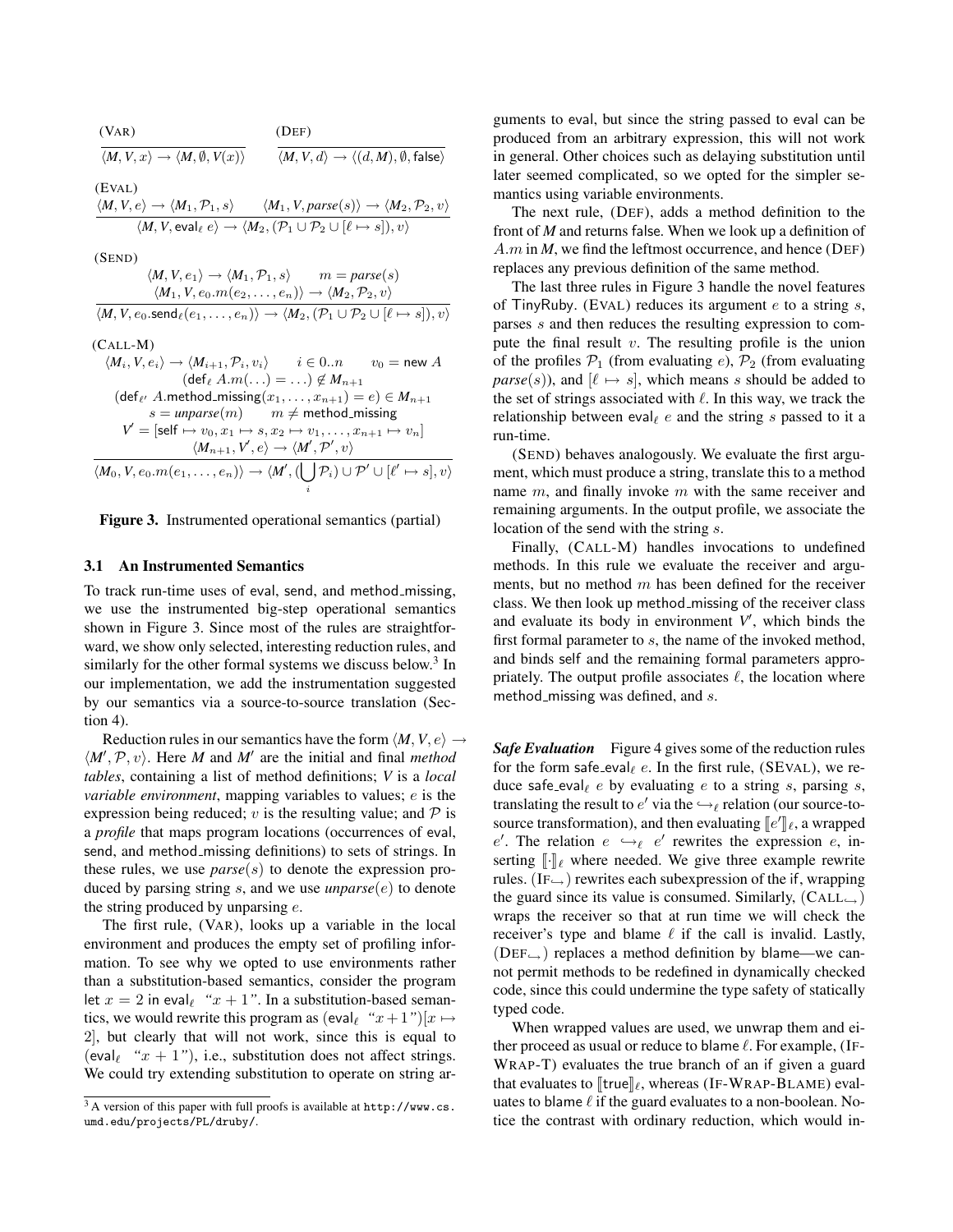$$
\langle \mathbf{B} \mathbf{E} \mathbf{V} \mathbf{A} \mathbf{L} \rangle
$$
\n
$$
\langle \mathbf{M}, V, e \rangle \rightarrow \langle \mathbf{M}', P, s \rangle
$$
\n
$$
\text{parse}(s) \rightarrow_{\ell} e' \quad \langle \mathbf{M}', V, \|\mathbf{e}'\|_{\ell} \rangle \rightarrow \langle \mathbf{M}', P', v \rangle
$$
\n
$$
\langle \mathbf{M}, V, \mathbf{safe} \cdot \mathbf{eval}_{\ell} e \rangle \rightarrow \langle \mathbf{M}', P \cup P', v \rangle
$$
\n
$$
\langle \mathbf{I} \mathbf{F} \rightarrow \rangle
$$
\n
$$
\mathbf{e}_1 \rightarrow_{\ell} e'_1 \quad e_2 \rightarrow_{\ell} e'_2 \quad e_3 \rightarrow_{\ell} e'_3
$$
\n
$$
\text{if } e_1 \text{ then } e_2 \text{ else } e_3 \rightarrow_{\ell} \text{ if } \|\mathbf{e}'_1\|_{\ell} \text{ then } e'_2 \text{ else } e'_3
$$
\n
$$
\langle \mathbf{C} \mathbf{A} \mathbf{L} \rightarrow \rangle
$$
\n
$$
\mathbf{e}_i \rightarrow_{\ell} e'_i \quad i \in 0..n
$$
\n
$$
\frac{\partial}{\partial \mathbf{F} \mathbf{F}} \rightarrow \frac{\partial}{\partial \mathbf{F} \mathbf{F}} \quad \frac{\partial}{\partial \mathbf{F}} \quad \frac{\partial}{\partial \mathbf{F}} \quad \frac{\partial}{\partial \mathbf{F}} \quad \frac{\partial}{\partial \mathbf{F}} \quad \frac{\partial}{\partial \mathbf{F}} \quad \frac{\partial}{\partial \mathbf{F}} \quad \frac{\partial}{\partial \mathbf{F}} \quad \frac{\partial}{\partial \mathbf{F}} \quad \frac{\partial}{\partial \mathbf{F}} \quad \frac{\partial}{\partial \mathbf{F}} \quad \frac{\partial}{\partial \mathbf{F}} \quad \frac{\partial}{\partial \mathbf{F}} \quad \frac{\partial}{\partial \mathbf{F}} \quad \frac{\partial}{\partial \mathbf{F}} \quad \frac{\partial}{\partial \mathbf{F}} \quad \frac{\partial}{\partial \mathbf{F}} \quad \frac{\partial}{\partial \mathbf{F}} \quad \frac{\partial}{\partial \mathbf{F}} \quad \frac{\partial}{\partial \mathbf{F}} \quad \frac{\partial}{\partial \
$$

Figure 4. Safe evaluation rules (partial)

stead go wrong (formally, reduce to *error*) when if is used with a non-boolean guard.

(CALL-WRAP) handles a method invocation in which the receiver is a wrapped object. Here we must be careful to also wrap the arguments (in the definition of  $V'$ ) when evaluating the method body; because we did not statically check that this call was safe, we need to ensure that the arguments' types are checked when they are used in the method body. Similarly, we must wrap the value returned from the call so that it is checked when used later.

Notice that our semantics for safe\_eval $_{\ell}$  e does not use any static type information. Instead, it performs extensive object wrapping and forbids method definitions in dynamic code. One alternative approach would be to run DRuby's type inference algorithm at run time on the string  $e$  returns. However, this might incur a substantial run-time overhead (given the space and time requirements of PRuby's type inference system), and it disallows any non-statically typed parts of the program. Another alternative would be to only

$$
\begin{array}{c}\n(\text{REFL}_{\rightsquigarrow}) & (\text{SEQ}_{\rightsquigarrow}) \\
\hline\ne \in \{x, v, \text{blame } \ell\} & \mathcal{P} \vdash e_1 \rightsquigarrow e'_1 \\
\hline\n\mathcal{P} \vdash e \rightsquigarrow e & \mathcal{P} \vdash e_2 \rightsquigarrow e'_2 \\
(\text{EVAL}_{\rightsquigarrow}) & \mathcal{P} \vdash e_1; e_2 \rightsquigarrow e'_1; e'_2 \\
(\text{EVAL}_{\rightsquigarrow}) & \mathcal{P} \vdash e \rightsquigarrow e' \\
\mathcal{P} \vdash parse(s_j) \rightsquigarrow e_j & s_j \in \mathcal{P}(\ell) & x \text{ fresh} \\
e'' = \left(\begin{array}{c} \text{let } x = e' \text{ in} \\
 \text{if } x \equiv s_1 \text{ then } e_1 \\
 \text{else } \text{if } x \equiv s_2 \text{ then } e_2 \dots \\
 \text{else } \text{safe} \cdot \text{eval}_{\ell} \text{ } x \end{array}\right) \\
\mathcal{P} \vdash e_i \rightsquigarrow e'_i & i \in 0..n \qquad s_j \in \mathcal{P}(\ell) & x \text{ fresh} \\
\ell' = \left(\begin{array}{c} \text{let } x = e'_1 \text{ in} \\
 \text{if } x \equiv s_1 \text{ then } e'_0 \text{.parse}(s_1)(e'_2, \dots, e'_n) \\
 \text{else } \text{if } x \equiv s_2 \text{ then } e'_0 \text{.parse}(s_2)(e'_2, \dots, e'_n) \\
 \text{else } \text{safe} \cdot \text{eval}_{\ell} \text{ "e'_0."} + x + \text{ "}(e'_2, \dots, e'_n) \\
 \text{else } \text{safe} \cdot \text{eval}_{\ell} \text{ (e_1, \dots, e_n) \rightsquigarrow e'}\n\end{array}\right)\n\end{array}
$$

$$
(METH\text{-}MISSING_\leadsto)
$$

$$
P \vdash e \leadsto e' \quad s_j \in \mathcal{P}(\ell)
$$
\n
$$
e'' = \left( \frac{\text{def}_{\ell} A.parse(s_1)(x_2, \dots, x_n) = (\text{let } x_1 = s_1 \text{ in } e');}{\text{def}_{\ell} A.parse(s_2)(x_2, \dots, x_n) = (\text{let } x_1 = s_2 \text{ in } e'); \dots} \right)
$$
\n
$$
P \vdash \text{def}_{\ell} A.\text{method\_missing}(x_1, \dots, x_n) = e \leadsto e''
$$
\n
$$
\text{(PROG}\leadsto)
$$
\n
$$
P \vdash e \leadsto e' \quad (\text{def}_{\ell_j} A^j.m^j(x_1^j, \dots, x_n^j) = \dots) \in e'
$$
\n
$$
e_d = \left( \frac{\text{def}_{\ell_1} A^1.m^1(x_1^1, \dots, x_{n1}^1) = \text{blame } \ell_1;}{\text{def}_{\ell_2} A^2.m^2(x_1^2, \dots, x_{n2}^2) = \text{blame } \ell_2; \dots} \right)
$$
\n
$$
P \vdash e \implies (e_d; e')
$$

Figure 5. Transformation to static constructs (partial)

keep objects wrapped until they are passed to statically typed code. At that point, we could check their type against the assumed static type, and either fail or unwrap the object and proceed. This would be similar to gradual typing (Siek and Taha 2006, 2007; Herman et al. 2007). We may explore this approach in the future, but it would require having static types available at run time, which may incur a large space overhead.

## 3.2 Translating Away Dynamic Features

After profiling, we can translate a TinyRuby program into a simpler form that eliminates features that are hard to analyze statically. Figure 5 gives a portion of our translation. Excluding the final rule, our translation uses judgments of the form  $\overline{\mathcal{P}} \vdash e \leadsto e'$ , meaning given profile  $\overline{\mathcal{P}}$ , we translate expression  $e$  to expression  $e'$ . For most language forms, we either do nothing, as in  $(REFL_{\infty})$ , or translate sub-expressions recursively, as in  $(SEQ_{\gamma})$ ; we omit other similar rules.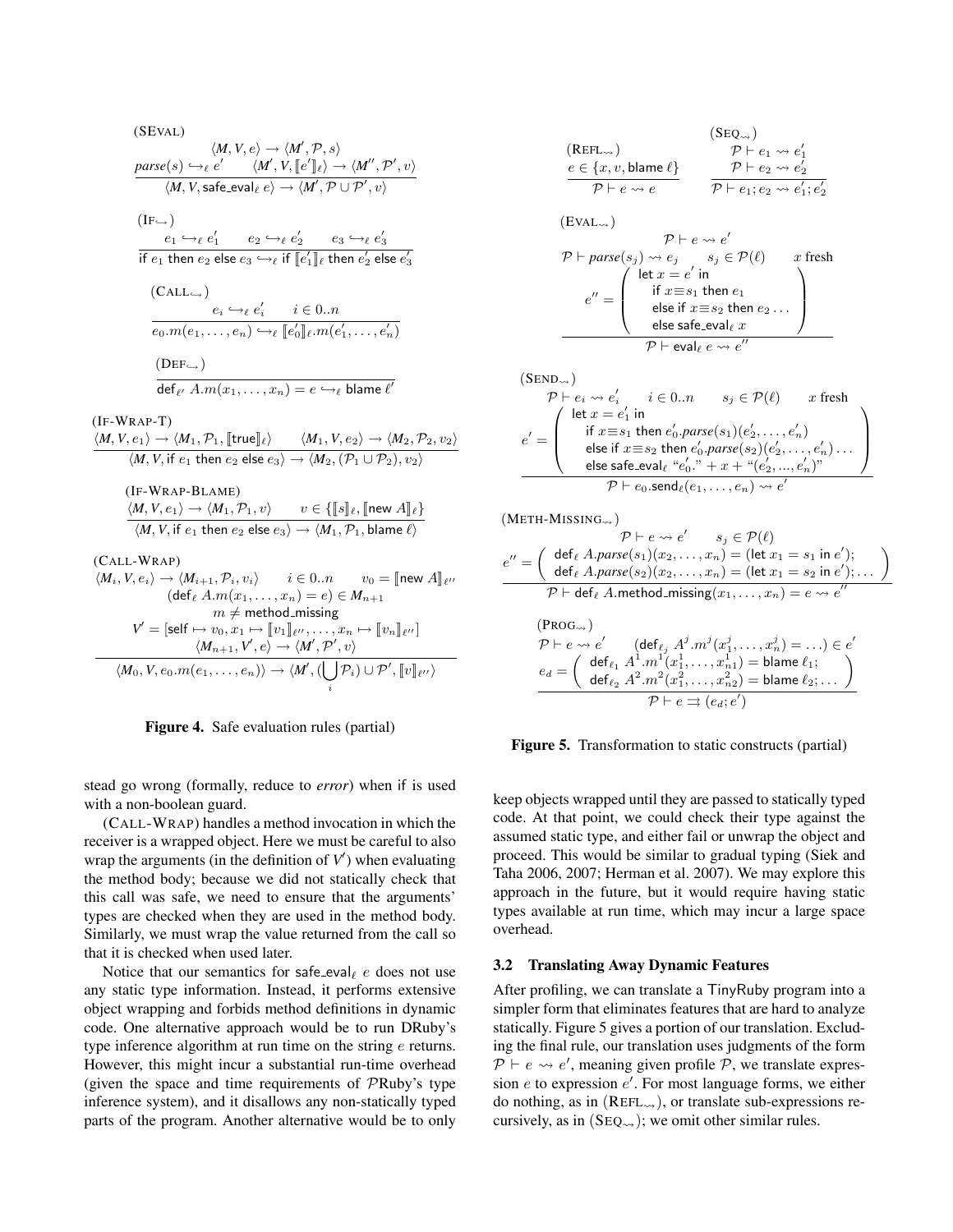The first interesting rule is  $(EVAL_{\nightharpoonup})$ , which translates eval<sub> $\ell$ </sub> e. First, we recursively translate e. Next, recall that (EVAL) in Figure 3 includes in  $P(\ell)$  any strings evaluated by this occurrence of eval. We parse and translate those strings  $s_i$  to yield expressions  $e_i$ . Then we replace the call to eval by a conditional that binds  $e'$  to a fresh variable x (so that  $e'$  is only evaluated once) and then tests  $x$  against the strings in  $\mathcal{P}(\ell)$ , yielding the appropriate  $e_i$  if we find a match. If not, we fall through to the last case, which evaluates the string with safe\_eval<sub> $\ell$ </sub> x, our dynamically checked form of eval. This catch-all case allows execution to continue even if we encounter an unprofiled string, and also allows us to blame the code from location  $\ell$  if it causes a subsequent run-time type error.

 $(SEND_{\infty})$  is similar to  $(EVAL_{\infty})$ . We recursively translate the receiver  $e_0$  and arguments  $e_i$ . We replace the invocation of send with code that binds fresh variable  $x$  to the first argument, which is the method name, and then tests  $x$ against each of the strings  $s_i$  in  $\mathcal{P}(\ell)$ , which were recorded by (SEND) in our semantics. If we find a match, we invoke the appropriate method directly. Otherwise, in the fallthrough case, we call safe eval with a string that encodes the method invocation—we concatenate the translated expressions  $e'_i$  with appropriate punctuation and the method name x. (Note that in this string, by  $e'_i$  we really mean  $\textit{unparse}(e'_i)$ , but we elide that detail to keep the formal rule readable.)

 $(METH-MISSING<sub>\nightharpoonup</sub>)$  follows a similar pattern. First, we recursively translate the body as  $e'$ . For each string  $s_j$  in  $P(\ell)$  (which by (CALL-M) in Figure 3 contains the methods intercepted by this definition), we define a method named  $s_i$ that takes all but the first argument of method missing. The method body is  $e'$ , except we bind  $x_1$ , the first argument, to  $s_j$ , since it may be used in e'.

Our approach to translating method\_missing completely eliminates it from the program, and there is no fall-through case. (Note that our semantics forbids direct calls to method missing, so that eliminating a method missing definition does not change a program's behavior.) There are two advantages to this approach. First, a static analysis that analyzes the translated program need not include special logic for handling method\_missing. Second, it may let us find places where method\_missing intercepts the wrong method. For example, if our profiling runs show that  $A$  method missing is intended to handle methods foo and bar, a static analysis (such as our type system) can complain if it sees a call to an undefined A.baz method in the translated program. We believe this will prove more useful to a programmer than simply assuming that a method missing method is intended to handle arbitrary calls.

The last step in the translation is to insert "empty" method definitions at the top of the program. We need this step so we can formally prove type soundness. For example, consider a

program with a method definition and invocation:

$$
\dots \text{def}_{\ell} A.m(\dots) = e; \dots; (\text{new } A).m(\dots); \dots
$$

The challenge here is that the definition of  $A.m$  might occur under complex circumstances, e.g., under a conditional, or deep in a method call chain. To ensure (new  $A$ ). $m$ (...) is valid, we must know A.m has been defined.

One solution would be to build a flow-sensitive type system for TinyRuby, i.e., one that tracks "must be defined" information to match uses and definitions. However, in our experience, this kind of analysis would likely be quite complex, since definitions can appear anywhere, and it may be hard for a programmer to predict its behavior.

Instead, we assume that any method syntactically present in the source code is available everywhere and rely on dynamic, rather than static, checking to find violations of our assumption. Translation  $P \vdash e \implies (e_a; e')$ , defined by  $(PROG_{\gamma})$  in Figure 5, enforces this discipline. Here  $e_d$  is a sequence of method definitions, and  $e'$  is the translation of e using the other rules. For each definition of  $A.m$  occurring in  $e'$ , we add a mock definition of  $A.m$  to  $e_d$ , where the body of the mock definition blames the location of a (real) definition if it is ever called.

We could also have built  $e_d$  from the method definitions actually seen during execution, e.g., (DEF) in Figure 3 could record what methods are defined. We think this would also be a reasonable design, but would essentially require that users have tests to drive profiling runs in order to statically analyze their code, even if they do not use features such as eval. Thus for a bit more flexibility, we build  $e_d$  based on static occurrences of definitions, but we might make dynamic method definition tracking an option in the future.

It should be clear from the discussion above that our translation preserves the character of the original program, with respect to the core behavior and the dynamic features seen during the profiling run(s). We can prove this formally:

THEOREM 1 (Translation Faithfulness). *Suppose*  $\langle \emptyset, \emptyset, e \rangle \rightarrow$  $\langle M, \mathcal{P}', v \rangle$  and  $\mathcal{P}' \subseteq \mathcal{P}$  and  $\mathcal{P} \vdash e \rightrightarrows e'$ . Then there exist  $M_{\mathcal{P}}, \mathcal{P}''$  such that  $\langle \emptyset, \emptyset, e' \rangle \rightarrow \langle M_{\mathcal{P}}, \mathcal{P}'', v \rangle$ .

In other words, if we translate an expression based on its profile (or a superset of the information in its profile), both the original and translated program produce the same result.

In our formal system, an expression e always evaluates to the same result and produces the same profile, but in practice, programs may produce different profiles under different circumstances. For example, if we want to test the behavior of e, we could evaluate  $e; e_1$ , where  $e_1$  is a test case for the expression  $e$ , and  $e$ ;  $e_2$ , where  $e_2$  is a different test case. Based on the above theorem, if our profiling runs are sufficient, we can use them to translate programs we have not yet profiled without changing their behavior:

COROLLARY 2. *Suppose*  $\langle \emptyset, \emptyset, (e; e_1) \rangle \rightarrow \langle M_1, \mathcal{P}_1, v_1 \rangle$ . *Further, suppose that*  $\langle \emptyset, \emptyset, (e; e_2) \rangle \rightarrow \langle M_2, \mathcal{P}_2, v_2 \rangle$ *. Then*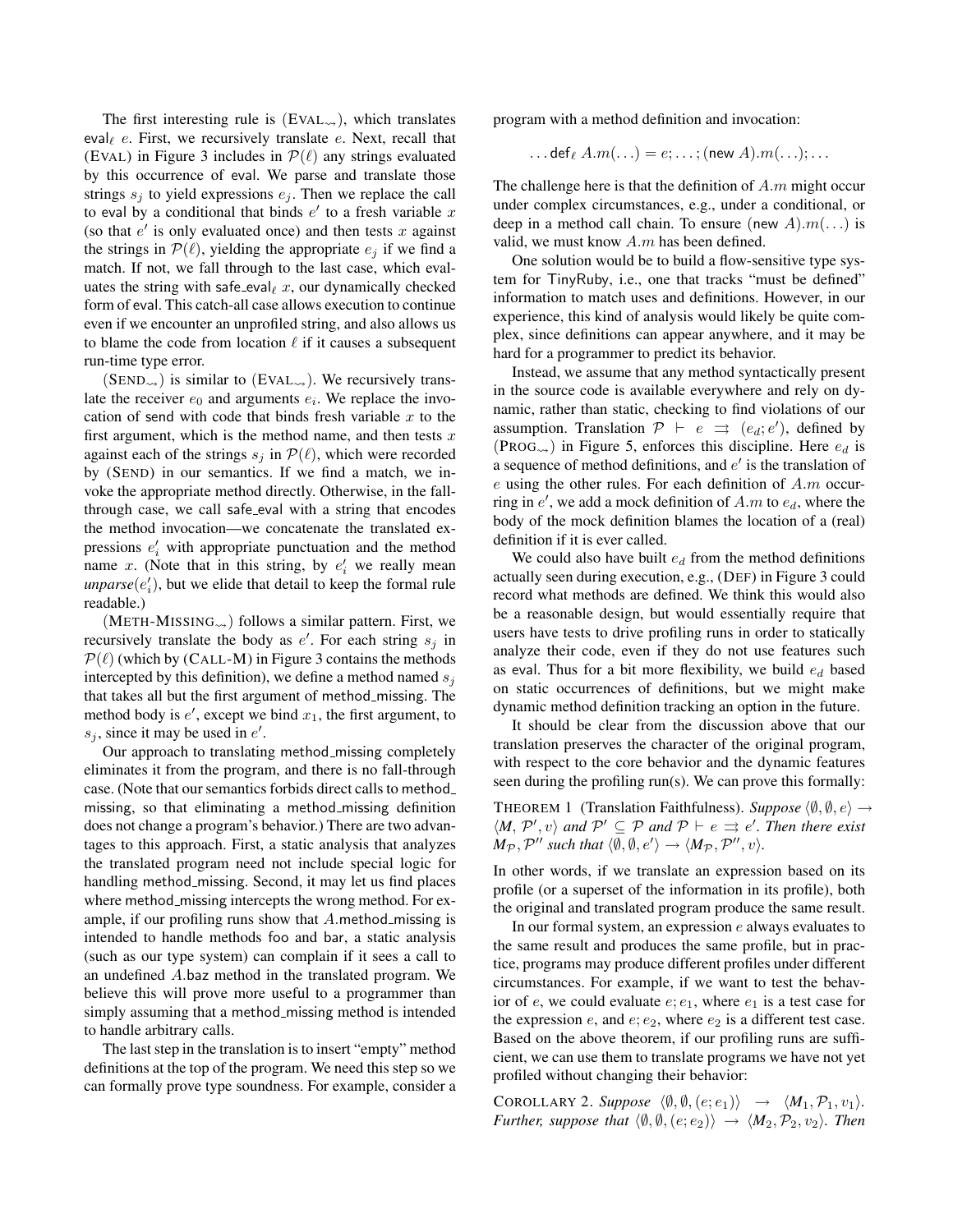*if*  $\mathcal{P}_2 \subseteq \mathcal{P}_1$  *and*  $\mathcal{P}_1 \vdash (e; e_2) \Rightarrow e'$ , *then*  $\langle \emptyset, \emptyset, e' \rangle \rightarrow$  $\langle M'_2,\mathcal{P}'_2,v_2\rangle.$ 

In other words, if the dynamic profile  $P_1$  of  $(e; e_1)$  covers all the dynamic behavior of  $(e; e_2)$ , then using  $\mathcal{P}_1$  to translate  $e; e<sub>2</sub>$  will not change its behavior. In our experiments, we found that many dynamic constructs have only a limited range of behaviors, and hence can be fully represented in a profile. Thus, by this theorem, most of the time we can gather a profile and then use that to transform many different uses of the program.

Finally, the last step is to show that we can perform sound static analysis on the translated program. Appendix A gives a (mostly standard) type system for this language. Our type system proves judgments of the form  $MT \vdash e$ , meaning under *method type table MT*, a mapping from method names to their types, program  $e$  is well-typed. In order for our type system to be sound, we forbid well-typed programs from containing eval, send, or method\_missing (since we cannot check these statically), though programs may contain uses of safe\_eval and  $\lbrack \cdot \rbrack_{\ell}$  (which are checked dynamically). We can formally prove the following type soundness theorem, where r stands for either a value, blame  $\ell$ , or *error*, an error generated if the expression goes wrong:

THEOREM 3 (Type Soundness). *If*  $\emptyset \vdash e$  *and*  $\langle \emptyset, \emptyset, e \rangle \rightarrow$  $\langle M, \mathcal{P}, r \rangle$ , then r is either a value or blame  $\ell$ . Thus,  $r \neq$ *error.*

This theorem says that expressions that are well-typed in this language do not go wrong.

Recall that the translation from Section 3.2 eliminates the three dynamic features that this type system does not permit, and inserts appropriate mock definitions at the beginning of the program. Thus, if we start with an arbitrary program, gather information about its dynamic feature usage via the instrumentation in Figure 3, and translate it using Figure 5, we can then apply sound static type checking to the resulting program, while still precisely modeling uses of eval, send, and method\_missing in the original program.

## 4. Implementation

As discussed earlier, PRuby is an extension to Diamondback Ruby (DRuby), a static type inference system for Ruby. DRuby accepts standard Ruby programs and translates them into the Ruby Intermediate Language (RIL), a much simpler subset of Ruby designed for analysis and transformation. DRuby performs static type inference internally on RIL code, and reports any type errors to the user. DRuby supports a wide range of typing constructs, including intersection and union types, optional method arguments and varargs methods, self types, object types with fields, parametric polymorphism, mixins, tuple types, and first class method types, among others (Furr et al. 2009).

PRuby is a drop-in replacement for the regular Ruby interpreter. The user runs PRuby with the command

## druby --dr-profile filename.rb

This command runs *filename.rb* to gather a profile, transforms the program to eliminate dynamic constructs according to the profile (as in Section 3.2), and then runs DRuby's type inference on the resulting program. In the future, we expect profiling to be done separately and the results saved for later use, but for experimental purposes our current all-in-one setup is convenient. Altogether, PRuby, which includes the enhanced DRuby source, comprises approximately 16,000 lines of OCaml and 800 lines of Ruby.

There are three interesting implementation issues in PRuby: performing profiling, handling additional dynamic constructs, and implementing safe eval and its relatives.

#### 4.1 Profiling

PRuby creates profiles by running an instrumented version of the source code. PRuby first must discover what source files, in addition to the one specified on the command line, are executed and hence need to be instrumented; as we saw in Section 2, this is hard to determine statically. To find the set of executed files, PRuby runs the original program but with special code prepended to replace the definitions of require and  $load<sup>4</sup>$  with new methods that record the set of loaded files and log them to disk when the program exits. Since both methods are affected by the current load path, which may be changed by the program, we log that as well.

Next, PRuby parses all files seen in require and load calls, translates them into RIL, and adds instrumentation to record uses of eval, send, method missing, and other dynamic features, to mimic the semantics in Section 3.1. Finally, we unparse the transformed RIL code into /tmp, and then run the output code to compute a profile. The instrumentation is generally straightforward, though care must be taken to ensure the program runs correctly when executed in /tmp.

#### 4.2 Additional Dynamic Constructs

In addition to the constructs discussed in Section 3, PRuby also handles several other closely related dynamic features. Similarly to eval, Ruby includes instance eval, class eval, and module eval methods that evaluate their string argument in the context of the method receiver (an instance, class, or module, respectively). For example, calling

$$
x.class\_eval("def~foo().end")
$$

adds the foo method to the class stored in variable x. We profile these methods the same way as eval, but we use a slightly different transformation. For example, we replace the above code by

x.class eval() do def foo()...end end

<sup>4</sup> Ruby's load is similar to require, but it always (re-)evaluates the given file, even if previously loaded, while require evaluates a file only once.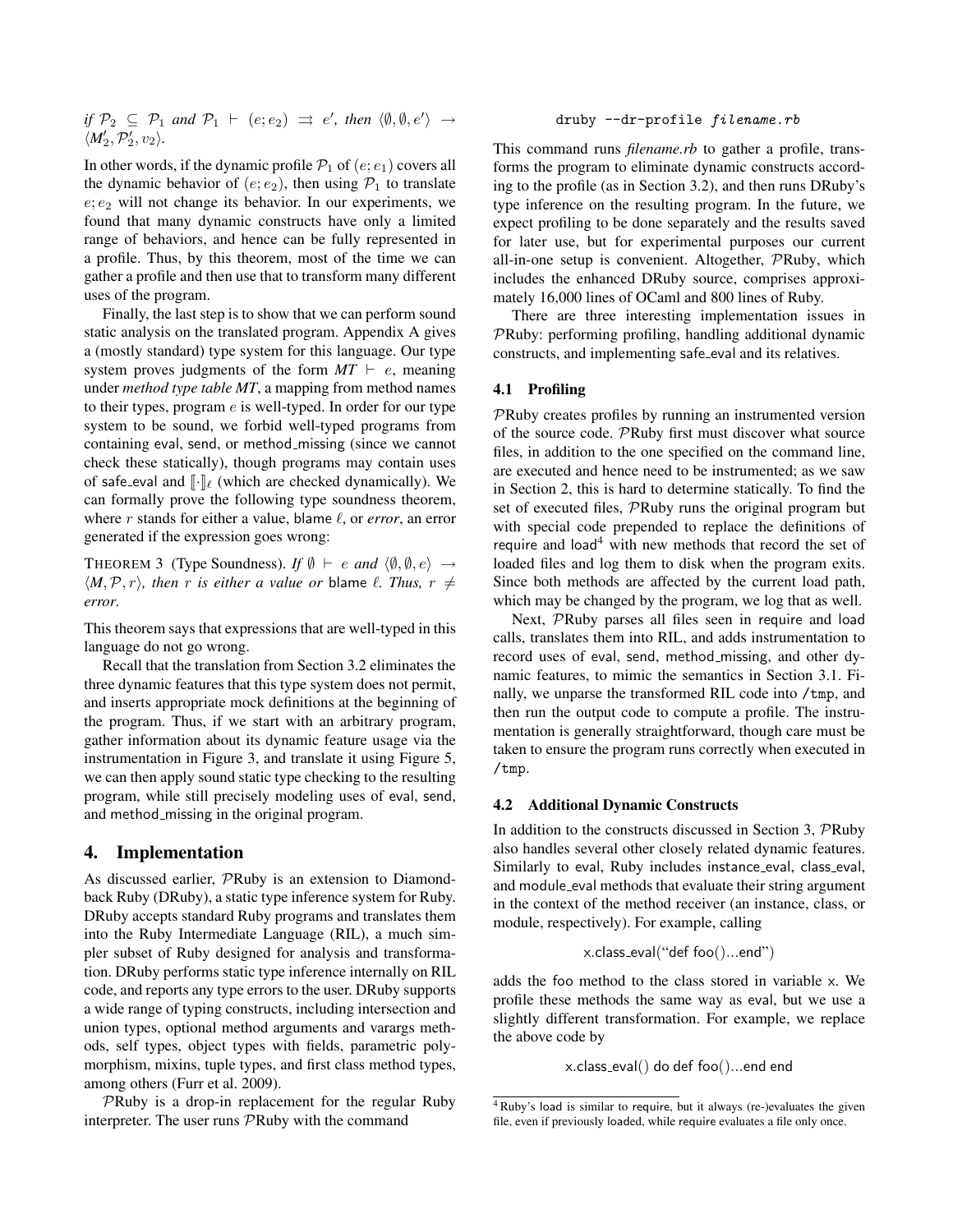Here we keep the receiver object  $x$  in the transformed program, because the definition is evaluated in x's context. DRuby recognizes the transformed version of class\_eval specially, and this is also valid Ruby code. Our transformation for instance eval and module eval is similar.

Ruby includes four methods for accessing fields of objects, {instance, class} variable  $\{get, set\}$ , which take the name of the instance or class variable to read or write. When PRuby profiles these methods, it records the variable name and transforms the expression into calls to  $\{$  instance, class $\}$  eval. For example, we transform a instance variable set  $("@x", 2)$ into a instance eval do  $@x = 2$  end.

Finally, PRuby also includes support for attr and attr\_ {reader,writer, accessor}, which create getter/setter methods given a field name, and for const {get,set}, which read or write constants (write-once variables). PRuby profiles calls to these methods, and replaces the non-literal field or constant name arguments with the string literals seen at run time. DRuby then specially handles the case when these methods are called with string literals. These constructs are translated similarly to the other dynamic features, including inserting calls to safe\_eval for unseen strings.

Ruby includes some dynamic features PRuby does not yet support. In particular, DRuby's type system treats certain low-level methods specially, but these methods could be redefined, effectively changing the semantics of the language. For instance, if a programmer changes the Module  $#$ append features method, they can alter the semantics of module mixins. Other special methods include  $\text{Class} \# \text{new}$ ,  $Class#inherited, Module#method\_added, and Module#$ included. PRuby also does not support applying dynamic constructs to per-object classes (eigen-classes) or calling dynamic features via the Method class. In addition to these features, PRuby currently does not support const\_missing, which handles accesses to undefined constants, similarly to method missing; we expect to add support for this in the future.

Currently, PRuby does not support nested dynamic constructs, e.g., eval'ing a string with eval inside it, or send'ing a message to the eval method. In these cases, PRuby will not recursively translate the nested construct. We believe these restrictions could be lifted with some engineering effort.

#### 4.3 Implementing safe\_eval

We implemented safe\_evale  $e$ ,  $\llbracket e \rrbracket_{\ell}$ , and blame  $\ell$  as two components: a small Ruby library with methods safe\_eval(),  $wrap(),$  and  $blame(),$  and druby eval, an external program for source-to-source translation.

The druby eval program is written using RIL, and it implements the  $\hookrightarrow_{\ell}$  translation as shown in Figure 4. For example, it translates method definitions to calls to blame(), and it inserts calls to wrap() where appropriate. There are a few additional issues when implementing  $\hookrightarrow$  for the full Ruby language. First, we need not wrap the guard of if, because in Ruby, if accepts any object, not just booleans. Second, in addition to forbidding method definitions, we must also disallow calls to methods that may change the class hierarchy, such as remove\_method. Lastly, we add calls to wrap() around any expressions that may escape the scope of safe eval, such as values assigned to global variables and fields.

Given druby eval, our library is fairly simple to implement. The safe\_eval() method simply calls druby\_eval to translate the string to be evaluated and then passes the result to Ruby's regular eval method. The blame() method aborts with an appropriate error. Lastly, the wrap() method uses a bit of low-level object manipulation (in fact, exactly the kind PRuby cannot analyze) to intercept method calls: Given an object, wrap() first renames the object's methods to have private names beginning with  $-druby$ , then calls undef method to remove the original methods, and lastly adds a method\_missing definition to intercept all calls to the (now removed) original methods. Our method missing code checks to see if the called method did exist. If so, it delegates to the original method with wrapped arguments, also wrapping the method's return value. If not, it calls blame().

One nice feature of our implementation of wrap() is that because we do not change the identity of the wrapped object, we preserve physical equality, so that pointer comparisons work as expected. Our approach does not quite work for instances of Fixnum and Float, as they are internally represented as primitive values rather than via pointed-to objects. However, we can also wrap these objects by explicitly boxing them inside of an traditional object. We then extend the comparison methods for these classes to delegate to the values inside these objects when compared.

## 5. Profiling Effectiveness

We evaluated PRuby by running it on a suite of 13 programs downloaded from RubyForge. We included any dependencies directly used by the benchmarks, but not any optional components, such as windowing toolkits for visualizing test suite results. Each benchmark in our suite uses at least some of the dynamic language features handled by PRuby, either in the application itself or indirectly via external libraries. All of our benchmarks included test cases, which we used to drive the profiling runs for our experiments. Finally, many projects use the rake program to run their test suites. Rake normally invokes tests in forked subprocesses, but as this would make it more difficult to gather profiling information, we modified rake to invoke tests in the same process.

#### 5.1 Dynamic Feature Usage

Figure 6 measures usage of the dynamic constructs we saw in our profiling runs. We give separate measurements for the benchmark code (part (a)) and the library modules used by the benchmarks (part (b)). We should note that our measurements are only for features seen during our profiling runs the library modules in particular include other uses of dy-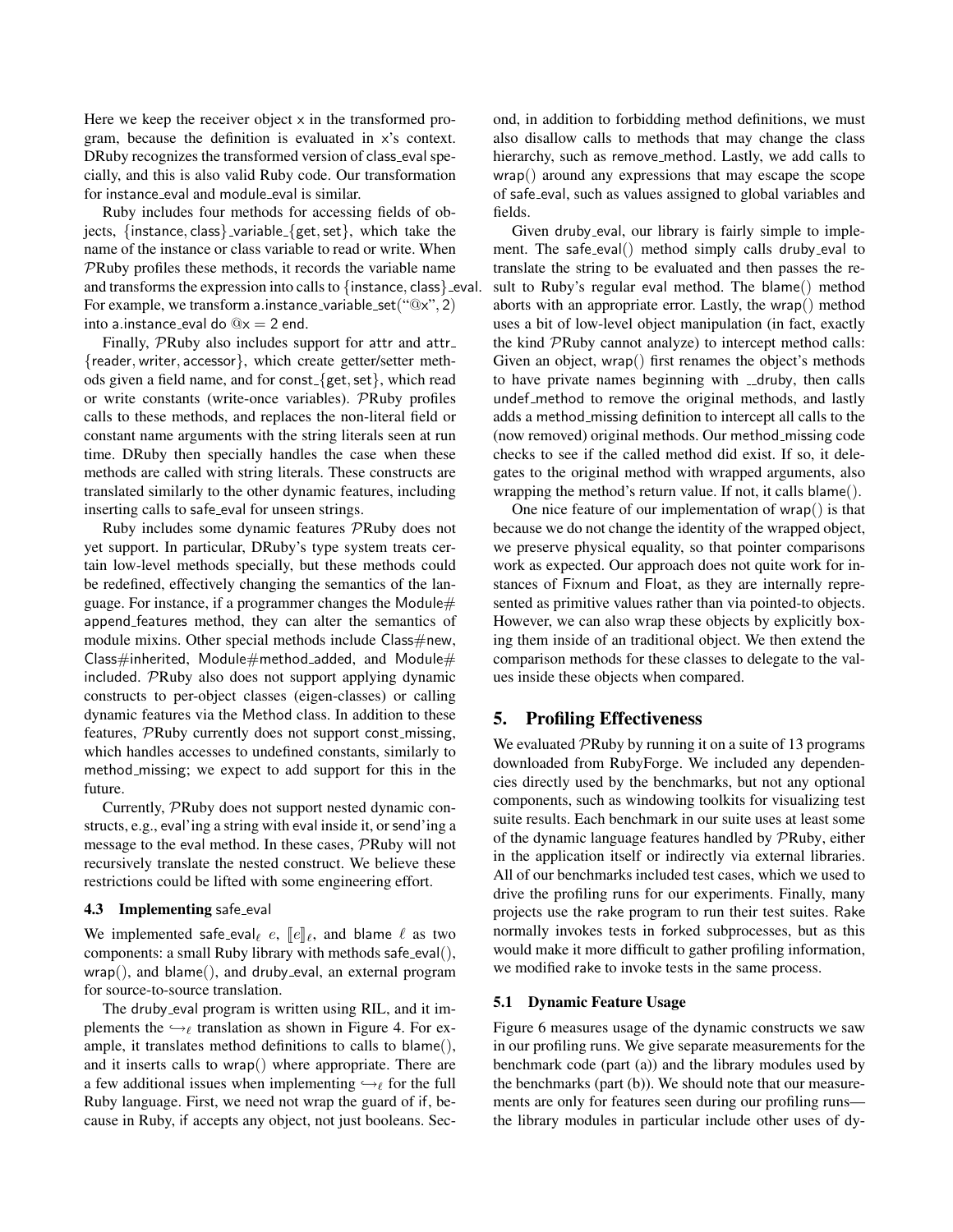| Benchmark                                                                                      | $_{\text{LoC}}$ | Req                  | Eval           | Snd       | Total   | Lib Module          | $_{\rm LoC}$ | Req                  | Eval                 | Snd                  | G/S  | MM                   | <b>Total</b>         |
|------------------------------------------------------------------------------------------------|-----------------|----------------------|----------------|-----------|---------|---------------------|--------------|----------------------|----------------------|----------------------|------|----------------------|----------------------|
| $ai4r-1.0$                                                                                     | 764             | 4/4                  | 2/2            | 4/4       | 10/10   | archive-tar-minitar | 539          | $\cdot$              | $\cdot$              | $\ddot{\phantom{0}}$ | 2/32 | $\ddot{\phantom{0}}$ | 2/32                 |
| $bacon-1.0.0$                                                                                  | 258             |                      |                |           |         | date                | 1,938        | $\cdot$              | 3/33                 |                      |      | $\ddot{\phantom{0}}$ | 3/33                 |
| hashslice-1.0.4                                                                                | 78              |                      |                | $\bullet$ |         | digest              | 82           | 1/1                  |                      | ۰                    | 1/1  | $\bullet$            | 2<br>2I              |
| $hyde-0.0.4$                                                                                   | 115             | 2/2                  | 1/11           | 1/2       | 4/15    | fileutils           | 950          | $\cdot$              | 4/101                |                      |      | $\ddot{\phantom{0}}$ | 4/101                |
| $i$ si-1.1.4                                                                                   | 224             |                      | 1/1            | $\cdot$   | 1/      | hoe                 | 502          | 1/2                  |                      | 1/2                  |      | $\ddot{\phantom{0}}$ | 2l<br>$\overline{4}$ |
| $itcf-1.0.0$                                                                                   | 178             |                      |                | $\cdot$   |         | net                 | 2,217        |                      | -8<br>1/             |                      |      | $\ddot{\phantom{0}}$ | 8<br>1/              |
| $memoize-1.2.3$                                                                                | 69              |                      | $\cdot$        | 1/1       | 1/      | openssl             | 637          |                      | 3/<br>$\overline{2}$ |                      |      | $\ddot{\phantom{0}}$ | 3/20                 |
| $pit-0.0.6$                                                                                    | 166             | 2/2                  |                | $\cdot$   | 2<br>2l | optparse            | 964          |                      |                      | 2/4                  |      | $\cdot$              | 2l<br>4              |
| $sendq-0.0.1$                                                                                  | 88              |                      |                | $\cdot$   |         | ostruct             | 80           |                      |                      | 2/2                  |      | 1/9                  | 3/11                 |
| StreetAddress-1.0.1                                                                            | 875             | 1/1                  |                | 1/15      | 2/16    | pathname            | 511          |                      |                      | 1/1                  |      | $\ddot{\phantom{0}}$ | 1/1                  |
| sudokusolver-1.4                                                                               | 188             | 2/2                  | 1/1            | $\cdot$   | 3<br>3/ | rake                | 1,995        | 2/19                 | 3/136                |                      |      | $\ddot{\phantom{0}}$ | 5/155                |
| $text$ -highlight- $1.0.2$                                                                     | 262             | $\bullet$            | 2/48           | $\bullet$ | 2/48    | rubyforge           | 500          |                      | 1/2                  | $\cdot$              |      | $\ddot{\phantom{0}}$ | 2<br>1/              |
| $use-1.2.1$                                                                                    | 193             | $\ddot{\phantom{0}}$ |                | $\cdot$   |         | rubygems            | 4.146        | $\cdot$              | 4/32                 |                      | 4/68 | $\ddot{\phantom{0}}$ | 8/100                |
| Total                                                                                          | 3,458           | 11/11                | 7/63           | 7/22      | 25/96   | tempfile            | 134          |                      |                      | 1/2                  | ۰    | 1/2                  | 2l<br>$\overline{4}$ |
| $\text{Re}q - \text{dyn}$ . require and load<br>$\overline{G/S}$ – field and constant get/set; |                 |                      | term-ansicolor | 78        |         | 1/28                |              |                      | $\ddot{\phantom{0}}$ | 1/28                 |      |                      |                      |
| attr and its variants<br>Eval – eval and variants                                              |                 | testunit             | 1,293          |           |         | 1/63                |              | $\ddot{\phantom{0}}$ | 1/63                 |                      |      |                      |                      |
| $MM$ – method_missing<br>$Snd$ – send and $\text{}$ send $\text{}$                             |                 | <b>Other</b>         | 4,871          | $\cdot$   | $\cdot$ |                     |              | $\ddot{\phantom{0}}$ |                      |                      |      |                      |                      |
| $n/m - n =$ occ, m=uniq strs                                                                   |                 |                      | Total          | 21,437    | 4/22    | 20/360              | 8/74         | 7/101                | 2/11                 | 41/568               |      |                      |                      |

(a) Per-benchmark results (no occ. of MM or G/S) (b) Library results (as covered by benchmarks)

Figure 6. Dynamic feature profiling data from benchmarks

namic features, but they were in code that was not called by our benchmarks.

For each benchmark or module, we list its lines of code (computed by SLOCCount (Wheeler 2008)) and a summary of the profiling data for its dynamic features, given in the form  $n/m$ , where n is the number of syntactic occurrences called at least once across all runs, and  $m$  is the number of unique strings used with that feature. For Req and G/S, we only count occurrences that are used with non-constant strings. Any library modules that did not execute any dynamic features are grouped together in the row labeled *Other* in Figure 6(b).

These results clearly show that dynamic features are used pervasively throughout our benchmark suite. All of the features handled by PRuby occur in some program, although method\_missing is only encountered twice. Eight of the 13 benchmarks and more than 75% of the library module code use dynamic constructs. Perhaps surprisingly (given its power) eval is the most commonly used construct, occurring 27 times and used with 423 different strings metaprogramming is indeed extremely common in Ruby. Over all benchmarks and all libraries, there were 66 syntactic occurrences of dynamic features that cumulatively were used with 664 unique strings. Given these large numbers, it is critical that any static analysis model these constructs to ensure soundness.

## 5.2 Categorizing Dynamic Features

The precision of DRuby's type inference depends on how much of the full range of dynamic feature usage is observed in our profiles. To measure this, we manually categorized each syntactic occurrence from Figure 6 based on how "dynamically" it is used. For example, eval " $x + 2$ " is not dynamic at all since the eval will always evaluate the same

string, whereas eval (\$stdin.readline) is extremely dynamic, since it could evaluate any string.

Figure 7 summarizes our categorization. We found that all of the dynamic features in our profiles are used in a controlled manner—their use is either determined by the class they are called in, or by the local user's Ruby environment. In particular, we found no examples of truly dynamic code, e.g., eval'ing code supplied on the command line, suggesting that profiling can be used effectively in practice. We now discuss each category in detail.

*Single* The least dynamic use of a construct is to always invoke it with the same argument. Three uses of eval and seven uses of send can only be passed a single string. For instance the *sudokusolver* benchmark includes the code

PROJECT = "SudokuSolver" PROJECT\_VERSION = eval ("#{PROJECT}::VERSION")

which is equivalent to SudokuSolver::VERSION. As another example, the *ostruct* module contains the code

```
meta.send(:define method, name) { @table[name] }
```
This code uses send to call the private method define\_method from outside the class. The other uses of send in this category were similar.

*Collection* A slightly more expressive use of dynamic constructs is to apply them to a small, fixed set of arguments. One common idiom (18 occurrences) we observed was to apply a dynamic construct uniformly across a fixed collection of values. For example, the code in Fig. 1(d) iterates over an Array of string literals, evaling a method definition string from each literal. Thus, while multiple strings are passed to this occurrence of eval, the same strings will be used for every execution of the program. Additionally, any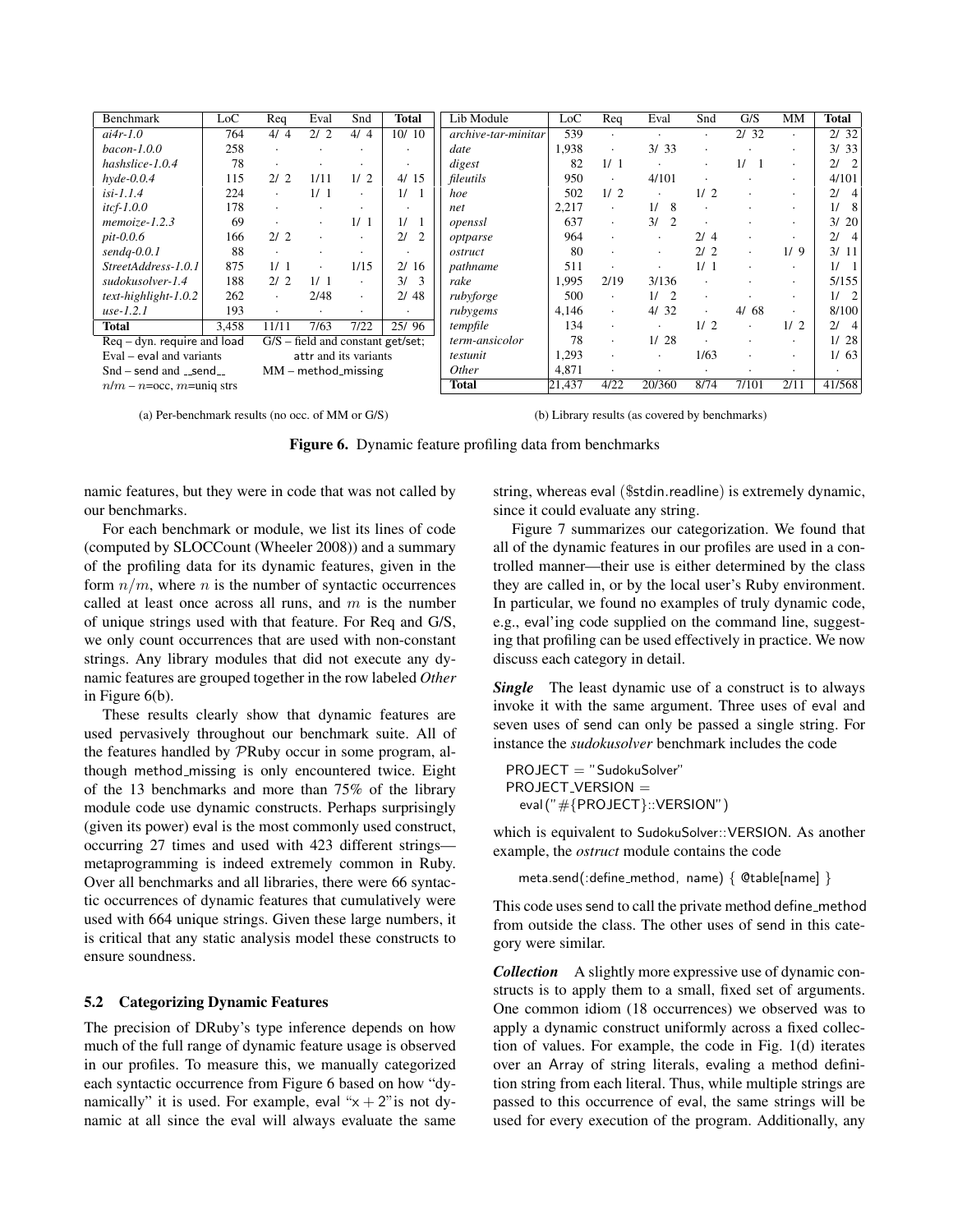| Category                     | Req   | Eval    | Snd   | G/S   | MМ                   | <b>Total</b> |
|------------------------------|-------|---------|-------|-------|----------------------|--------------|
| Single                       | ٠     | 3<br>3/ | 717   |       | $\ddot{\phantom{0}}$ | 10/10        |
| Collection                   |       | 14/337  | 1/2   | 3/48  | ٠                    | 18/387       |
| Bounded                      |       | 7/69    | 4/20  | 3/52  | ٠                    | 14/141       |
| File system                  | 11/11 | 3/14    |       |       | ٠                    | 14/25        |
| Open module                  | 4/22  |         | 3/67  | 17    | 2/11                 | 10/101       |
| <b>Total</b>                 | 15/33 | 27/423  | 15/96 | 7/101 | 2/11                 | 66/664       |
| $n/m - n =$ occ, m=uniq strs |       |         |       |       |                      |              |

Figure 7. Categorization of profiled dynamic features

profile that executes this code will always see all possible strings for the construct.

*Bounded* We also found some dynamic constructs that are called several times via different paths (in contrast to being called within the same iteration over a collection), but the set of values used is still bounded. For example, consider the following code from the *pathname* module:

if RUBY VERSON < "1.9"  $TO\_PATH = :to\_str$ else  $TO$ -PATH  $=$  :to-path end  $path = path$ . \_send \_\_  $(TO$  PATH)

Here one of two strings is passed to send, depending on the library version.

Sometimes dynamic constructs are called in internal methods of classes or modules, as in the following example from the *net/https* library:

```
def self. ssl_context_accessor (name)
```

```
HTTP.module_eval\left(<-End, _FILE_, _LINE + 1)
   def \#\{name\} ... end \# defines get method
   def \#\{name\} = (val) ... end \# defines set method
   end
  End
end
ssl_context_accessor : key
 ssl_context_accessor : cert_store
```
This code defines method ssl context accessor, which given a symbol generates get and set methods based on that name. The body of the class then calls this method to add several such get/set methods. This particular method is only used in the class that defines it, and seems not to be intended for use elsewhere (nor is it used anywhere else in our benchmarks).

Features in this category are also essentially static, because their behavior is determined by the class they are contained in, and profiling, even in isolation, should be fully effective. Combining this with the previous two categories gives a total of 42 features used with 538 unique strings, which means around 2/3 of the total dynamic feature usage across all runs is essentially static.

*File System* The next category covers those dynamic features whose use depends on the local file system. This includes most occurrences of Req, e.g., the code at the top of Figure 1(a), which loads a file who name is derived from LE ..., the current file name. Another example is the following convoluted code from *rubyforge*:

$$
\text{config} = \text{File.read}(\_\text{FILE\_}). \text{ split } (\_\text{FND}/). \text{last } . \text{gsub}(\_\text{#}\backslash \{(.*)\}) / \text{ } \{\text{ eval } \$1 \}
$$

This call reads the current file, removes any text that appears before \_\_END\_\_ (which signals the Ruby interpreter to stop reading), and then substitutes each string that matches the given pattern with the result of calling eval on that string. Despite its complexity, for any given installation of the library module, this code always evaluates the same set of strings.

The other cases of this category are similar to these two, and in all cases, the behavior of the dynamic constructs depends on the files installed in the user's Ruby environment.

*Open module* The last category covers cases in which dynamic features are called within a library module, but the library module itself does not determine the uses. For example, the *testunit* module uses send to invoke test methods that the module users specify. Similarly, the *rake* module loads client-specified Ruby files containing test cases. As another example, the *ostruct* module is used to create record-like objects, as shown in Figure 1(e).

These cases represent an interesting trade-off in profiling. If we profile the library modules in isolation, then we will not see all client usage of these 10 constructs (hence they are "open"). However, if we assume the user's Ruby environment is fixed, i.e., there are no new .rb files added at run time, then we can fully profile this code, and therefore we can perform full static typing checking on the code.

## 6. Type Inference

Finally, we used PRuby to perform type inference on each of the benchmarks, i.e. PRuby gathered the profiling data reported in Figure 6, transformed the code as outlined in Sections 3 and 4, and then applied DRuby's type inference algorithm on the resulting program.

When we first ran  $PRuby$  on our benchmarks, it produced hundreds of messages indicating potential type errors. As we began analyzing these results, we noted that most of the messages were false positives, meaning the code would actually execute type safely at run time. In fact, we found that much of the offending code is *almost* statically typable with DRuby's type system. To measure how "close" the code is to being statically typable, we manually applied a number of refactorings and added type annotations so that the programs pass DRuby's type system, modulo several actual type errors we found.

The result gives us insight into what kind of Ruby code programmers "want" to write but is not easily amenable to standard static typing. (DRuby's type system combines a wide variety of features, but most of the features are wellknown.) In the remainder of this section, we discuss the true type errors we found (Section 6.1), what refactorings were needed for static typing (Section 6.2), and what we learned about the way people write Ruby programs (Section 6.3). Overall, we found that most programs could be made stat-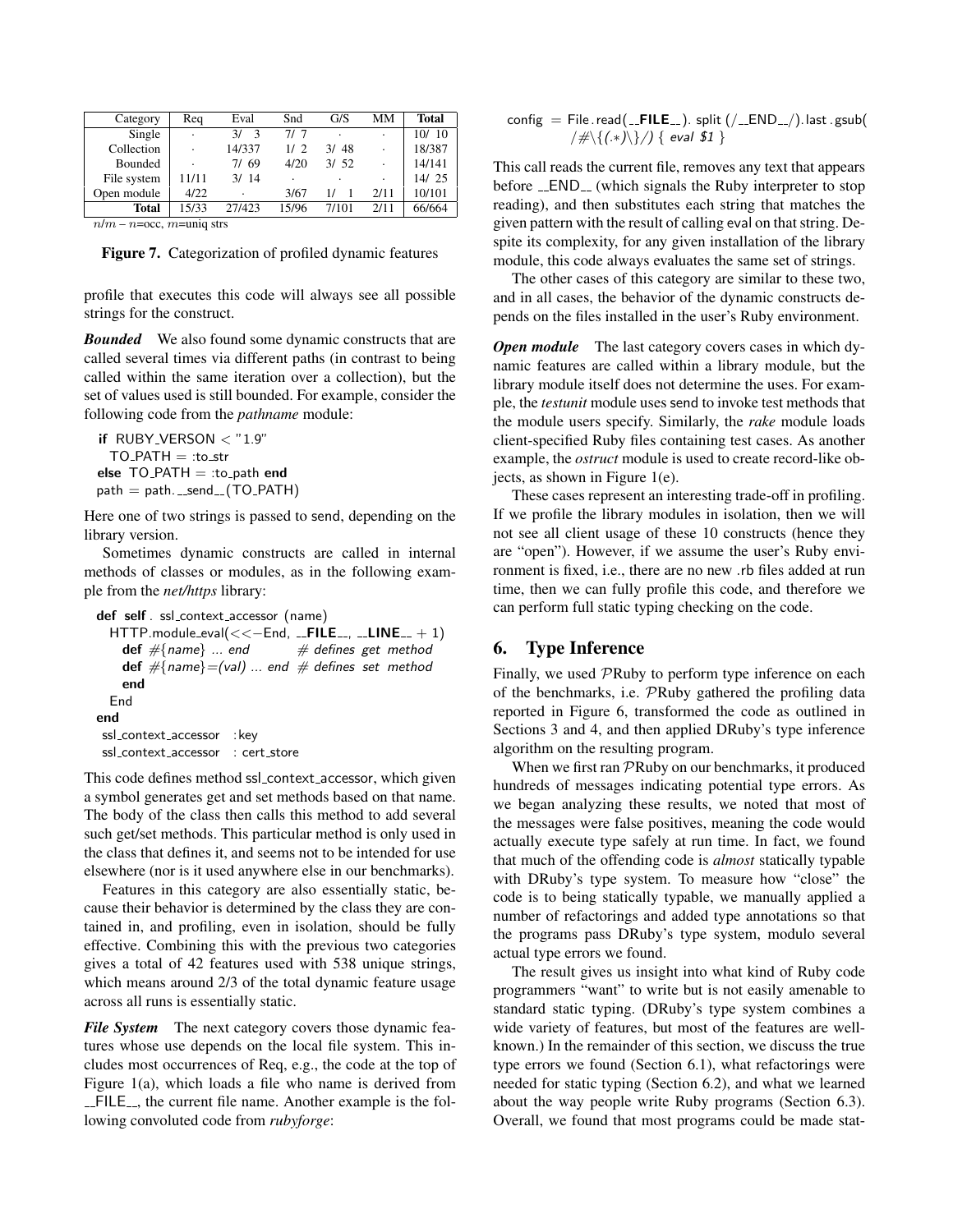| <b>Benchmark</b>     | Total LoC | Time(s) |
|----------------------|-----------|---------|
| $ai4r-1.0$           | 21.589    | 343     |
| bacon-1.0.0          | 19.804    | 335     |
| hashslice-1.0.4      | 20,694    | 307     |
| $h$ vde- $0.0.4$     | 21,012    | 345     |
| isi-1 1 4            | 22.298    | 373     |
| <i>itcf-1.0.0</i>    | 23.857    | 311     |
| $memoize-1.2.3$      | 4.171     | 9       |
| $pit-0.0.6$          | 24.345    | 340     |
| $sendq-0.0.1$        | 20.913    | 320     |
| StreetAddress-1.0.1  | 24.554    | 309     |
| sudokusolver-1.4     | 21,027    | 388     |
| text-highlight-1.0.2 | 2.039     | 2       |
| use-1.2.1            | 20.796    | 323     |

Figure 8. Type inference results

| Module               | Loc    | Refactorings   | Annots         | <b>Errors</b>  |
|----------------------|--------|----------------|----------------|----------------|
| archive-minitar      | 538    | 3              |                | 1              |
| date                 | 1,938  | 58             | 8              |                |
| digest               | 82     | 1              |                |                |
| fileutils            | 950    | 1              | 7              |                |
| hoe                  | 502    | 3              | $\overline{c}$ |                |
| net                  | 2,217  | 22             | 3              |                |
| openssl              | 637    | 3              | 3              | 1              |
| optparse             | 964    | 15             | 21             |                |
| ostruct              | 80     | 1              |                |                |
| pathname             | 511    | 21             | 1              | $\overline{c}$ |
| $pit-0.0.6$          | 166    | $\overline{c}$ |                |                |
| rake                 | 1,995  | 17             | 7              |                |
| rational             | 299    | 3              | 25             |                |
| rbconfig             | 177    | 1              |                |                |
| rubyforge            | 500    |                | 7              |                |
| rubygems             | 4,146  | 44             | 47             | $\overline{4}$ |
| $sendq-0.0.1$        | 88     | 1              |                |                |
| shipit               | 341    | $\overline{4}$ |                |                |
| tempfile             | 134    | $\mathbf{1}$   | 3              |                |
| testunit             | 1,293  | 3              | 20             |                |
| term-ansicolor       | 78     | $\mathbf{1}$   |                |                |
| text-highlight-1.0.2 | 262    | $\mathbf{1}$   | $\mathbf{1}$   |                |
| timeout              | 59     | 1              | 1              |                |
| uri                  | 1,867  | 15             | 20             |                |
| webrick              | 435    | 4              | 1              |                |
| Other                | 4,635  |                |                |                |
| Total                | 24,895 | 226            | 177            | 8              |

Figure 9. Changes needed for static typing

ically typable, though in a few cases code seems truly dynamically typed.

#### 6.1 Performance and Type Errors

Figure 8 shows the time it took PRuby to analyze our modified benchmarks. For each benchmark, we list the total lines of code analyzed (the benchmark, its test suite, and any libraries it uses), along with the analysis time. Times were the average of three runs on an AMD Athlon 4600 processor with 4GB of memory. These results show that PRuby's analysis takes only a few minutes, and we expect the time could be improved further with more engineering effort.

Figure 9 lists, for each benchmark or library module used by our benchmarks, its size, the number of refactorings and annotations we applied (discussed in detail in the next section), and the number of type errors we discovered. The

last row, *Other*, gives the cumulative size of the benchmarks and library modules with no changes and no type errors.

PRuby identified eight type errors. The two errors in the *pathname* module were due to code that was intended for the development branch of Ruby, but was included in the current stable version. In particular, *pathname* contains the code

#### def world\_readable ?() FileTest . world\_readable ?(@path) end

However, the FileTest.world\_readable? method is in the development version of Ruby but not in the stable branch that was used by our benchmarks. The second error in *pathname* is a similar case with the world writable? method.

The type error in *archive-minitar* occurs in code that attempts to raise an exception but refers to a constant incorrectly. Thus, instead of throwing the intended error, the program instead raises a NameError exception.

The four type errors in *rubygems* were something of a surprise—this code is very widely used, with more than 1.6 million downloads on rubyforge.org, and so we thought any errors would have already been detected. Two type errors were simple typos in which the code incorrectly used the Policy class rather than the Policies constant. The third error occurred when code attempted to call the non-existent File.dir? method. Interestingly, this call was exercised by the *rubygems* test suite, but the test suite defines the missing method before the call. We are not quite sure why the test suite does this, but we contacted the developers and confirmed this is indeed an error in *rubygems*. The last type error occurred in the =∼ method, which compares the @name field of two object instances. This field stores either a String or a Regexp, and so the body of the method must perform type tests to ensure the types are compatible. However, due to a logic error, one of the four possible type pairings is handled incorrectly, which could result in a run time type error.

Finally, the *openssl* module adds code to the Integer class that calls OpenSSL :: BN :: new(self). In this call, self has type Integer, but the constructor for the OpenSSL :: BN class takes a string argument. Therefore, calling this code always triggers a run-time type error.

## 6.2 Changes for Static Typing

To enable our benchmarks and their libraries to type check (modulo the above errors), we applied 226 refactorings and added 177 type annotations. We can divide these into the following categories. For the moment, we refrain from evaluating whether these changes are reasonable to expect from the programmer, or whether they suggest possible improvements to PRuby; we discuss this issue in detail in Section 6.3.

*Dynamic Type Tests (177 Annotations)* Ruby programs often use a single expression to hold values with a range of types. Accordingly, DRuby supports union types (e.g., A or B) and intersection types (e.g., Fixnum  $\rightarrow$  Fixnum  $\cap$ Float  $\rightarrow$  Float). However, DRuby does not currently model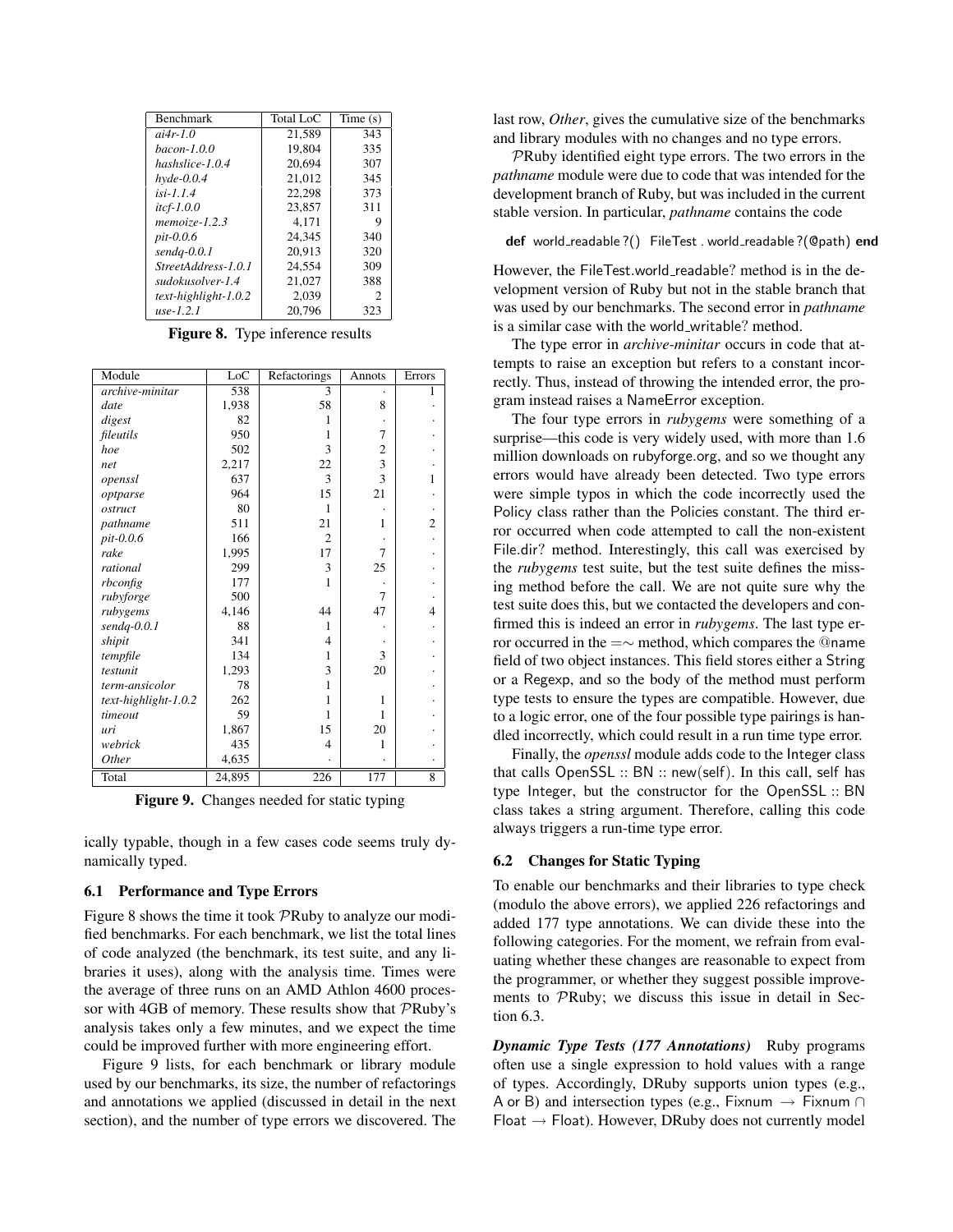run-time type tests specially. For example, if  $e$  has type A or B, then DRuby allows a program to call methods present in *both* A and B, but it does not support dynamically checking if  $e$  has (just) type A and then invoking a method that is in A but not in B.

To work around this limitation, we developed an annotation for conditional branches that allows programmers to indicate the result of a type test. For example, consider the following code:

```
1 case x
2 when Fixnum: \# \# \# \% \times: Fixnum
3 x + 34 when String: ###% x : String
5 x.concat '' world' '
6 end
```
Here, the case expression on line  $1$  tests the class of  $\times$  against two possibilities. The annotations on lines 2 and 4 tell DRuby to treat x as having type Fixnum and String, respectively, on each branch. These annotations were extremely common—we added them to 135 branches in total.We also added 9 method annotations for intersection types and 33 method annotations for higher order polymorphic types; these types can be used by DRuby given annotations, but cannot currently be inferred. DRuby adds instrumentation to check all the above annotations dynamically at run-time, to ensure they are correct.

*Class Imprecision (81 Refactorings)* In Ruby, classes are themselves objects that are instances of the Class class. Furthermore, "class methods" are actually methods bound inside of these instances. In many cases, we found programmers use Class instances returned from methods to invoke class methods. For example, consider the following code:

```
1 class A
2 def A.foo() ... end
3 def bar()
4 self \cdot class \cdot foo() \# calls A \cdot foo()5 end
6 end
```
Here the call on line 4 goes to the class method defined on line 2. However, the class method invoked on line 4 has type  $() \rightarrow$  Class in DRuby, and since Class has no foo $()$  method, DRuby rejects the call on line 4. To let examples like this type check, we changed self.class to either a constant or a different method call. Similarly, an instance can look up a constant dynamically in the current class using the syntax self . class :: X, requiring a similar transformation.

*Block Argument Counts (24 Refactorings)* In Ruby, higherorder methods can accept *code blocks* as arguments. However, the semantics of blocks are slightly different than regular methods. Surprisingly, Ruby does not require the formal parameter list of a block to exactly match the actual arguments: formal arguments not supplied by the caller are set to nil, and extra actual arguments are ignored.

DRuby, on the other hand, requires strict matching of the number of block arguments, since otherwise we could never discover mismatched argument counts for blocks. Thus we modified our benchmarks where necessary to make arguments lists match. We believe this is the right choice, because satisfying DRuby's requirement is a very minor change.

*Non-Top Level Requires (21 Refactorings)* PRuby uses profiling to decide which files are required during a run, and therefore which files should be included during type checking. However, some of our benchmarks had conditional calls to require that were never triggered in our test runs, but that we need for static typing. For instance, the URI module contains the following code:

```
1 if target class == URI::HTTPS
```

```
2 require 'net/https'
```

```
3 http.verify_mode = OpenSSL::SSL::VERIFY_PEER
```
Here line 2 loads net/https if the conditional on line 1 is true. The method called on line 3 is added by a load-time eval inside of net/https. Thus, to successfully analyze this code, PRuby needs to not only analyze the source code of net/https, but it also must have its profile to know this method exists. However, the branch on line 1 was never taken in our benchmarks, and so this require was never executed and the eval was not included in the profile.

We refactored cases like this by moving the require statement outside of the method, so that it was always executed when the file is loaded.

*Multiple Configurations (10 Refactorings)* We encountered some code that behaves differently under different operating environments. For example,

```
if defined?(Win32)
  \ldots # win32 code
end
```
first checks if the constant Win32 is defined before using windows-specific methods and constants in the body of the if. As another example, consider this code from *rubygems*:

```
1 if RUBY VERSION < '1.9' then
2 File . read file name
3 else
4 File . read file name , :encoding => 'UTF−8'
```
In versions prior to Ruby 1.9 (the current development version of Ruby), the read method only took a single parameter (line 2), whereas later versions accept a second parameter (line 4). When DRuby sees this code, it assumes both paths are possible and reports that read is called with the wrong number of arguments. To handle these typeconflicting cases, we commented out sections of code that were disabled by the platform configuration.

*Heterogeneous Containers (12 Refactorings)* DRuby supports homogeneous containers with type such as Array<T> and Hash<K,V>. Since arrays are sometimes used heterogeneously, DRuby also includes a special type  $T_{\text{tuple}} < T_1, \ldots, T_n$ ,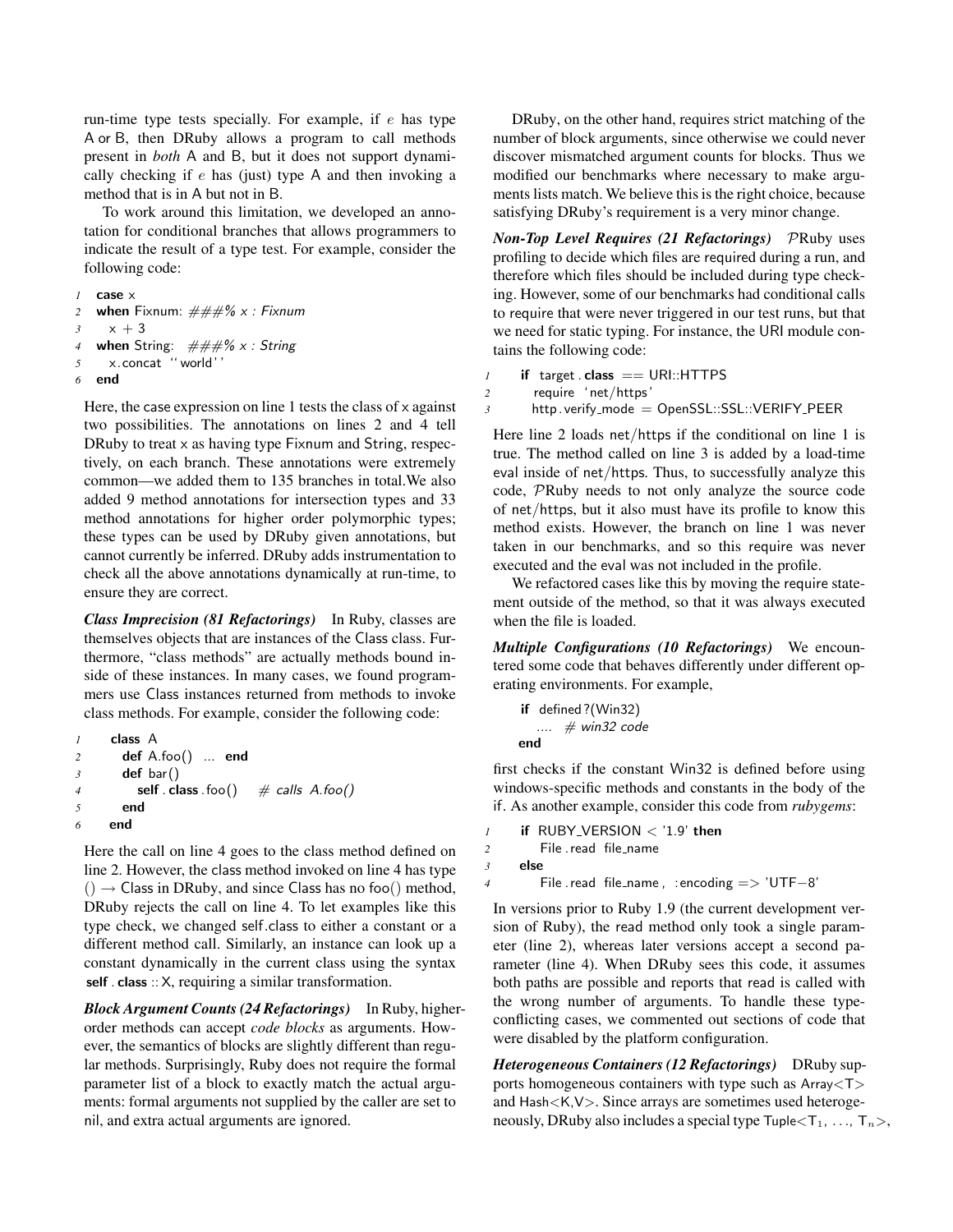where the  $T_i$  are the tuple element types from left to right. Such a type is automatically coerced to Array $\langle T_1 \text{ or } ... \text{ or } T_n \rangle$ when one or its methods is invoked.

However, sometimes this automatic coercion causes type errors. For instance, the *optparse* module contains the following code:

- *1* def append(∗args)
- *2* update(∗args)
- *3* @list .push(args [0])
- *4* end

Here, calling the [] method on line 3 forces args to have a homogeneous array type, losing precision and causing a type error. We refactored this code to list the arguments to append explicitly, allowing DRuby to type check this method. We also encountered several other similar cases, as well as examples where instances of Hash were used heterogeneously.

*Flow-insensitive Locals (11 Refactorings)* DRuby treats local variables flow-sensitively, since their type may be updated throughout the body of a method. However, to be sound, we conservatively treat any local variables that appear inside of a block flow-insensitively (Furr et al. 2009). However, this causes DRuby to report an error if a flowinsensitive local variable is assigned conflicting types at different program points. We eliminated these errors by introducing a fresh local variable at each conflicting assignment and renaming subsequent uses. We believe we could also eliminate this source of imprecision by improving DRuby's analysis of local variables.

*Other (65 Refactorings)* We also needed a few other miscellaneous refactorings. In our benchmarks, there were 32 calls handled by method missing that were never seen in our benchmark runs. Hence PRuby reported these calls as going to undefined methods. We fixed this by manually copying the method\_missing bodies for each method name they were called with, simulating our translation rules. We could also have fixed this with additional test cases to expand our profiles, so that PRuby would add these methods automatically during its transformation.

In some cases, DRuby infers union types for an object that actually has just one type. For example, *rubygems* includes a Package.open method that returns an instance of either TarInput or TarOutput, depending on whether a string argument is "r" or "w." DRuby treats the result as having either of these types, but as they have different methods, this causes a number of type errors. We fixed this problem by directly calling TarInput.open or TarOutput.open instead. A similar situation also occurred in the *uri* module.

We also refactored a few other oddball cases, such as a class that created its own include method (which DRuby would confuse with Module.include) and some complex array and method manipulation that could be simplified into typable code.

*Untypable Code (12 Refactorings)* Finally, some of the code we encountered could not reasonably be statically typed, even with refactorings and checked annotations. One example is the *optparse* class, which provides an API for command line parsing. Internally, *optparse* manipulates many different argument types, and because of the way the code is structured, DRuby heavily conflates types inside the module. We were able to perform limited refactoring inside of *optparse* to gain some static checking, but ultimately could only eliminate all static type errors by manually wrapping the code using the wrap() method from our safe eval library (Section 4.3).

The other cases of untypable code were caused by uses of low-level methods that manipulate classes and modules directly in ways that DRuby does not support. For example, we found uses of remove\_method, undef\_method, and anonymous class creation. We also found uses of two modules that perform higher-level class manipulation: Singleton, which ensures only one instance of a class exists, and Delegate, which transparently forwards method calls to a delegate class. DRuby does not support code that uses these lowlevel features and will not detect any run-time errors from their misuse.

## 6.3 Discussion and Future Work

In our prior work on DRuby, we found that small benchmarks are mostly statically typable. We believe our current results with PRuby suggest that even large Ruby programs are mostly statically typable—on balance, most of our refactorings and type annotations indicate current limitations of DRuby, and a few more suggest places where Ruby programmers could easily change their code to be typable (e.g., making argument counts for blocks consistent). Given the extreme flexibility of Ruby, we think this result is very encouraging, and it suggests that static typing could very well succeed in practice.

Our results suggest a number of future directions for PRuby. Dynamic type tests are clearly important to Ruby programmers but are not modeled by DRuby. Occurrence Typing (Tobin-Hochstadt and Felleisen 2008), previously proposed for Scheme, is one possible solution we plan to explore. One challenge we expect is that Ruby contains a multitude of ways to test the dynamic type of a value, and we need to strike the right balance between supporting common uses and producing an easy-to-use system. Similarly, improved handling of the Class type and a more precise analysis for flow-sensitive local variables would be beneficial. Combined, these changes could eliminate up to 76% of the annotations and 41% of the refactorings we introduced.

Other coding idioms may be difficult to support in DRuby's type inference algorithm, but could be handled with improvements to our profiling technique. For example, currently PRuby performs profiling, transformation, and type inference in one run (Section 4). If we could combine profiles from multiple runs, we could avoid hoisting require to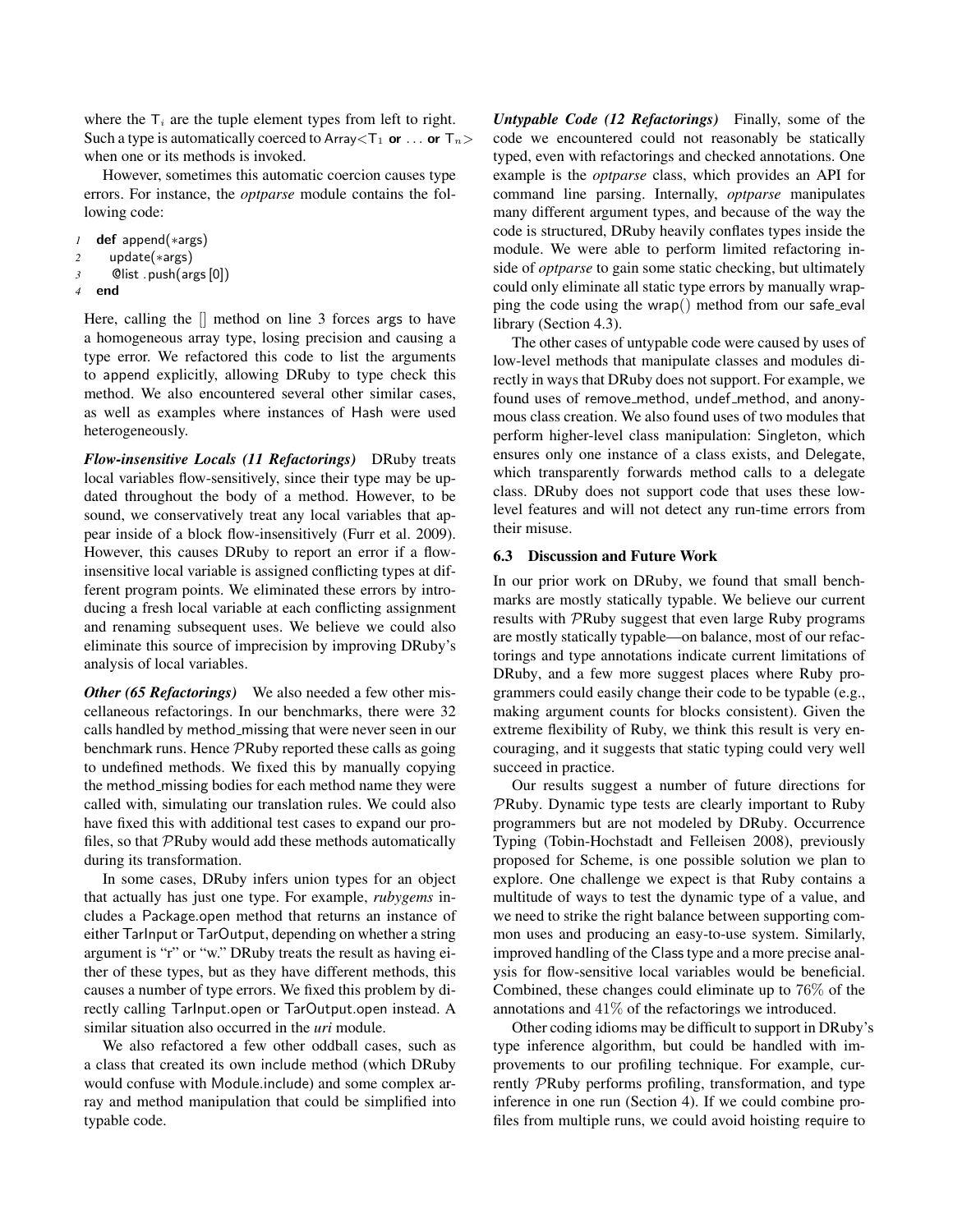the top-level of a file. This would have other benefits as well. For example, with this ability, a library maintainer could ship a profile database that could be used by library clients.

Along the same lines, commenting out code to handling multiple configurations will not work in practice. A better solution might be to annotate particular constants as *configuration variables* whose values are then profiled by PRuby. DRuby could then use these profiles to automatically prune irrelevant code sections.

Our results so far show that PRuby can be applied to existing code bases, which were not written with static typing in mind. Ultimately, we believe that PRuby will be most useful to programmers while they are developing their code, so that potential errors can be caught early in the development life cycle. In the future, we plan to not only continue to improve PRuby technically, but also to directly study usability and utility of PRuby for software developers.

## 7. Threats to Validity

There are several potential threats to the validity of our results. Figures 6(a) and (b) only include dynamic constructs that were observed by our benchmark runs. As we mentioned earlier, there are also other dynamic constructs that are present in the code (particularly the library modules) but were not called via our test suites. However, additional profiling to try to exhibit these features would only bolster our claim that dynamic features are important to model. A more important consequence is that our categorization in Figure 7 may not generalize. It is possible that if we examined more constructs, we would find other categories or perhaps some features used in very dynamic ways. However, this would not affect our other results, and we believe we looked at enough occurrences (66 total) to gather useful information.

In Ruby, it is possible for code to "monkey-patch" arbitrary classes, changing their behavior. Monkey patching could invalidate our categorization from Section 5.2, e.g., by exposing a dynamic feature whose uses were previously bounded within a class. However, this would only affect our categorization and not PRuby, which can still easily profile and analyze the full, monkey-patched execution.

Similarly, Ruby's low-level object API could allow a programmer to subvert our analysis, as discussed at the end of Section 6.2. Because we cannot verify these unsafe features, they could potentially disable our run-time instrumentation, causing a Ruby script to fail. However, we hope that programmers who use unsafe features will treat them with appropriate caution.

## 8. Related Work

There are several threads of related work. PRuby is an extension to DRuby (Furr et al. 2009), which implements static type inference for Ruby. The key contribution of PRuby is our sound handling of highly dynamic language constructs. Our prior work on DRuby avoided these features by sticking to small examples, using programmer annotations for library APIs, and eliminating dynamic constructs with manual transformation. However, as we saw in Section 5, highly dynamic features are pervasive throughout Ruby, and so this approach is ultimately untenable. Kristensen (Kristensen 2007) has also developed a type inference system for Ruby based on the cartesian product algorithm. This system does not handle any of Ruby's dynamic features, making it unsound in the presence of these constructs.

In addition to DRuby, researchers have proposed a number of other type systems for dynamic languages including Scheme (Cartwright and Fagan 1991; Tobin-Hochstadt and Felleisen 2008), Smalltalk (Graver and Johnson 1990; Strongtalk; Wuyts 2007), Javascript (Thiemann 2005; Hansen 2007; Anderson et al. 2005), and Python (Salib 2004; Aycock 2000; Cannon 2005), though these Python type systems are aimed at performance optimization rather than at the user level. To our knowledge, none of these systems handles send, eval, or similar dynamic features.

One exception is RPython (Ancona et al. 2007), a system that inspired our work on PRuby. RPython translates Python programs to type safe back-ends such as the JVM. In RPython, programs may include an initial bootstrapping phase that uses arbitrary language features, including highly dynamic ones. RPython executes the bootstrapping phase using the standard Python interpreter, and then produces a type safe output program based on the interpreter state. The key differences between RPython and PRuby are that PRuby supports dynamic feature use at arbitrary execution points; that we include a formalization and proof of correctness; that we provide some information about profile coverage with test runs; and, perhaps foremost, that PRuby operates on Ruby rather than Python.

Another approach to typing languages with dynamic features is to use the type Dynamic (Abadi et al. 1991). Extensions of this idea include quasi-static typing (Thatte 1990), gradual type systems (Siek and Taha 2006, 2007; Herman et al. 2007), and hybrid types (Gronski et al. 2006). However, we believe these approaches cannot handle cases where dynamic code might have side effects that interact with (what we would like to be) statically typed code. For example, recall the code from Figure  $1(d)$ , which uses eval to define methods. Since these definitions are available everywhere, they can potentially influence any part of the program, and it is unclear how to allow some static and some dynamic typing in this context. Moreover, we feel that type systems that rely solely on type dynamic "give up" too soon—expressions are either dynamic (with no compile-time checking) or they are fully statically checkable. In contrast, PRuby explicitly supports constructs that would *look* dynamic to a standard type system, but *act* essentially statically, because they have only a few dynamic behaviors, which can be seen with profiling; for code that is truly dynamic, PRuby reverts to full dynamic checking.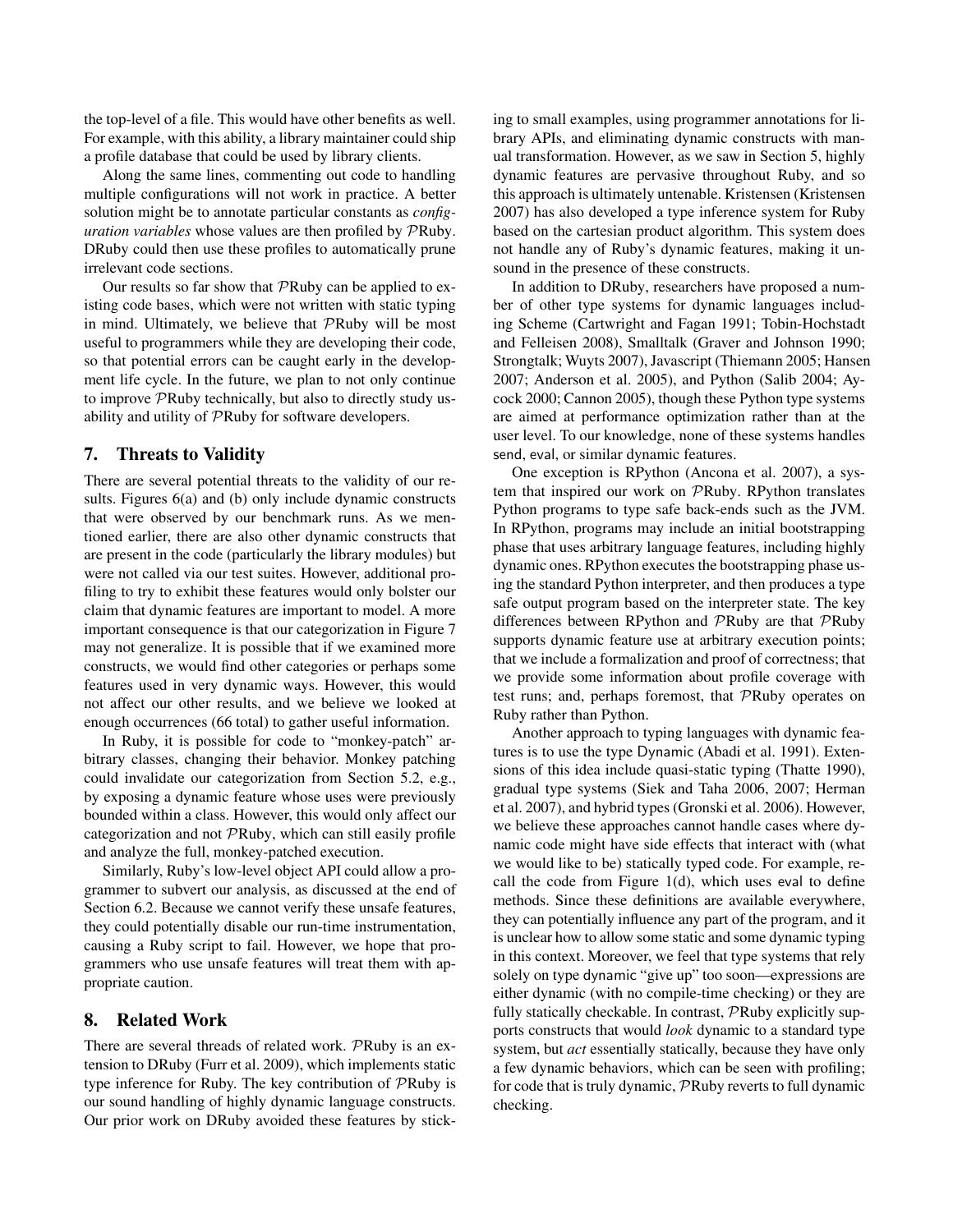Several researchers have proposed using purely static approaches to eliminating dynamic language constructs. Livshits et al. (2005) use a static points-to analysis to resolve reflective method calls in Java by tracking string values. Christensen et al. (2003) propose a general string analysis they use to resolve reflection and check the syntax of SQL queries, among other applications. Gould et al. (2004) also propose a static string analysis to check database queries, and several proposed systems use partial evaluation to resolve reflection and other dynamic constructs (Braux and Noyé 2000; Thiemann 1996). The main disadvantage of all of these approaches is that they rely purely on static analysis. Indeed, Sawin and Rountev (2007) observe that pure static analysis of strings is unable to resolve many dynamic class loading sites in Java. They propose solving this problem using a semi-static analysis, where partial information is gathered dynamically and then static analysis computes the rest. In PRuby, we opted to use a pure dynamic analysis to track highly dynamic features, to keep PRuby as simple and predictable as possible.

Chugh et al. (Chugh et al. 2009) present a hybrid approach to information flow in Javascript that computes as much of the flow graph as possible statically, and performs only residual checks at run time when new code becomes available. In Ruby, we found that the effects of dynamic features must be available during static analysis, to ensure that all defined methods are known to the type checker. Our runtime instrumentation for blame tracking is similar to a proposed system for tracking NULL values in C (Bond et al. 2007). One difference is that we must check for and allow type-correct methods at runtime, whereas NULL supports no operations.

Finally, there is an extensive body of work on performing static analysis for optimization of Java. A major challenge is handling both dynamic class loading and reflection. Jax (Tip et al. 1999) uses programmer specifications to ensure safe modeling of reflective calls. Sreedhar et al. (2000) describe a technique for ahead-of-time optimization of parts of a Java program that are guaranteed unaffected by dynamic class loading. Pechtchanski and Sarkar (2001) present a Java optimization system that reanalyzes code on seeing any dynamic events that would invalidate prior analysis. Hirzel et al. (2004) develop an online pointer analysis that tracks reflective method calls and can analyze classes as they are dynamically loaded. All of these systems are concerned with optimizing a program, whereas in contrast, PRuby extracts run-time profiling information to guide compile-time (userlevel) type inference.

# 9. Conclusion

We have presented PRuby, a profile-guided type inference system for Ruby. PRuby is built on top of DRuby, which performs purely static type inference on Ruby. PRuby works by first instrumenting source programs to gather profiles that record how dynamic constructs are used by the program. These profiles then guide a transformation phase that replaces dynamic constructs with static constructs specialized to the values seen at run time. We have proven that our technique is sound for TinyRuby, a small Ruby-like calculus with dynamic features. We evaluated PRuby on a suite of Ruby programs, and we found that use of dynamic features is pervasive throughout our benchmarks, but that, nevertheless, most uses of these features are essentially static, and hence can be profiled. We also discovered a number of type errors in our benchmarks and found that, modulo these errors, our benchmarks can be made mostly typable by applying a number of refactorings. We believe our results show that using profiles to enhance static analysis is a promising technique for analyzing programs written in highly dynamic scripting languages.

## References

- M. Abadi, L. Cardelli, B. Pierce, and G. Plotkin. Dynamic typing in a statically typed language. *ACM TOPLAS*, 13(2):237–268, 1991.
- Davide Ancona, Massimo Ancona, Antonio Cuni, and Nicholas Matsakis. RPython: Reconciling Dynamically and Statically Typed OO Languages. In *DLS*, 2007.
- Christopher Anderson, Paola Giannini, and Sophia Drossopoulou. Towards Type Inference for JavaScript. In *ECOOP*, pages 428– 452, 2005.
- John Aycock. Aggressive Type Inference. In *Proceedings of the 8th International Python Conference*, pages 11–20, 2000.
- M.D. Bond, N. Nethercote, S.W. Kent, S.Z. Guyer, and K.S. McKinley. Tracking bad apples: reporting the origin of null and undefined value errors. In *Proceedings of the 2007 OOPSLA conference*, pages 405–422. ACM New York, NY, USA, 2007.
- M. Braux and J. Noyé. Towards partially evaluating reflection in Java. In *PEPM*, pages 2–11, 2000.
- Brett Cannon. Localized Type Inference of Atomic Types in Python. Master's thesis, California Polytechnic State University, San Luis Obispo, 2005.
- Robert Cartwright and Mike Fagan. Soft typing. In *PLDI*, pages 278–292, 1991.
- Aske Simon Christensen, Anders Møller, and Michael I. Schwartzbach. Precise Analysis of String Expressions. In *SAS*, pages 1–18, 2003.
- Ravi Chugh, Jeff Meister, Ranjit Jhala, and Sorin Lerner. Staged information flow for javascript. In *Proceedings of the 2009 ACM SIGPLAN Conference on Programming Language Design and Implementation*, Dublin, Ireland, June 2009. To appear.
- David Flanagan and Yukihiro Matsumoto. *The Ruby Programming Language*. O'Reilly Media, Inc, 2008.
- Michael Furr, Jong-hoon (David) An, Jeffrey S. Foster, and Michael Hicks. Static Type Inference for Ruby. In *OOPS Track, SAC*, 2009.
- Carl Gould, Zhendong Su, and Premkumar Devanbu. Static Checking of Dynamically Generated Queries in Database Applications. In *ICSE*, pages 645–654, 2004.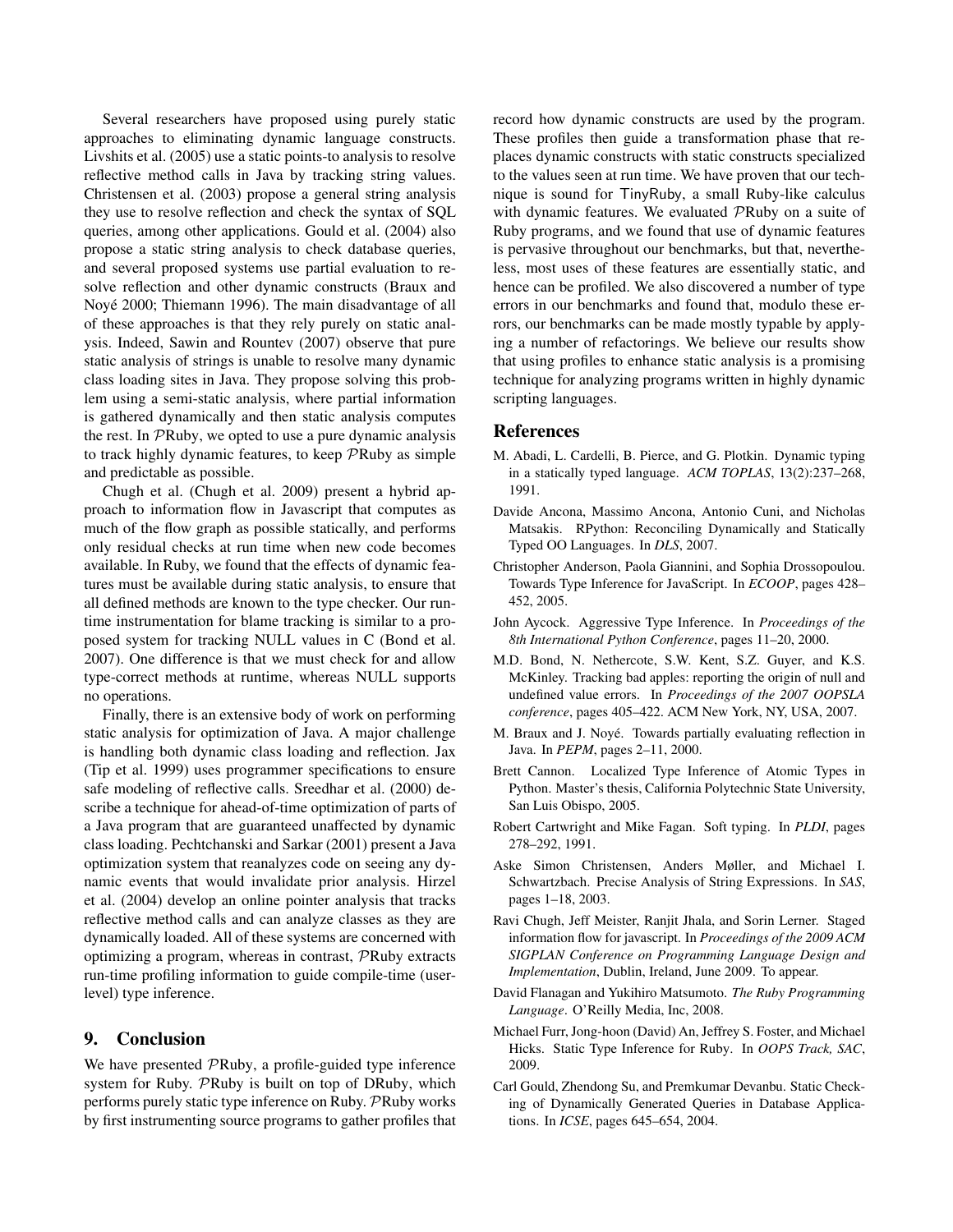- Justin O. Graver and Ralph E. Johnson. A type system for Smalltalk. In *PLDI*, pages 136–150, 1990.
- J. Gronski, K. Knowles, A. Tomb, S.N. Freund, and C. Flanagan. Sage: Hybrid Checking for Flexible Specifications. *Scheme and Functional Programming*, 2006.
- Lars T Hansen. Evolutionary Programming and Gradual Typing in ECMAScript 4 (Tutorial), November 2007.
- D. Herman, A. Tomb, and C. Flanagan. Space-efficient gradual typing. *Trends in Functional Programming*, 2007.
- M. Hirzel, A. Diwan, and M. Hind. Pointer Analysis in the Presence of Dynamic Class Loading. In *ECOOP*, 2004.
- Kristian Kristensen. Ecstatic Type Inference for Ruby Using the Cartesian Product Algorithm. Master's thesis, Aalborg University, 2007.
- Benjamin Livshits, John Whaley, and Monica S. Lam. Reflection Analysis for Java. In *ASPLS*, 2005.
- I. Pechtchanski and V. Sarkar. Dynamic optimistic interprocedural analysis: a framework and an application. In *OOPSLA*, pages 195–210, 2001.
- Michael Salib. Starkiller: A Static Type Inferencer and Compiler for Python. Master's thesis, MIT, 2004.
- Jason Sawin and Atanas Rountev. Improved static resolution of dynamic class loading in Java. In *IEEE International Working Conference on Source Code Analysis and Manipulation*, pages 143–154, 2007.
- Jeremy Siek and Walid Taha. Gradual typing for objects. In *ECOOP*, pages 2–27, 2007.
- Jeremy G. Siek and Walid Taha. Gradual typing for functional languages. In *Scheme and Functional Programming Workshop*, September 2006.
- V.C. Sreedhar, M. Burke, and J.D. Choi. A framework for interprocedural optimization in the presence of dynamic class loading. In *PLDI*, pages 196–207, 2000.
- Strongtalk. Strongtalk, 2008. http://www.strongtalk.org/.
- Satish Thatte. Quasi-static typing. In *POPL*, pages 367–381, 1990.
- Peter Thiemann. Towards partial evaluation of full scheme. In *Reflection 96*, pages 95–106, 1996.
- Peter Thiemann. Towards a type system for analyzing javascript programs. In *ESOP*, pages 408–422, 2005.
- Dave Thomas, Chad Fowler, and Andy Hunt. *Programming Ruby: The Pragmatic Programmers' Guide*. Pragmatic Bookshelf, 2nd edition, 2004.
- F. Tip, C. Laffra, P.F. Sweeney, and D. Streeter. Practical experience with an application extractor for Java. In *OOPSLA*, pages 292– 305, 1999.
- Sam Tobin-Hochstadt and Matthias Felleisen. The Design and Implementation of Typed Scheme. In *POPL*, pages 395–406, 2008.
- David A. Wheeler. Sloccount, 2008. http://www.dwheeler. com/sloccount/.
- Roel Wuyts. RoelTyper, May 2007. http://decomp.ulb.ac. be/roelwuyts/smalltalk/roeltyper/.

| $\mid MT;\Gamma\vdash e:\tau\mid$ |  | $\tau$ ::= string   bool   A                             |
|-----------------------------------|--|----------------------------------------------------------|
|                                   |  | $\sigma$ : $\tau_1 \times \cdots \times \tau_n \to \tau$ |

$$
\frac{(VAR_{\tau})}{MT; \Gamma \vdash x : \Gamma(x)} \qquad \frac{(INT_{\tau})}{MT; \Gamma \vdash \text{new } A : A} \qquad \frac{(WRAP_{\tau})}{MT; \Gamma \vdash [\![e]\!]_{\ell} : \tau}
$$

$$
\frac{\text{(SEVAL}_{\tau})}{MT;\Gamma \vdash e : string} \qquad \frac{\text{(BLAME}_{\tau})}{MT;\Gamma \vdash safe\_eval_{\ell} e : \tau} \qquad \frac{\text{(BLAME}_{\tau})}{MT;\Gamma \vdash blame \ell : \tau}
$$

$$
(CALL\tau)
$$
  
\n
$$
MT; \Gamma \vdash e_i : \tau_i \qquad i \in 0..n \qquad m \neq \text{method}.\text{missing}
$$
  
\n
$$
MT(\tau_0.m) = \tau_1 \times \cdots \times \tau_n \to \tau
$$
  
\n
$$
MT; \Gamma \vdash e_0.m(e_1, \ldots, e_n) : \tau
$$

 $(DEF_{\tau})$ 

$$
MT(A.m) = \tau_1 \times \cdots \times \tau_n \to \tau
$$
  

$$
\Gamma' = (\text{self} \mapsto A, x_1 \mapsto \tau_1, \dots, x_n \mapsto \tau_n) \qquad MT; \Gamma' \vdash e : \tau
$$
  

$$
MT; \Gamma \vdash \text{def}_{\ell} A.m(x_1, \dots, x_n) = e : \text{bool}
$$

$$
MT \vdash d; MT \qquad MT \vdash e
$$
\n
$$
(DEF'_{\tau})
$$
\n
$$
\sigma = \tau_1 \times \cdots \times \tau_n \to \tau
$$
\n
$$
A.m \in dom(MT) \Rightarrow MT(A.m) = \sigma
$$
\n
$$
MT \vdash def_{\ell} A.m(x_1, \ldots, x_n) = blame \ell; (A.m \mapsto \sigma), MT
$$
\n
$$
(PROG_{\tau})
$$
\n
$$
MT \vdash d, MT' \qquad MT' \vdash e
$$
\n
$$
MT \vdash e
$$
\n
$$
MT \vdash e
$$
\n
$$
MT \vdash e
$$

Figure 10. Type checking rules for TinyRuby (selected rules)

## A. Type Checking Rules (Partial)

Figure 10 presents a portion of a type checking system designed specifically for the output of our translation (though it is in fact sound in general—it just may not be able to type programs that have not been translated). This type system is representative of the static typing discipline enforced by DRuby, though it is far simpler.

The first group of rules in Figure 10 prove judgments of the form  $MT$ ;  $\Gamma \vdash e : \tau$ , meaning with method type table *MT*, a mapping from names A.m to method signatures, and in type environment  $\Gamma$ , a mapping from variables to types, expression *e* has type  $\tau$ . Types  $\tau$  are either *string*, *bool*, or a class A, and method signatures  $\sigma$  consist of argument and result types.

(VAR<sub>T</sub>) and (INST<sub>T</sub>) are trivial. (WRAP<sub>T</sub>), (SEVAL<sub>T</sub>), and  $(BLAME<sub>\tau</sub>)$  give the corresponding expressions any type; the subexpressions in the first two forms are evaluated with full dynamic checking, and the last form is used to abort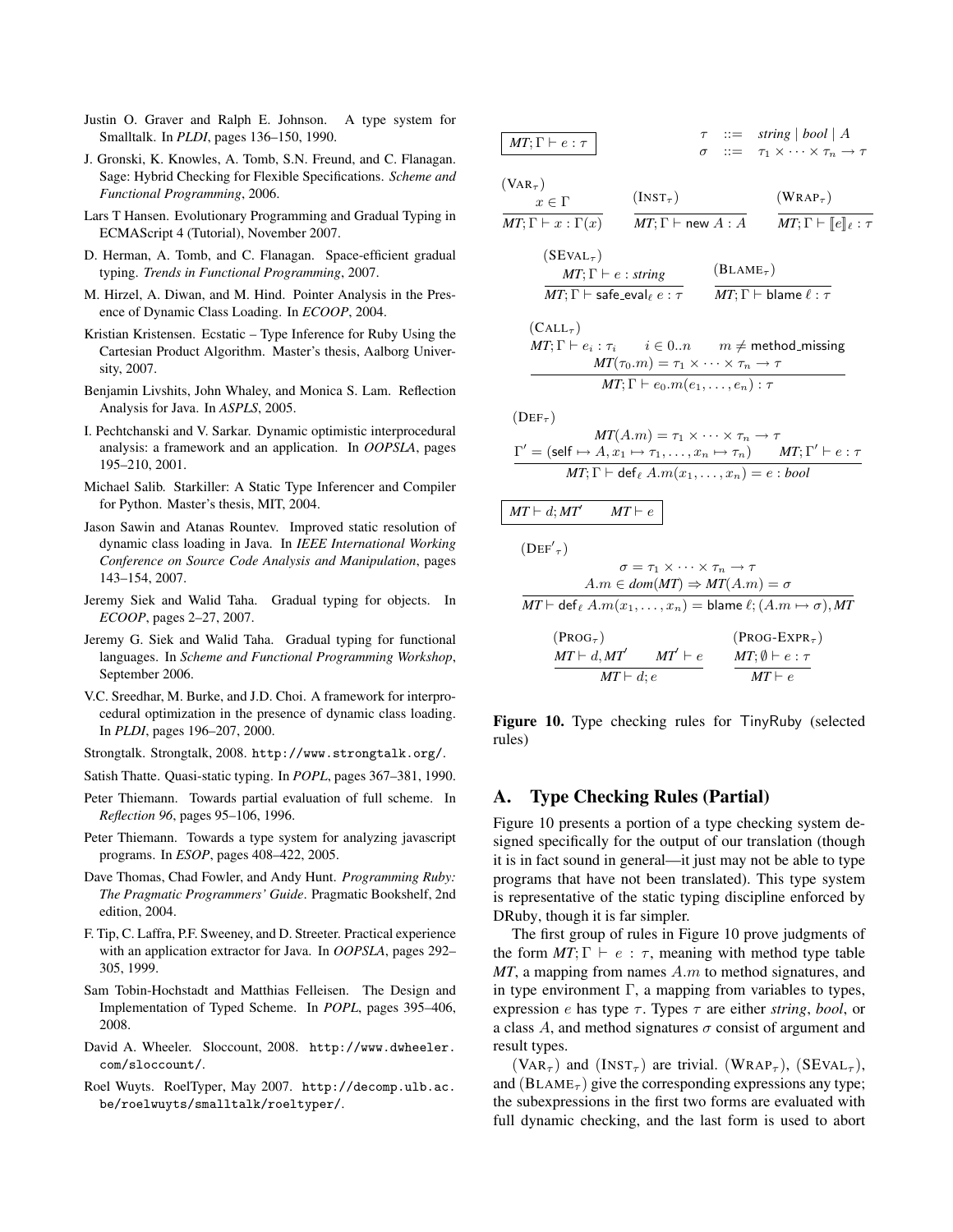execution due to an error in a dynamic region of the code.  $(CAL<sub>\tau</sub>)$  types the receiver and the arguments, and searches for a method signature for  $\tau_0$ .*m* in *MT*; for this search to be successful,  $\tau_0$  must be a class A whose m method was defined. As expected, it matches the formal and actual argument types and extracts the result type from the signature. Note that we omit subtyping from our type system, also to keep things simple, but it is straightforward to add.

 $(DEF_{\tau})$  types the definition of a method. The defined method A.m must have a signature in *MT*, and the body e is type checked in the appropriate environment. The definition itself returns false, so the type of the definition is *bool*.

Note that  $(DEF_{\tau})$  applies to methods defined in the "middle" of a program. Recall that the translation defined by  $(PROG_{\gamma})$  produces a program of the form  $(e_d; e)$ , where  $e_d$ is a sequence of method definitions. The bottom part of Figure 10 gives rules for typing programs of this form.

(DEF'<sub>T</sub>) proves a judgment of the form  $MT \vdash d; MT'$ , where  $MT'$  is  $MT$  but with a method signature for d added. If there is more than one definition of the same method, it must have the same signature in  $MT'$ . In (DEF'<sub>T</sub>), the body of d must consist solely of a blame expression, which will be the case for the method definitions from  $e_d$  in our translated program. Because the body is a blame expression, we need not type check it. As a side note, since this is a type checking system, we have not specified how to come up with method signature  $\sigma$ . In practice, it could be supplied by type annotations or, in the case of DRuby, also by type inference.

The last two rules define judgment  $MT \vdash e$ , which given an expression  $(e_d; e)$ , creates a method table  $MT'$  with signatures for the definitions in  $e_d$  and then type checks e using that method table. These last two rules are non-deterministic, but we generally will use  $(PROG_{\tau})$  to accumulate as large a method table as possible from the initial set of definitions, and then check the remainder of the expression uses that method table.

#### B. Complete Formalism and Proofs

In this appendix, we give the full operational semantics (Figure 11), program transformation (Figure 12), and type checking system (Figure 15) for TinyRuby, which were abbreviated in the body of the paper due to lack of space.

### B.1 Translation Faithfulness

DEFINITION 4. We write  $P \vdash M \leadsto M'$  if all of the following *hold:*

*1.*  $M = (d_1, \ldots, d_n)$ 

- *2. For all*  $i \in 1..n$ *, we have*  $P \vdash d_i \leadsto e_i$
- 3.  $M'$  is the method table consisting of  $e_1; \ldots; e_n$  flattened *and treated as a list of definitions*

LEMMA 5. Suppose  $\langle M, V, e \rangle \rightarrow \langle M', \mathcal{P}', v \rangle$  and  $\mathcal{P}' \subseteq \mathcal{P}$ *and*  $P \vdash e \leadsto e_{\mathcal{P}}$ *. Further assume*  $V_{\mathcal{P}}|_{dom(V)} = V$  *and*   $\mathcal{P} \vdash M \leadsto M_{\mathcal{P}}$ *. Then*  $\langle M_{\mathcal{P}} , V_{\mathcal{P}} , e_{\mathcal{P}} \rangle \rightarrow \langle M_{\mathcal{P}}', \mathcal{P}'' , v \rangle$  where  $\mathcal{P} \vdash M' \rightsquigarrow M'_{\mathcal{P}}$ .

**Proof:** By induction on the derivation of  $\langle M, V, e \rangle \rightarrow$  $\langle M', \mathcal{P}, v \rangle$ . We proceed by case analysis on the last rule applied. In this proof, we use · to indicate profiles we do not refer to.

Case (EVAL): We have

$$
\langle M, V, e \rangle \rightarrow \langle M_1, \mathcal{P}_1, s \rangle
$$
  

$$
\langle M_1, V, parse(s) \rangle \rightarrow \langle M_2, \mathcal{P}_2, v \rangle
$$
  

$$
\langle M, V, eval_{\ell} e \rangle \rightarrow \langle M_2, (\mathcal{P}_1 \cup \mathcal{P}_2 \cup [\ell \mapsto s]), v \rangle
$$

and  $V_P|_{dom(V)} = V$  and  $P \vdash M \leadsto Mp$ . We also have  $\mathcal{P} \vdash \textsf{eval}_{\ell} \; e \leadsto e_{\mathcal{P}}$  where  $\mathcal{P} = \mathcal{P}_1 \cup \mathcal{P}_2 \cup [\ell \mapsto s]$ . Thus by  $(EVAL_{\infty})$ , we have

$$
(\text{EVAL}_{\infty})
$$
\n
$$
\mathcal{P} \vdash e \leadsto e'
$$
\n
$$
\mathcal{P} \vdash parse(s_j) \leadsto e_j \qquad s_j \in \mathcal{P}(\ell) \qquad x \text{ fresh}
$$
\n
$$
e'' = \begin{pmatrix}\n\text{let } x = e' \text{ in} \\
\text{if } x \equiv s_1 \text{ then } e_1 \\
\text{else if } x \equiv s_2 \text{ then } e_2 \\
\text{else } \text{safe} \perp \text{eval}_{\ell} x\n\end{pmatrix}
$$
\n
$$
\mathcal{P} \vdash \text{eval}_{\ell} e \leadsto e''
$$

Then since  $P_1 \subseteq P$ , by induction we have  $\langle M_P, V_P, e' \rangle \rightarrow$  $\langle M'_{\mathcal{P}}, \cdot, s \rangle$  with  $\mathcal{P} \vdash M_1 \rightsquigarrow M'_{\mathcal{P}}$ . Notice also  $s \in \mathcal{P}(\ell)$ , and assume without loss of generality that  $s = s_1$ . Let  $V'_{\mathcal{P}}=x:s,V_{\mathcal{P}}$ .

Combining the last hypothesis of (EVAL) with  $P_1 \subseteq P$ and  $P \vdash parse(s_1) \leadsto e_1$  and  $V'_P|_{dom(V)} = V$  (since x is fresh) and  $P \vdash M_1 \leadsto M_P'$ , we can apply induction to get  $\langle M'_{\mathcal{P}}, V'_{\mathcal{P}}, e_1 \rangle \rightarrow \langle M''_{\mathcal{P}}, \cdot, v \rangle$  where  $\mathcal{P} \vdash M_2 \rightsquigarrow M''_{\mathcal{P}}$ .

Then combining the derived reductions using (LET) and (IF-T), we have  $\langle M_p, V_p, e'' \rangle \rightarrow \langle M''_p, \cdot, v \rangle$  where  $\mathcal{P}$   $\vdash$  $M_2 \rightsquigarrow M''_{\mathcal{P}}$ , which is the conclusion.

Case (SEND): We have

(SEND)

 $\sqrt{S}$ 

$$
\langle M, V, e_1 \rangle \rightarrow \langle M_1, \mathcal{P}_1, s \rangle \qquad m = parse(s)
$$

$$
\langle M_1, V, e_0.m(e_2, \dots, e_n) \rangle \rightarrow \langle M_2, \mathcal{P}_2, v \rangle
$$

$$
\langle M, V, e_0.\text{send}_{\ell}(e_1, \dots, e_n) \rangle \rightarrow \langle M_2, (\mathcal{P}_1 \cup \mathcal{P}_2 \cup [\ell \mapsto s]), v \rangle
$$

and  $V_{\mathcal{P}}|_{dom(V)} = V$  and  $\mathcal{P} \vdash M \leadsto M_{\mathcal{P}}$ . We also have  $\mathcal{P} \vdash$  $e_0$  send $_e(e_1, \ldots, e_n) \rightsquigarrow e_{\mathcal{P}}$  where  $\mathcal{P} = \mathcal{P}_1 \cup \mathcal{P}_2 \cup [e \mapsto s]$ . Thus by  $(SEND_{\infty})$ , we have

$$
\mathcal{P} \vdash e_i \rightsquigarrow e'_i \quad i \in 0..n \quad s_j \in \mathcal{P}(\ell) \quad x \text{ fresh}
$$
\n
$$
e' = \left( \begin{array}{ccc} \text{let } x = e'_1 \text{ in} \\ \text{if } x \equiv s_1 \text{ then } e'_0 \text{.parse}(s_1)(e'_2, \dots, e'_n) \\ \text{else if } x \equiv s_2 \text{ then } e'_0 \text{.parse}(s_2)(e'_2, \dots, e'_n) \\ \dots \\ \text{else safe\_eval}_{\ell} \text{``} e'_0 \text{..} x(e'_2, \dots, e'_n) \end{array} \right)
$$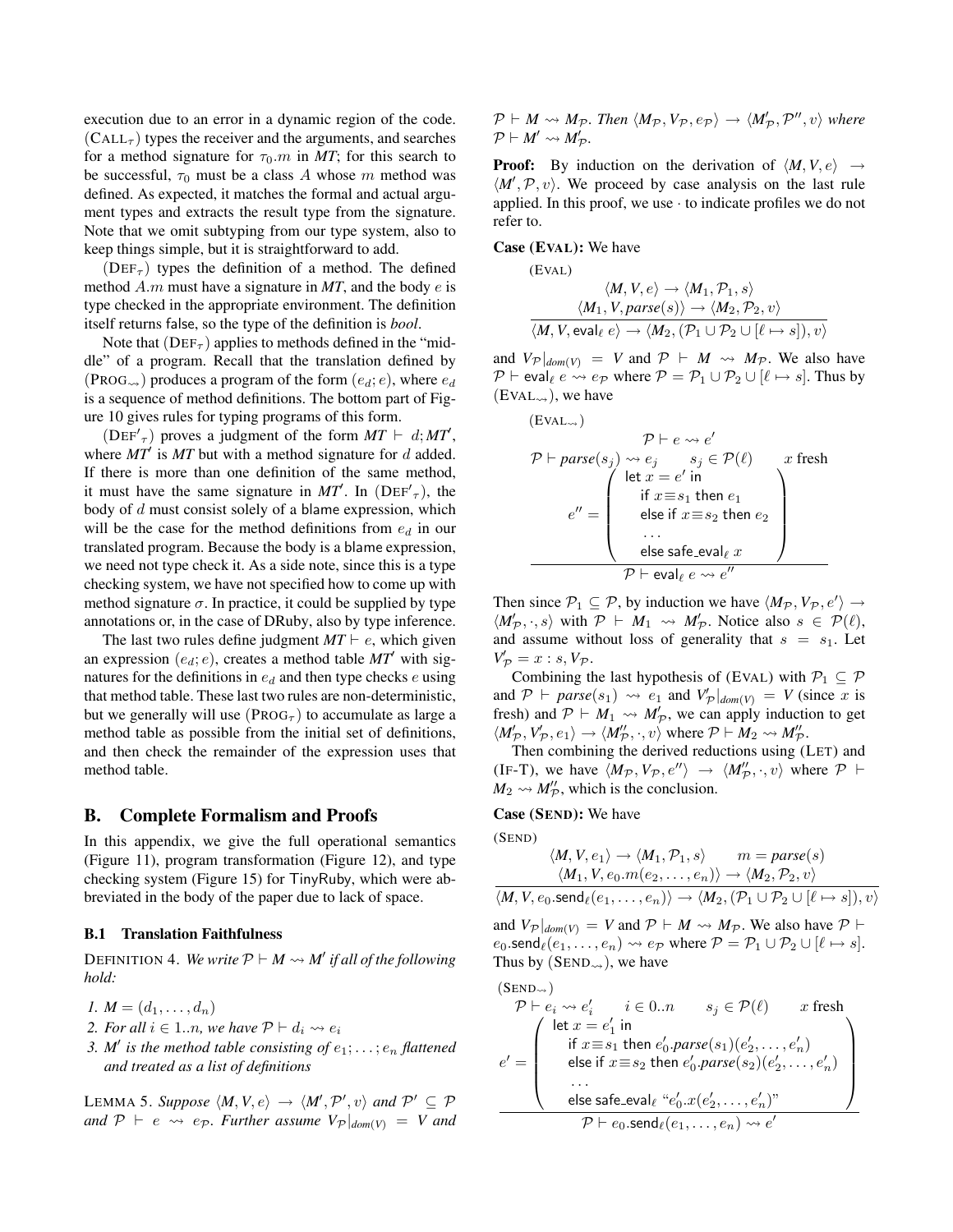$$
(VEH) \frac{dH_1V_2}{dH_1V_1e_2} \frac{dH_2V_1}{dH_1V_2e_2} \frac{dH_1V_2}{dH_1V_1e_2} \frac{dH_1V_1}{dH_1V_2e_2} \frac{dH_1V_2}{dH_1V_2e_2} \frac{dH_1V_1}{dH_1V_2e_2} \frac{dH_1V_2}{dH_1V_2e_2} \frac{dH_1V_2}{dH_1V_2e_2} \frac{dH_1V_2}{dH_1V_2e_2} \frac{dH_1V_2}{dH_1V_2e_2} \frac{dH_1V_2}{dH_1V_2e_2} \frac{dH_1V_2}{dH_1V_2e_2} \frac{dH_1V_2}{dH_1V_2e_2} \frac{dH_1V_2}{dH_1V_2e_2} \frac{dH_1V_2}{dH_1V_2e_2} \frac{dH_1V_2}{dH_1V_2e_2} \frac{dH_1V_2}{dH_1V_2e_2} \frac{dH_1V_2}{dH_1V_2e_2} \frac{dH_1V_2}{dH_1V_2e_2} \frac{dH_1V_2}{dH_1V_2e_2} \frac{dH_1V_2}{dH_1V_2e_2} \frac{dH_1V_2}{dH_1V_2e_2} \frac{dH_1V_2}{dH_1V_2e_2} \frac{dH_1V_2}{dH_1V_2e_2} \frac{dH_1V_2}{dH_1V_2e_2} \frac{dH_1V_2}{dH_1V_2e_2} \frac{dH_1V_2}{dH_1V_2e_2} \frac{dH_1V_2}{dH_1V_2e_2} \frac{dH_1V_2}{dH_1V_2e_2} \frac{dH_1V_2}{dH_1V_2e_2} \frac{dH_1V_2}{dH_1V_2e_2} \frac{dH_1V_2}{dH_1V_2e_2} \frac{dH_1V_2}{dH_1V_2e_2} \frac{dH_1V_2}{dH_1V_2e_2} \frac{dH_1V
$$

Figure 11. Instrumented big-step operational semantics for TinyRuby (excluding blame and error rules)

Then since  $P_1 \subseteq P$ , by induction we have  $\langle M_P, V_P, e'_1 \rangle \rightarrow$  $\langle M'_{\mathcal{P}}, \cdot, s \rangle$  with  $\mathcal{P} \vdash M_1 \rightsquigarrow M'_{\mathcal{P}}$ . Notice also  $s \in \mathcal{P}(\ell)$ , and assume without loss of generality that  $s = s_1$ . Let  $V'_{\mathcal{P}}=x:s,V_{\mathcal{P}}$ .

Combining the last hypothesis of (SEND) with  $\mathcal{P}_2 \subseteq$  $\mathcal{P}$  and  $\mathcal{P} \vdash e_i \leadsto e'_i$  and  $V'_{\mathcal{P}}|_{dom(V)} = V$  (since x is fresh) and  $P \vdash M_1 \leadsto M'_p$ , we can apply induction to get  $\langle M'_{\mathcal{P}}, V'_{\mathcal{P}}, e'_0.m(e'_2, \ldots, e'_n) \rangle \rightarrow \langle M''_{\mathcal{P}}, \cdot, v \rangle$  where  $\mathcal{P} \vdash$  $M_2 \rightsquigarrow M''_{\mathcal{P}}$  .

Then combining the derived reductions using (LET) and (IF-T), and given that  $m = parse(s)$ , we have  $\langle M_{\mathcal{P}}, V_{\mathcal{P}}, e' \rangle \rightarrow$  $\langle M''_{\mathcal{P}}, \cdot, v \rangle$  where  $\mathcal{P} \vdash M_2 \leadsto M''_{\mathcal{P}}$ , which is the conclusion.

#### Case (CALL-M): We have

 $(C,$ 

$$
\langle M_i, V, e_i \rangle \rightarrow \langle M_{i+1}, P_i, v_i \rangle
$$
  
\n
$$
i \in 0..n \qquad v_0 = \text{new } A
$$
  
\n
$$
(\text{def}_{\ell} A.m(...) = ...) \notin M_{n+1}
$$
  
\n
$$
(\text{def}_{\ell'} A.\text{method\_missing}(x_1, ..., x_{n+1}) = e) \in M_{n+1}
$$
  
\n
$$
s = \text{unparse}(m) \qquad m \neq \text{method\_missing}
$$
  
\n
$$
V' = [\text{self } \mapsto v_0, x_1 \mapsto s, x_2 \mapsto v_1, ..., x_{n+1} \mapsto v_n]
$$
  
\n
$$
\langle M_{n+1}, V', e \rangle \rightarrow \langle M', \mathcal{P}', v \rangle
$$
  
\n
$$
\langle M_0, V, e_0.m(e_1, ..., e_n) \rangle \rightarrow \langle M', (\bigcup_i \mathcal{P}_i) \cup \mathcal{P}' \cup [\ell' \mapsto s], v \rangle
$$

and  $V_P|_{dom(V)} = V$  and  $P \vdash M_0 \leadsto M_P$ , where  $P =$  $(\bigcup_i \mathcal{P}_i) \cup \mathcal{P}' \cup [\ell' \mapsto s]$ . We also have

$$
\begin{array}{ll} \text{(CALL}_{\leadsto}) & \text{if } i \in 0..n \quad m \neq \text{send} \\ \hline \mathcal{P} \vdash e_i \leadsto e_i' & i \in 0..n \quad m \neq \text{send} \\ \hline \mathcal{P} \vdash e_0.m(e_1, \ldots, e_n) \leadsto e_0'.m(e_1', \ldots, e_n') \end{array}
$$

Then by induction, we have  $\langle M_P, V_P, e'_0 \rangle \rightarrow \langle M_P^0, \cdot, v_0 \rangle$ where  $P \vdash M_1 \leadsto M_P^0$ . Continuing this argument for each subsequent  $e_i$ , we will have corresponding reductions for the  $e'_i$ , eventually leading to a  $\langle M_p^{n+1}, \cdot, v_{n+1} \rangle$  such that  $\mathcal{P} \vdash M_{n+1} \leadsto M_{\mathcal{P}}^{n+1}.$ 

From (CALL-M) above, we see that (def<sub>l</sub> A.method\_missing( $x_1$ ,  $\dots, x_{n+1}$  = e) is the leftmost definition of A.method\_missing in  $M_{+n}$ 1. Furthermore, since  $P \vdash M_{n+1} \leadsto M_{\mathcal{P}}^{n+1}$ , there must be a corresponding set of definitions  $d_1, \ldots, d_k$  at the corresponding position in  $M_{\mathcal{P}}^{n+1}$ , where each  $d_i$  is the output of (METH-MISSING $_{\leadsto}$ ) translating the A.method\_missing definition. We also have  $s \in \mathcal{P}(\ell')$ , and assume without loss of generality that s is the last string in  $\mathcal{P}(\ell')$ . Then the  $d_1$ from  $M_{\mathcal{P}}^{n+1}$  must be

(\*) 
$$
\det_{\ell'} A.m(x_2, \ldots, x_n) = \det x_1 = s \text{ in } e'
$$

where  $P \vdash e \leadsto e'$ .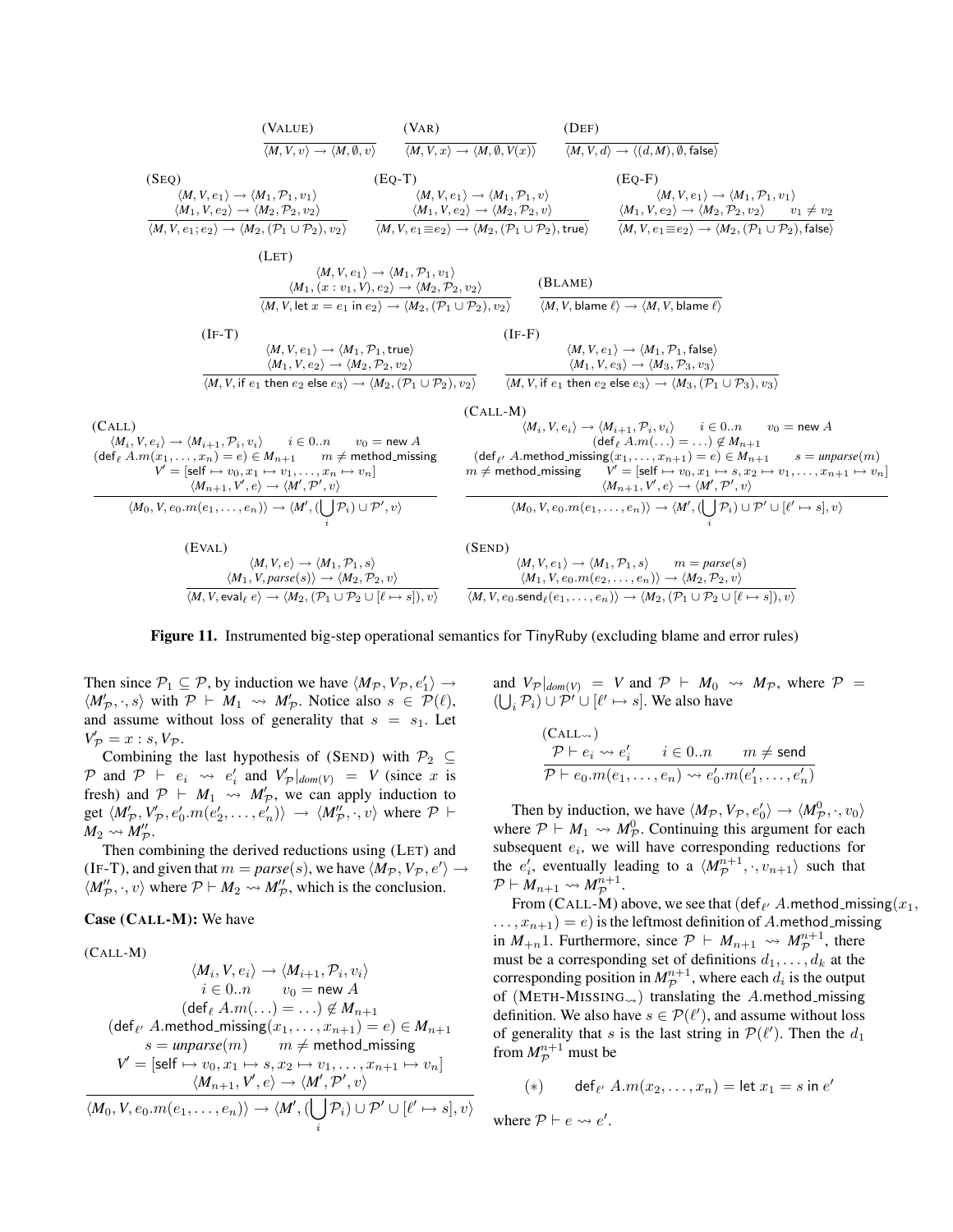(REFL<sub>∞</sub>)  
\n
$$
\frac{e\in\{x,v,\text{blame }\ell\}}{p+e\rightsquigarrow e}
$$
\n
$$
\frac{p+e_1 \rightsquigarrow e'_1}{p+e_1 \rightsquigarrow e'_1} \frac{p+e_2 \rightsquigarrow e'_2}{p+e_1 \underbrace{e'_2 \rightsquigarrow e'_1} \frac{p+e_1 \rightsquigarrow e'_1}{p+e_1 \underbrace{e'_2 \rightsquigarrow e'_2}} \frac{p+e_1 \rightsquigarrow e'_1}{p+e_1 \underbrace{e'_2 \rightsquigarrow e'_1} \frac{p+e_1 \rightsquigarrow e'_2}{p+e_1 \underbrace{e'_2 \rightsquigarrow e'_1} \frac{p+e_1 \rightsquigarrow e'_2}{p+e_1 \underbrace{e'_2 \rightsquigarrow e'_2}} \frac{p+e_1 \rightsquigarrow e'_2}{p+e_1 \underbrace{e'_1 \rightsquigarrow e'_2} \frac{p+e_2 \rightsquigarrow e'_2}{p+e_1 \underbrace{e'_1 \rightsquigarrow e'_2} \frac{p+e_1 \rightsquigarrow e'_2}{p+e_1 \underbrace{e'_1 \rightsquigarrow e'_2} \frac{p+e_1 \rightsquigarrow e'_2}{p+e_1 \underbrace{e'_1 \rightsquigarrow e'_2} \frac{p+e_1 \rightsquigarrow e'_2}{p+e_1 \underbrace{e'_1 \rightsquigarrow e'_2} \frac{p+e_1 \rightsquigarrow e'_2}{p+e_1 \underbrace{e'_1 \shortquigarrow e'_2} \frac{p+e_1 \rightsquigarrow e'_2}{p+e_1 \underbrace{e'_1 \shortquigarrow e'_2} \frac{p+e_1 \rightsquigarrow e'_2}{p+e_1 \underbrace{e'_1 \shortquigarrow e'_2} \frac{p+e_1 \rightsquigarrow e'_2}{p+e_1 \underbrace{e'_1 \shortquigarrow e'_2} \frac{p+e_1 \rightsquigarrow e'_2}{p+e_1 \underbrace{e'_1 \shortquigarrow e'_2} \frac{p+e_1 \rightsquigarrow e'_2}{p+e_1 \underbrace{e'_1 \shortquigarrow e'_2} \frac{p+e_1 \rightsquigarrow e'_2}{p+e_1 \underbrace{e'_1 \shortquigarrow e'_2} \frac{p+e_1 \rightsquigarrow e'_2}{p+e_1 \underbrace{e'_1
$$

Figure 12. Transformation to static constructs (complete)

Next, we claim there cannot be any definitions of  $A.m$  to the left of the definition (\*) above. Since  $A.m$  is not in  $M_{n+1}$ (by the hypotheses of (CALL-M)) and  $P \vdash M_{n+1} \leadsto M_{\mathcal{P}}^{n+1}$ , there cannot be any directly translated definitions of  $A.m$ in  $M_P^{n+1}$ . The only other possibility would be if  $A.m$  were added to  $M_{\mathcal{P}}^{n+1}$  as a consequence of translating a different definition of  $A$ .method\_missing. For that to occur to the left of (∗), it would have to have come from a definition of A.method\_missing that occurred to the left of the definition of A.method\_missing in  $M_{n+1}$ . But from the hypotheses of  $(CALL-M)$  we know the definition of A.method\_missing whose translation yielded (∗) is the leftmost occurrence, so that is impossible. Thus we see that (∗) is the leftmost definition of A.m.

Finally, also by induction, since  $P \vdash e \leadsto e'$  (from the application of (METH-MISSING $\rightarrow$ )), we have  $\langle M_{\mathcal{P}}^{n+1}, V', e' \rangle \rightarrow$  $\langle M''_{\mathcal{P}}, \cdot, v \rangle$  where  $\mathcal{P}$   $\vdash$   $M' \rightsquigarrow M''_{\mathcal{P}}$ . Let  $V'_{\mathcal{P}}$  = [self  $\mapsto$  $v_0, x_2 \mapsto x_1, \ldots, x_{n+1} \mapsto x_n$ ] Using straightforward reasoning about (LET) we can therefore show we can show  $\langle M_{\mathcal{P}}^{n+1}, V_{\mathcal{P}}', \text{let } x_1 = s \text{ in } e' \rangle \rightarrow \langle M_{\mathcal{P}}'', \cdot, v \rangle.$  Then putting all the derived reductions together with (CALL), and using the

fact that  $(*)$  is the leftmost definition  $\langle M_{\mathcal{P}}, V_{\mathcal{P}}, e'_0.m(e_1, \ldots, e_n) \rangle \rightarrow$  $\langle M''_{\mathcal{P}}, \cdot, v \rangle$  where  $\mathcal{P} \vdash M' \leadsto M''_{\mathcal{P}}$ , which is the conclusion we needed to show.

## Case (VALUE), (VAR), (BLAME), (UNWRAP), (WRAP-ERROR): Trivial.

Case (DEF): We have

$$
\frac{\text{(DEF)}}{\langle M, V, d \rangle \longrightarrow \langle (d, M), \emptyset, \text{false} \rangle}
$$

and  $V_P|_{dom(V)} = V$  and  $P \vdash M \leadsto M_P$ . There are two cases. If  $d$  is not defining A.method missing, then the transla-

tion  $P \vdash d \leadsto d'$  must have been via (DEF<sub> $\leadsto$ </sub>):

$$
\text{(DEF}_{\rightsquigarrow)}
$$
\n
$$
\mathcal{P} \vdash e \rightsquigarrow e' \qquad m \neq \text{method\_missing}
$$
\n
$$
\mathcal{P} \vdash \text{def}_{\ell} A.m(x_1, \dots, x_n) = e \rightsquigarrow \text{def}_{\ell} A.m(x_1, \dots, x_n) = e'
$$

By (DEF), we have  $\langle M_P, V_P, d' \rangle \rightarrow \langle (d', M_P), \cdot, \text{false} \rangle$  and  $\mathcal{P} \vdash (d, M) \leadsto (d', M_{\mathcal{P}})$  by definition.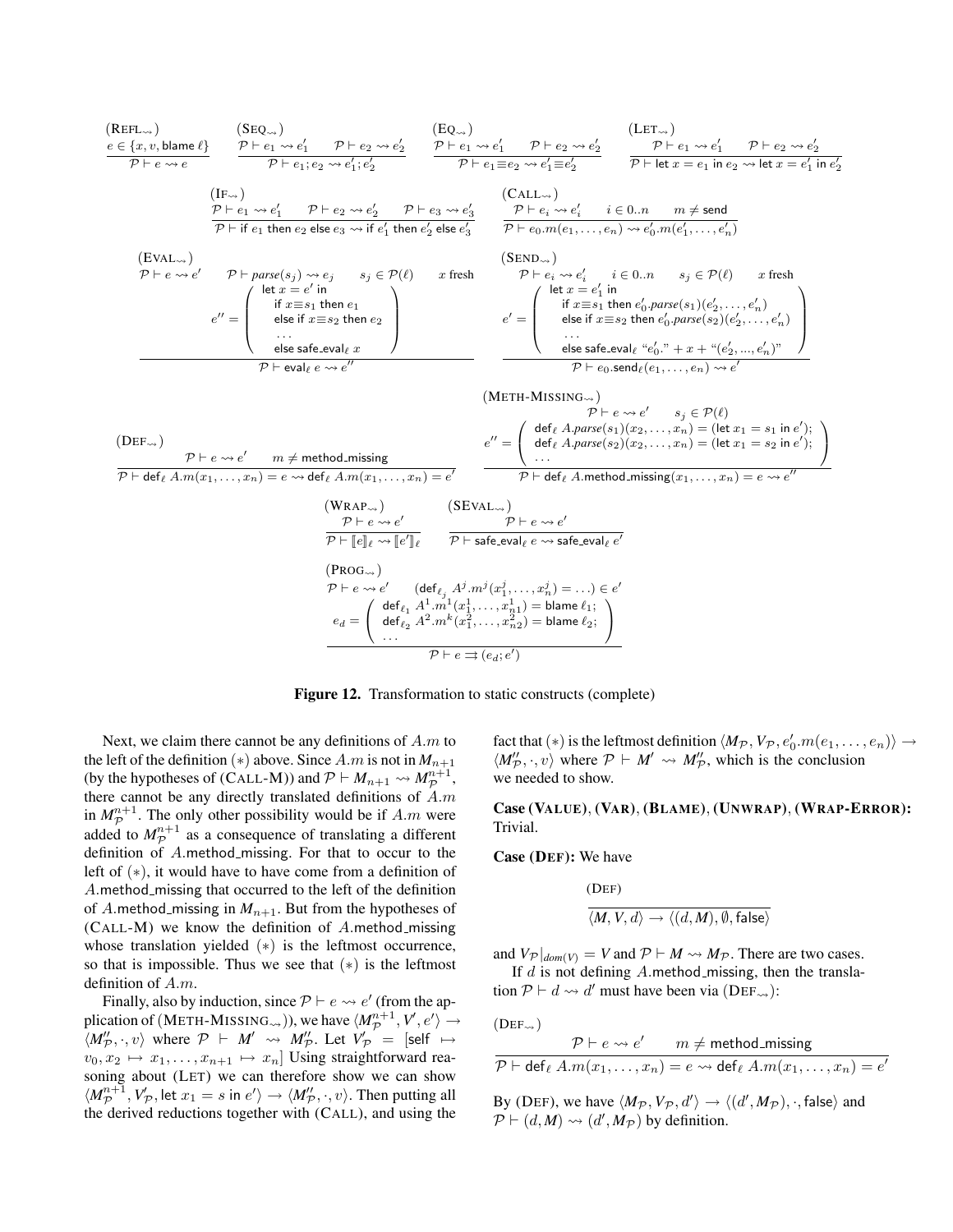(REFL,<sup>→</sup>) e ∈ {x, v, blame `} e ,→` e (SEQ,<sup>→</sup>) e<sup>1</sup> ,→` e 0 1 e<sup>2</sup> ,→` e 0 2 e1; e<sup>2</sup> ,→` e 0 1 ; e 0 2 (EQ,<sup>→</sup>) e<sup>1</sup> ,→` e 0 1 e<sup>2</sup> ,→` e 0 2 e1≡e<sup>2</sup> ,→` e 0 <sup>1</sup>≡e 0 2 (LET,<sup>→</sup>) e<sup>1</sup> ,→` e 0 1 e<sup>2</sup> ,→` e 0 2 let x = e<sup>1</sup> in e<sup>2</sup> ,→` let x = e 0 1 in e 0 2 (IF,<sup>→</sup>) e<sup>1</sup> ,→` e 0 1 e<sup>2</sup> ,→` e 0 2 e<sup>3</sup> ,→` e 0 3 if <sup>e</sup><sup>1</sup> then <sup>e</sup><sup>2</sup> else <sup>e</sup><sup>3</sup> ,→` if <sup>J</sup><sup>e</sup> 0 1 <sup>K</sup>` then <sup>e</sup> 0 2 else e 0 3 (CALL,<sup>→</sup>) e<sup>i</sup> ,→` e 0 i i ∈ 0..n <sup>e</sup>0.m(e1, . . . , en) ,→` <sup>J</sup><sup>e</sup> 0 0 <sup>K</sup>`.m(<sup>e</sup> 0 1 , . . . , e<sup>0</sup> n) (EVAL,<sup>→</sup>) e ,→` e 0 eval` <sup>0</sup> e ,→` safe eval` 0 Je 0 K` 0 (SEND,<sup>→</sup>) e<sup>i</sup> ,→` e 0 i i ∈ 0..n e0.send`(e1, . . . , en) ,→` safe eval` "e 0 0 .e0 1 (e 0 2 , . . . , e<sup>0</sup> <sup>n</sup>)" (DEF,<sup>→</sup>) def` <sup>0</sup> A.m(x1, . . . , xn) = e ,→` blame ` 0 (WRAP,<sup>→</sup>) e ,→` <sup>0</sup> e 0 <sup>J</sup>eK` ,→` 0 Je 0 K` (SEVAL,<sup>→</sup>) e ,→` <sup>0</sup> e 0 safe eval` e ,→` <sup>0</sup> safe eval` <sup>J</sup><sup>e</sup> 0 K`

Figure 13. Safe evaluation rules (complete)

Otherwise,  $d$  is a definition of A.method missing, and our translation was via (METH-MISSING...):

 $(METH-MISSING<sub>\rightarrow</sub>)$ 

$$
\mathcal{P} \vdash e \leadsto e' \qquad s_j \in \mathcal{P}(\ell)
$$
\n
$$
e'' = \left( \begin{array}{cc} \det_{\ell} A.\text{parse}(s_1)(x_2, \dots, x_n) = (\text{let } x_1 = s_1 \text{ in } e'); \\ \det_{\ell} A.\text{parse}(s_2)(x_2, \dots, x_n) = (\text{let } x_1 = s_2 \text{ in } e'); \\ \dots \\ \mathcal{P} \vdash \text{def}_{\ell} A.\text{method\_missing}(x_1, \dots, x_n) = e \leadsto e'' \end{array} \right)
$$

Letting  $d'_1, \ldots, d'_k$  be the flattened list of definitions cor-Letting  $u_1, \ldots, u_k$  be the national ist of definitions corresponding to  $e''$ , by (DEF) we have  $\langle M_P, V_P, e'' \rangle \rightarrow$  $\langle (d'_k, \ldots, d'_1, M_{\mathcal{P}}), \cdot, \textsf{false} \rangle$  But then  $\mathcal{P} \vdash (d, M) \leadsto (d'_k, \ldots, d'_1, M_{\bigoplus})$ by definition.

Case (SEQ), (EQ-T), (EQ-F), (LET), (IF-T), (IF-F): Induction following the pattern seen above in (EVAL), (SEND), and (CALL-M)

Case (SEVAL), (\*WRAP\*)(\*BLAME\*): Induction following the above pattern.

Case (CALL): Similar reasoning to (CALL-M). Notice that the method  $A.m$  invoked in (CALL) cannot be method\_missing, by one of the hypotheses of (CALL), and hence by (DEF $_{\textrm{ex}}$ ) it is directly translated to a corresponding definition in the  $\Box$ 

LEMMA 6. If  $\langle \emptyset, \emptyset, e \rangle \rightarrow \langle M, \mathcal{P}, r \rangle$  and e contains no defi*nitions of* method\_missing *and*  $e_d = d_1; \ldots; d_n$ , *i.e., it is a sequence of definitions, and no* d<sup>i</sup> *defines* method missing*, then*  $\langle \emptyset, \emptyset, (e_d; e) \rangle \rightarrow \langle M', \mathcal{P}, r \rangle$ *.* 

**Proof:** We have  $\langle \emptyset, \emptyset, e_d \rangle \rightarrow \langle M'', \emptyset, \text{false} \rangle$ , using (SEQ) and (DEF), for some M''. We claim that  $\langle M'', \emptyset, e \rangle \rightarrow$  $\langle M', \mathcal{P}, r \rangle$ . This holds because the original reduction of e

starting from the empty method table produced a value. Therefore, any methods e calls are defined before they are used (because there are no calls handled by method\_missing), thereby overriding any prior definition in  $M''$ . But then by (SEQ) (or one of its variants for blame or *error*) we have our conclusion.

THEOREM 7 (Translation Faithfulness). *Suppose*  $\langle \emptyset, \emptyset, e \rangle \rightarrow$  $\langle M, \mathcal{P}', v \rangle$  and let  $\mathcal{P}' \subseteq \mathcal{P}$ . Also assume  $\mathcal{P} \vdash e \rightrightarrows e'$ . Then *there exist*  $M_p$ ,  $\mathcal{P}''$  such that  $\langle \emptyset, \emptyset, e' \rangle \rightarrow \langle M_p, \mathcal{P}'', v \rangle$ , i.e., *both the original and translated program evaluate to the same result.*

**Proof:** From (Prog<sub> $\rightsquigarrow$ </sub>) we have

$$
\mathcal{P} \vdash e \leadsto e' \quad (\text{def}_{\ell_j} A^j.m^j(x_1^j, \ldots, x_n^j) = \ldots) \in e'
$$
\n
$$
e_d = \left( \begin{array}{c} \text{def}_{\ell_1} A^1.m^1(x_1^1, \ldots, x_n^1) = \text{blame } \ell_1; \\ \text{def}_{\ell_2} A^2.m^2(x_1^2, \ldots, x_{n2}^2) = \text{blame } \ell_2; \\ \ldots \end{array} \right)
$$
\n
$$
\mathcal{P} \vdash e \rightrightarrows (e_d; e')
$$

Thus we have  $\mathcal{P} \vdash e \leadsto e'$ . Trivially  $\emptyset|_{\text{dom}(\emptyset)} = \emptyset$  and  $\mathcal{P} \vdash \emptyset \leadsto \emptyset$ . By observation of the translation rules, we can see that  $e'$  and  $e_d$  contain no definitions of method\_missing. Thus by Theorem 5, we have  $\langle \emptyset, \emptyset, e' \rangle \rightarrow \langle M_{\mathcal{P}}, \mathcal{P}'', v \rangle$  for some  $M_{\mathcal{P}}, \mathcal{P}''$ . But then by Lemma 6 we have  $\langle \emptyset, \emptyset, (e_d; e') \rangle \rightarrow$  $\langle M', \mathcal{P}$  $\langle v, v \rangle$ .

#### B.2 Type Soundness

We show soundness of the type system in Figure 15 using a standard progress-preservation approach. We begin by defining a relationship between the run-time method table and variable store and their static approximations in the type system.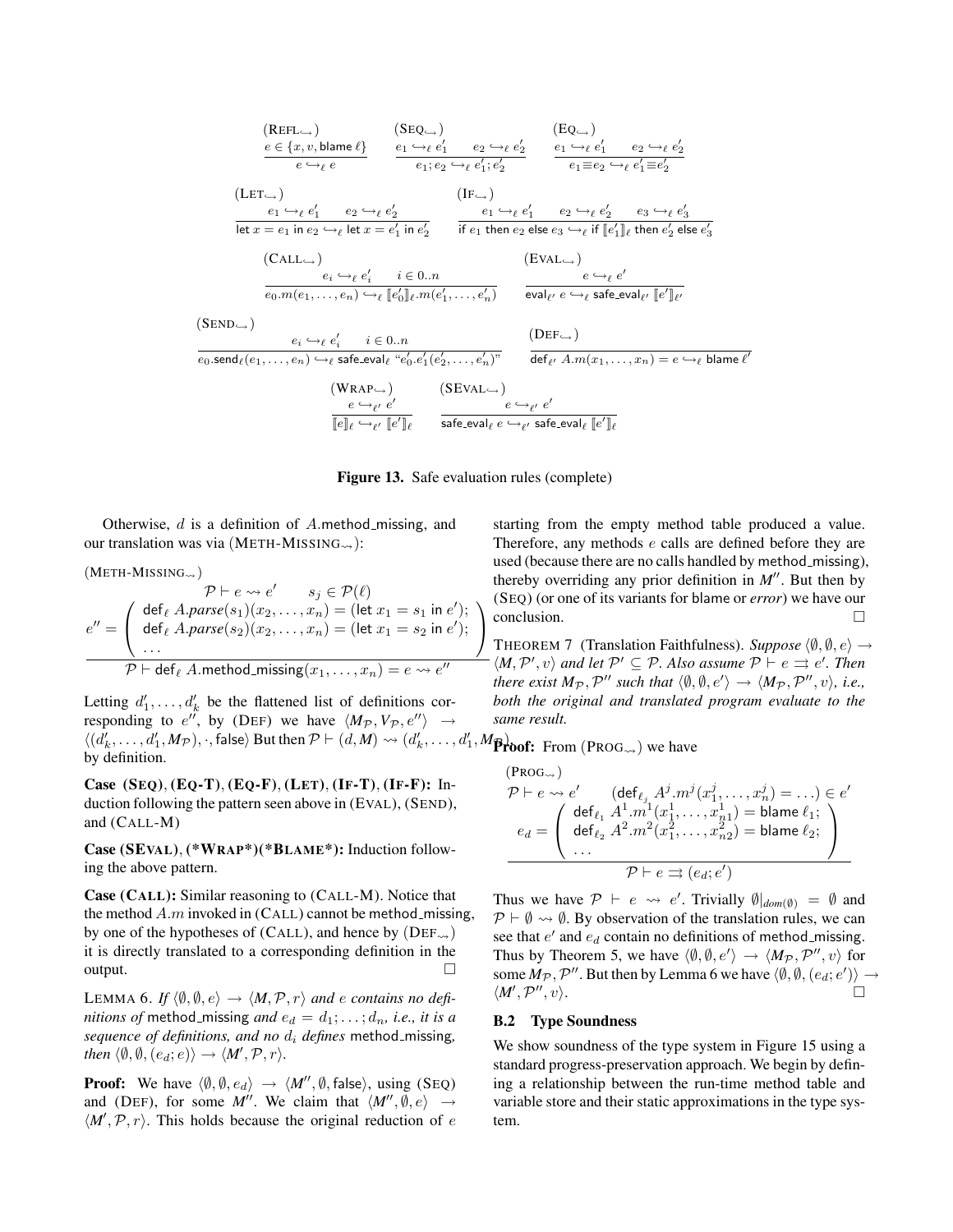(SEVAL)  
\n
$$
\langle M, V, e \rangle \rightarrow \langle M', P, s \rangle \nvert p \rightarrow \langle W, P, W \rangle \rightarrow \langle W, P, [s]_{t'} \rangle \rightarrow \langle W', P, [s]_{t'} \rangle \rightarrow \langle W', P, [s]_{t'} \rangle \rightarrow \langle W', P, [s]_{t'} \rangle \rightarrow \langle W', P, [s]_{t'} \rangle \rightarrow \langle W', P, \psi \rangle \rightarrow \langle W, P, \psi \rangle \rightarrow \langle W, P, \psi \rangle \rightarrow \langle W, P, \psi \rangle \rightarrow \langle W, P, \psi \rangle \rightarrow \langle W, P, \psi \rangle \rightarrow \langle W, P, \psi \rangle \rightarrow \langle W, P, \psi \rangle \rightarrow \langle W, P, \psi \rangle \rightarrow \langle W, P, \psi \rangle \rightarrow \langle W, P, \psi \rangle \rightarrow \langle W, P, \psi \rangle \rightarrow \langle W, P, \psi \rangle \rightarrow \langle W, P, \psi \rangle \rightarrow \langle W, P, \psi \rangle \rightarrow \langle W, P, \psi \rangle \rightarrow \langle W, P, \psi \rangle \rightarrow \langle W, P, \psi \rangle \rightarrow \langle W, P, \psi \rangle \rightarrow \langle W, P, \psi \rangle \rightarrow \langle W, P, \psi \rangle \rightarrow \langle W, P, \psi \rangle \rightarrow \langle W, P, \psi \rangle \rightarrow \langle W, P, \psi \rangle \rightarrow \langle W, P, \psi \rangle \rightarrow \langle W, P, \psi \rangle \rightarrow \langle W, P, \psi \rangle \rightarrow \langle W, P, \psi \rangle \rightarrow \langle W, P, \psi \rangle \rightarrow \langle W, P, \psi \rangle \rightarrow \langle W, P, \psi \rangle \rightarrow \langle W, P, \psi \rangle \rightarrow \langle W, P, \psi \rangle \rightarrow \langle W, P, \psi \rangle \rightarrow \langle W, P, \psi \rangle \rightarrow \langle W, P, \psi \rangle \rightarrow \langle W, P, \psi \rangle \rightarrow \langle W, P, \psi \rangle \rightarrow \langle W, P, \psi \rangle \rightarrow \langle W, P, \psi \rangle \rightarrow \langle W, P, \psi \rangle \rightarrow \langle W, P, \psi \rangle \rightarrow \langle W, P, \psi \rangle \rightarrow \langle W, P, \psi \rangle \rightarrow \langle W, P, \psi \rangle \rightarrow \langle W, P, \psi \rangle \rightarrow \langle W, P, \psi \rangle \rightarrow \langle W, P, \psi \rangle \rightarrow \langle W, P, \psi \rangle \rightarrow \langle W, P, \psi \rangle \rightarrow \langle W, P, \psi \rangle \rightarrow \langle W, P, \psi \rangle \rightarrow \langle W, P, \psi \rangle
$$

Figure 14. Additional operational semantics rule wrapped expressions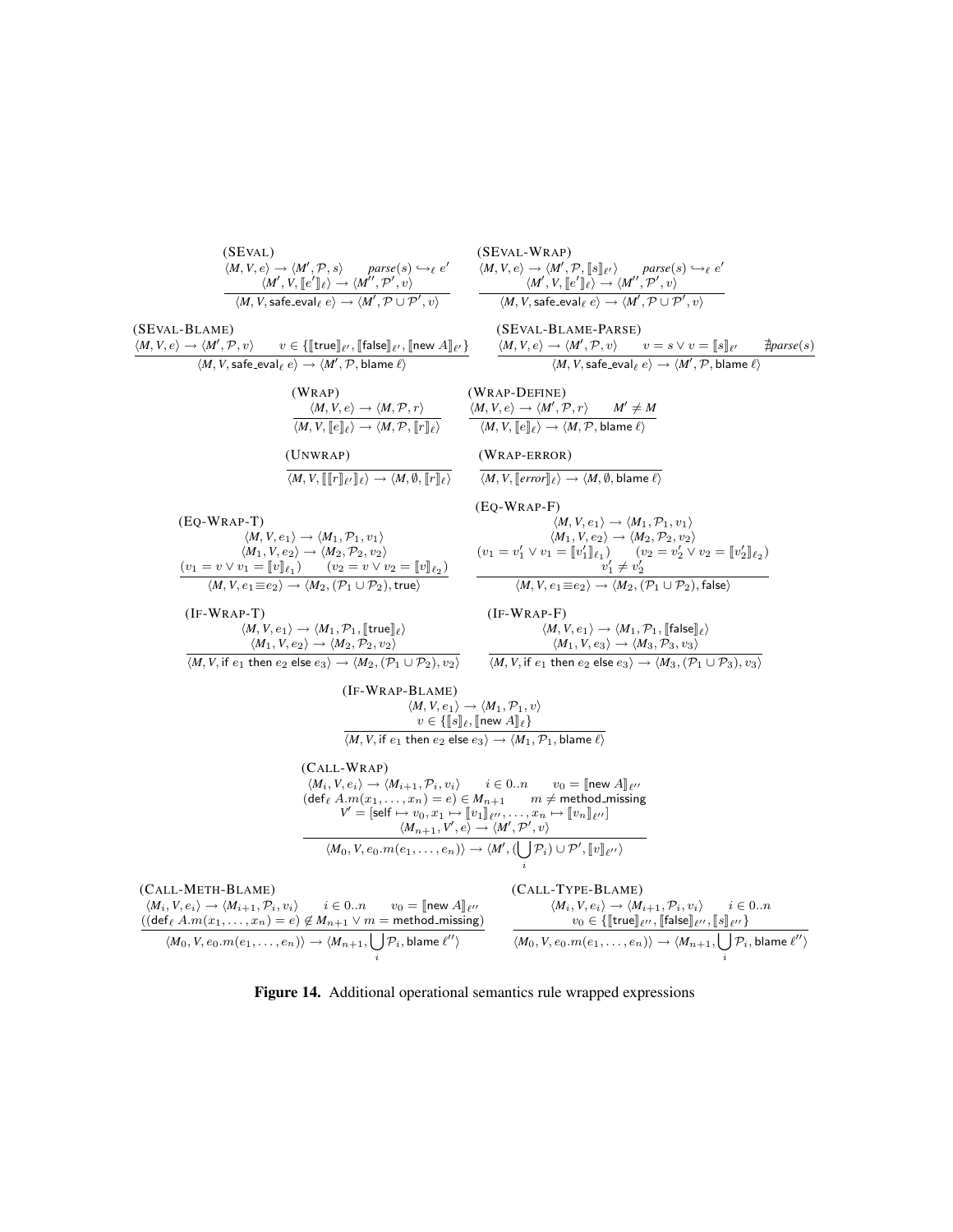

Figure 15. Type checking rules for TinyRuby (complete)

DEFINITION 8. *We write*  $\Gamma \sim V$  *if dom*( $\Gamma$ ) = *dom*( $V$ ) *and*  $\forall x \in dom(\Gamma) \cdot \emptyset; \Gamma \vdash V(x) : \Gamma(x)$ .

DEFINITION 9. We write  $MT \sim M$  if  $dom(MT) = \{A.m \mid$  $(\text{def}_{\ell} A.m(\ldots) = \ldots) \in M$  *and*  $\forall d = (\text{def}_{\ell} A.m(x_1, \ldots, x_n) =$  $e) \in M$  we have  $MT; \emptyset \vdash d : bool.$ 

In addition to the semantics rules in Figure 11, we assume that (a) any expression such that a sub-computation reduces to blame  $\ell$ , itself reduces to blame  $\ell$ , and (b) any undefined behavior causes the entire computation to reduce to *error*. In the subsequent theorem,  $r$  is either a value, blame  $\ell$ , or *error*. Since the first two forms are typable, the following theorem implies well-typed programs never reduce to *error*.

LEMMA 10. *If MT*;  $\Gamma \vdash e : \tau$  *and*  $\langle M, V, e \rangle \rightarrow \langle M', \mathcal{P}, r \rangle$  $\mathcal{A}$  *and*  $\Gamma \sim V$  *and*  $MT \sim M$  *then*  $\emptyset$ ;  $\emptyset \vdash r : \tau$  *and*  $MT \sim M'$ *.* 

**Proof:** By induction on the derivation of  $\langle M, V, e \rangle \rightarrow$  $\langle M', \mathcal{P}, r \rangle$ . We proceed by case analysis on the expression e. Note that semantic rules that work on wrapped values requires that any extra levels of wrapping be removed by (UNWRAP), and that  $\llbracket error \rrbracket_{\ell} \notin r$ , we also must have reduced it to blame  $\ell$  by (WRAP-ERROR) if it occurred.

**Case** x: By assumption,  $MT$ ;  $\Gamma \vdash x : \tau$ , and therefore by (VAR<sub>τ</sub>), we have  $\Gamma(x) = \tau$ . Then since we have  $\Gamma \sim V$ , we have  $x \in dom(V)$  and  $\emptyset; \Gamma \vdash V(x) : \tau$ . Therefore  $MT; \Gamma \vdash V(x) : \tau$ . And since  $x \in dom(V)$ , reduction (VAR) applies, and therefore  $r = V(x)$ .

Case s, true, false, new A: Trivial.

**Case** d: The reduction (DEF) applies, so we have  $M' =$  $(d, M)$ . Also by assumption,  $MT \sim M$ . But since we also assume  $MT; \Gamma \vdash d : bool$ , this implies  $MT; \emptyset \vdash d : bool$ , since  $\Gamma$  is not used in (DEF<sub>T</sub>). Thus, we have  $MT \vdash (d, M)$ (notice that the  $A.m$  defined by  $d$  already has a type in *MT*; as a side effect, this implies it already has a previous definition in *M*). The remainder of the conclusion is trivial to show.

**Case**  $e_1$ ;  $e_2$ : By assumption,  $MT$ ;  $\Gamma \vdash e_1$ ;  $e_2 : \tau_2$ . Therefore by  $(SEQ_{\tau})$  we have  $MT; \Gamma \vdash e_1 : \tau_1$  and  $MT; \Gamma \vdash e_2 : \tau_2$ . Suppose  $\langle M, V, e_1 \rangle \rightarrow \langle M', P_1, r_1 \rangle$ . Then by induction, we have  $\emptyset$ ;  $\emptyset \vdash r_1 : \tau_1$  and  $MT \sim M_1$ . Thus  $r_1$  is not *error*.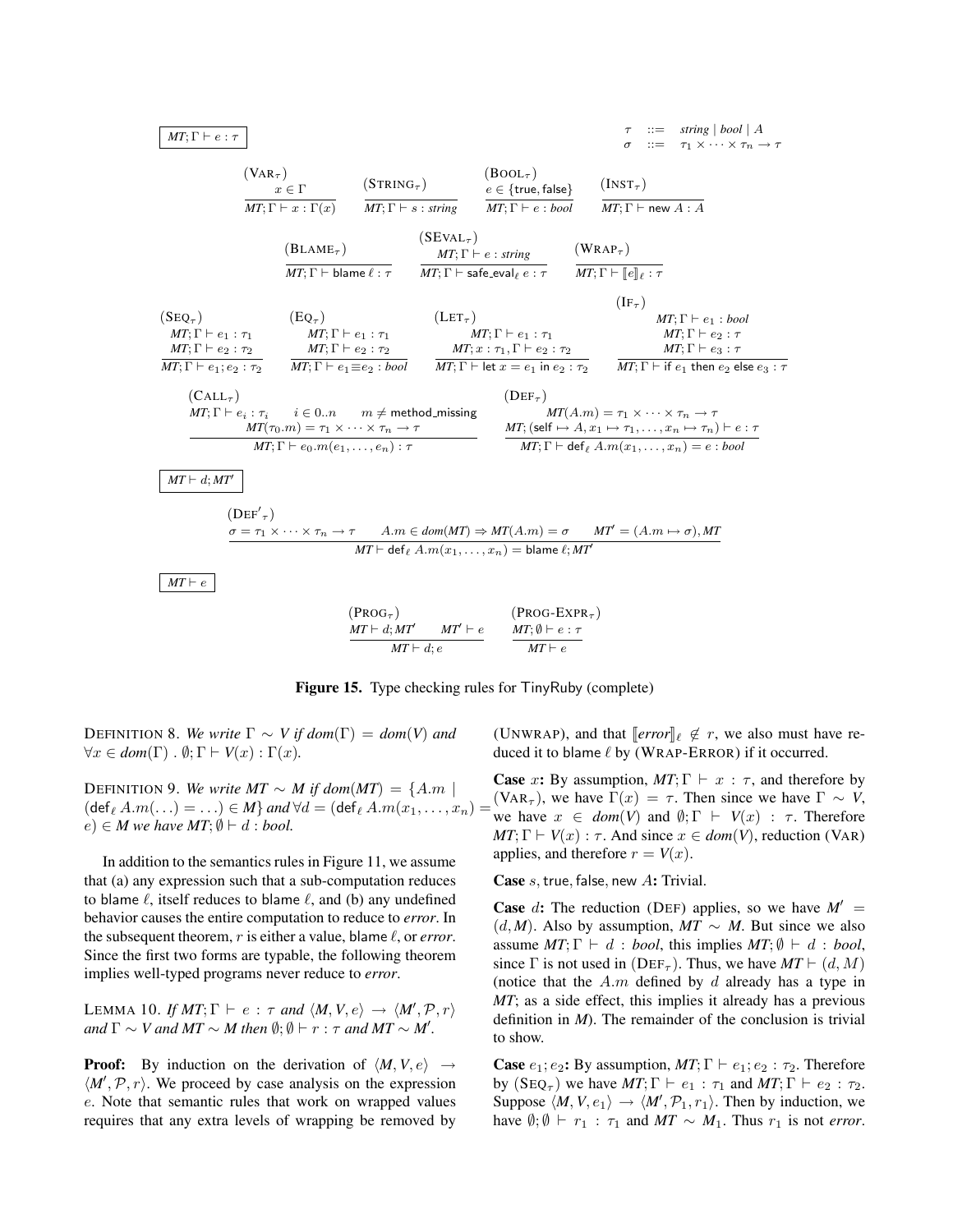If it is blame  $\ell$ , then we are done, since by (BLAME<sub>T</sub>) we have  $\emptyset$ ;  $\emptyset$   $\vdash$  blame  $\ell$  :  $\tau_2$ . Otherwise  $r_1$  must be a value, and we can reduce via  $\langle M_1, V, e_2 \rangle \rightarrow \langle M_2, \mathcal{P}_2, r_2 \rangle$ . Also by induction, we have  $\emptyset$ ;  $\emptyset \vdash r_2 : \tau_2$  and  $MT \sim M_2$ , so we have shown the conclusion.

**Case** safe\_eval<sub> $\ell$ </sub> e: By assumption,  $MT$ ; Γ  $\vdash$  safe\_eval $_{\ell}$  e :  $\tau$ . Then we have  $\langle M, V, e \rangle \rightarrow \langle M', \mathcal{P}, r \rangle$ . By induction, we have  $\emptyset$ ;  $\emptyset \vdash r$  : *string*. Then there are three cases. If r is an unwrapped value, then it must be a string s. Then we must have applied either (SEVAL) or (SEVAL-BLAME-PARSE). The latter case is trivial (since we reduced to blame  $\ell$ ). In the former case, we had  $\langle M', V, [e']|_{\ell} \rangle \rightarrow \langle M'', P', v \rangle$ . But we also have  $MT$ ;  $\Gamma \vdash [\![e']\!]_\ell : \tau$  by (WRAP<sub>T</sub>). So then by induction  $\emptyset$ :  $\emptyset \vdash e$  :  $\tau$  and  $MT \in M''$ induction  $\emptyset$ ;  $\emptyset \vdash v : \tau$  and  $MT \sim M''$ .

Otherwise,  $r$  must be a wrapped value (it cannot be error), in which case we applied (SEVAL-WRAP), (SEVAL-BLAME), or (SEVAL-BLAME-PARSE). The first case follows the reasoning for (SEVAL) above, and the last two cases follow trivially by  $(BLAME_\tau)$ .

**Case**  $\llbracket e \rrbracket_{\ell}$ : If (WRAP) was applied, then the conclusion is trivial, since *M* is not changed by reduction, and the resulting value is  $\llbracket r \rrbracket_{\ell}$ , which has any type by (WRAP<sub> $\tau$ </sub>). If (WRAP-DEFINE) was applied, the result holds by  $(BLAME_\tau)$ . If (UNWRAP) was applied, then the result is trivial by  $(WRAP_{\tau})$ . The only other possibility is (WRAP-ERROR), in which case the result is also trivial by  $(WRAP_{\tau})$ .

**Case**  $e_1 \equiv e_2$ : Similar to sequencing case.

**Case** let  $x = e_1$  in  $e_2$ : By assumption,  $MT$ ;  $\Gamma \vdash$  let  $x =$  $e_1$  in  $e_2 : \tau_2$ . Then by (LET<sub> $\tau$ </sub>) we have  $MT; \Gamma \vdash e_1 : \tau_1$  and  $MT; x : \tau_1, \Gamma \vdash e_2 : \tau_2$ . Suppose  $\langle M, V, e_1 \rangle \rightarrow \langle M_1, \mathcal{P}_1, r_1 \rangle$ . By induction, we have  $\emptyset$ ;  $\emptyset \vdash r_1 : \tau_1$  and  $MT \sim M_1$ . If  $r_1$  is blame  $\ell'$  then we are done, and otherwise  $r_1$  must be a value.

Let  $\Gamma' = x : \tau_1, \Gamma$ , and let  $V' = x : r_1, V$ . Since  $\Gamma \sim V$  and  $\Gamma' \vdash x : \tau_1$ , we have  $\Gamma' \sim V'$ . Thus if we have  $\langle M_1, V', e_2 \rangle \rightarrow \langle M_2, \mathcal{P}_2, r_2 \rangle$ , we can apply induction to get  $\emptyset$ ;  $\emptyset \vdash r_2 : \tau_2$  and  $MT \sim M_2$ , which is our conclusion.

**Case** if  $e_1$  then  $e_2$  else  $e_3$ : There are several cases. If  $e_1$  reduces to an unwrapped value, then the proof is by induction, using the assumption that  $e_1$  has type *bool*, and hence must be a boolean. Otherwise, if  $e_1$  reduces to a wrapped value, then we either apply (IF-WRAP-T) or (IF-WRAP-F), satisfying the conclusion by induction, or we apply (IF-WRAP-BLAME), satisfying the conclusion by induction and  $(BLAME_\tau)$ .

**Case**  $e_0$ .  $m(e_1, \ldots, e_n)$ : By assumption,  $MT$ ;  $\Gamma \vdash e_0$ .  $m(e_1, \ldots, e_n)$ ; wo cases.  $\tau$ . Thus by (CALL<sub> $\tau$ </sub>), we must have  $MT; \Gamma \vdash e_i : \tau_i$ for  $i \in 0..n$  and  $MT(\tau_0.m) = \tau_1 \times \cdots \times \tau_n \to \tau$  and  $m \neq$  method missing.

Let *M* = *M*<sub>0</sub>. Then *MT* ∼ *M*<sub>0</sub>. Let  $\langle M_0, V, e_0 \rangle$  →  $\langle M_1, \mathcal{P}, r_0 \rangle$ . Then by induction, we have  $\emptyset; \emptyset \vdash r_0 : \tau_0$ and  $MT \sim M_1$ . If  $r_0$  is blame  $\ell'$  then we are done, since by (BLAME<sub> $\tau$ </sub>) we have  $\emptyset$ ;  $\emptyset \vdash r_0 : \tau$ . Otherwise we know

 $r_0$  is a value, and we can continue reducing  $\langle M_1, V, e_1 \rangle \rightarrow$  $\langle M_2, \mathcal{P}, r_1 \rangle$ . Iteratively applying the same argument for all  $e_i$ , we have  $MT \vdash M_{n+1}$  and  $\emptyset; \emptyset \vdash r_i : \tau_i$  (unless one of them reduces to blame  $\ell'$ , in which case we can trivially show the conclusion).

There are several cases, depending on which reduction we applied. Suppose we applied (CALL). Since  $MT(\tau_0) = \tau_1 \times$  $\cdots \tau_n \to \tau$ , we have  $\tau_0 = A$  for some A. And since *MT*  $\sim$  $M_{n+1}$ , there must be some  $d = (\text{def}_{\ell} A.m(x_1, \ldots, x_n)) =$  $e) \in M_{n+1}$  such that  $MT; \emptyset \vdash d : bool$ . Let  $V' = [self \mapsto$  $r_0, x_1 \mapsto r_1, \dots, x_n \mapsto r_n$ , and let  $\Gamma' = (\mathsf{self} \mapsto A, x_1 \mapsto$  $\tau_1, \ldots, x_n \mapsto \tau_n$ ). Then we have  $\Gamma' \sim V'$ . And, since  $MT; \emptyset \vdash d : bool$ , we must have  $MT; \Gamma' \vdash e : \tau$ .

Then by (CALL), we have  $\langle M_{n+1}, V', e \rangle \to \langle M', \mathcal{P}', r \rangle$ . By induction (using  $\Gamma' \sim V'$ ,  $MT \sim M_{n+1}$ , and  $MT$ ;  $\Gamma' \vdash$  $e : \tau$ ), we have  $\emptyset$ ;  $\emptyset \vdash r : \tau$  and  $MT \sim M'$ , which is the conclusion we wanted to show.

Otherwise, suppose that  $r_0$  is a wrapped value. If we applied (CALL-METH-BLAME) or (CALL-TYPE-BLAME), then we can show the conclusion by  $(BLAME_\tau)$ . Otherwise, we must have applied (CALL-WRAP), and we have  $r_0$  = [new  $B$ ] $_{\ell}$ , notice that it is not necessarily the case that  $B = A$  because by  $(W_{\ell}^{D} \wedge R)$  [new  $B^{T}$ ] we may have any  $B = A$ , because by (WRAP<sub>T</sub>), [new  $B$ ]<sub>*e*<sup>*u*</sup> may have any type House by (CALL WBAP) there must be some  $d =$ </sub> type. However, by (CALL-WRAP) there must be some  $d =$  $(\text{def}_{\ell} B.m(x_1, \ldots, x_n) = e) \in M$  such that  $MT; \emptyset \vdash d$ : *bool*. Let  $V' = [\text{self} \mapsto r_0, x_1 \mapsto [r_1]_{\ell''}, \dots, x_n \mapsto [r_n]_{\ell''}].$ <br>Then since  $M\mathcal{T}_{\ell} \cup M$  there must be a  $\Gamma'$  and  $\tau'$  such that Then since  $MT \sim M_{n+1}$ , there must be a  $\Gamma'$  and  $\tau'$  such that  $dom(\Gamma') = dom(V')$  and  $MT; \Gamma' \vdash e : \tau'$ . But then since all values in  $V'$  are wrapped, by  $(WRAP_{\tau})$  we have  $\Gamma' \sim V'$ .

Then by (CALL-WRAP), we have  $\langle M_{n+1}, V', e \rangle \rightarrow$  $\langle M', \mathcal{P}', r \rangle$ . By induction, as above, we have  $\emptyset; \emptyset \vdash r : \tau'$  and  $MT \sim M'$ . Then by (WRAP<sub>T</sub>), we also have  $\emptyset$ ;  $\emptyset \vdash [\![r]\!]_{\ell''} : \tau$ , showing the conclusion showing the conclusion.

Notice that reduction via (CALL-M) is impossible, because our type system does to allow calls to undefined methods, even if a definition of method missing is present.

**Case** eval<sub>l</sub> e: Impossible, because we assume  $MT$ ; Γ  $\vdash$ eval<sub> $\ell$ </sub> e :  $\tau$ , and there are no type rules that assign a type to eval<sub> $\ell$ </sub> e.

**Case**  $e_0$  send $e(e_1, \ldots, e_n)$ : Impossible, as above.

**Case** blame  $\ell$ : Trivial, by (BLAME<sub>T</sub>).

LEMMA 11. *If MT*  $\vdash$  *e and*  $\langle M, \emptyset, e \rangle \rightarrow \langle M', \mathcal{P}, r \rangle$  *and MT*  $\sim$  *M* then there exists  $\tau$  *such that*  $\emptyset$ ;  $\emptyset \vdash r : \tau$ .

**Proof:** By induction on the derivation of  $MT \vdash e$ . There are

**Case** (PROG<sub>T</sub>): By (PROG<sub>T</sub>), we have  $MT \vdash d$ ; *MT*<sup>*'*</sup> and  $MT' \vdash e$ . Then by (DEF'<sub> $\tau$ </sub>), we have  $d = (\text{def}_{\ell} A.m(x_1, \ldots, x_n))$ blame  $\ell$ ) and  $\sigma = \tau_1 \times \cdots \tau_n \to \tau$  and  $A.m \in dom(MT) \Rightarrow$  $MT(A.m) = \sigma$  and  $MT' = (A.m \mapsto \sigma), MT$ .

Furthermore, by (DEF) we have  $\langle M, \emptyset, d \rangle \rightarrow \langle (d, M), \emptyset, \mathsf{false} \rangle$ , and by assumption we have  $MT \sim M$ . We need to show